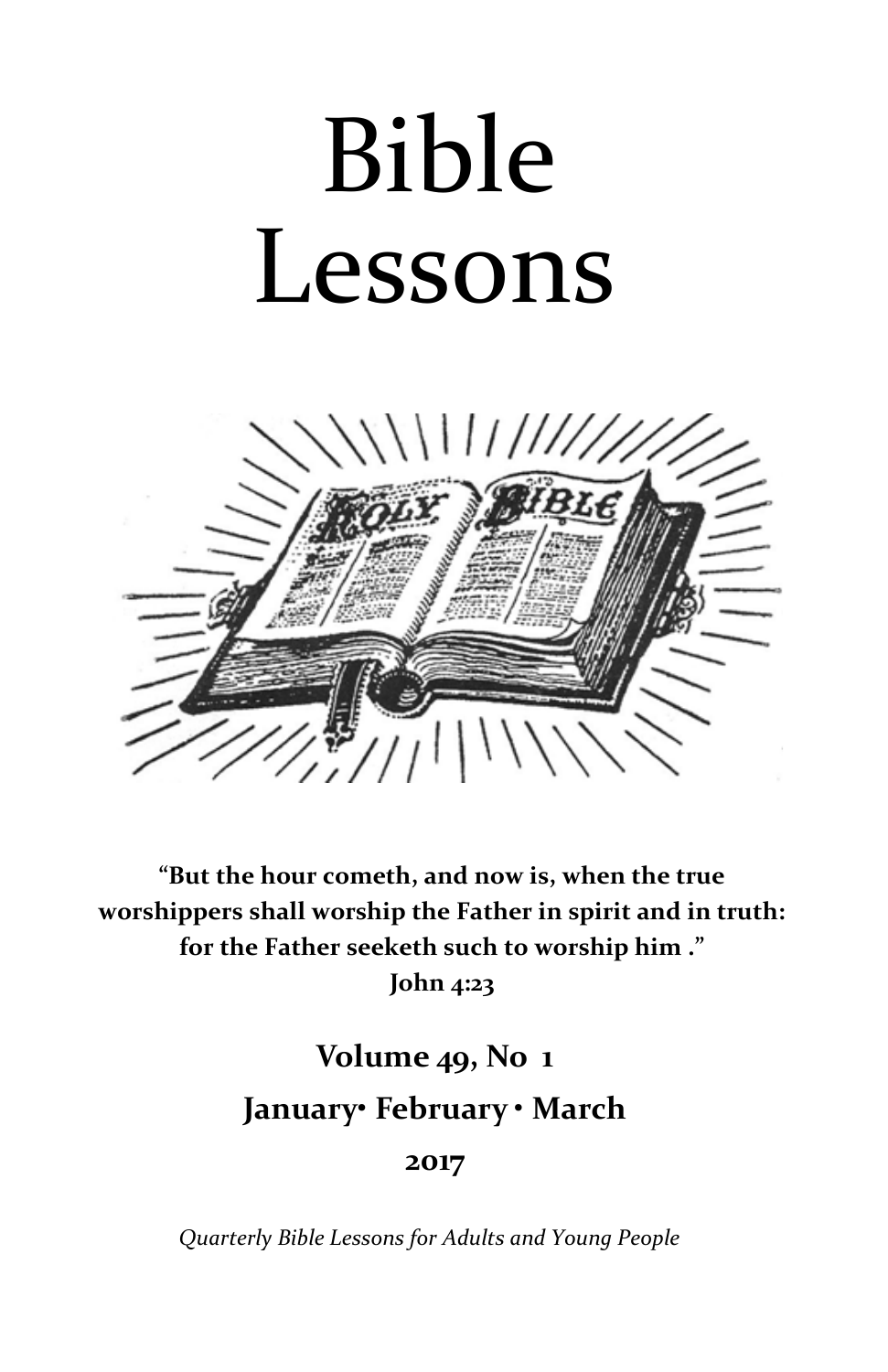# **Bible Lessons for Adults and Young People**

| Volume 49                |    | January • February • March                       | No 1        |
|--------------------------|----|--------------------------------------------------|-------------|
| <b>Table of Contents</b> |    |                                                  |             |
| <b>DATE</b>              |    | <b>LESSON TITLE</b>                              | <b>PAGE</b> |
| Jan                      | 1  |                                                  |             |
|                          | 8  |                                                  |             |
|                          | 15 | Elements of Worship in the Law of Moses 10       |             |
|                          | 22 |                                                  |             |
|                          | 29 |                                                  |             |
| <b>Feb</b>               | 5  | The Beginning and Downward Decline of Idolatry26 |             |
|                          | 12 | The New Testament Teachings About Idolatry30     |             |
|                          | 19 |                                                  |             |
|                          | 26 |                                                  |             |
| Mar                      | 5  |                                                  |             |
|                          | 12 |                                                  |             |
|                          | 19 |                                                  |             |
|                          | 26 |                                                  |             |
|                          |    |                                                  |             |

Publishing the Bible truths in the interest of Jesus Christ and His Church Edited by Sis. Angela Gellenbeck In This Issue: *Reflections* contributed by Bro. Darrell Johnson, Bro. Bob Wilson, Bro. Harlan Sorrell, Sis. Julie Elwell, and Bro. James Bell

# **NOTICE**

The Bible Lessons are published by CHURCH OF GOD TODAY Phone: 859.319.9721. (Please leave text or voice message.) Lessons are available free of charge online at <churchofgodtoday.com> and can be downloaded for printing in booklet or other format. Website editor: Angela Gellenbeck

**If you would like printed copies mailed to you, please contact Bro. Edgar Martens, 1408 Huston Drive, Muscle Shoals, AL 35661 Phone (318) 402-9592**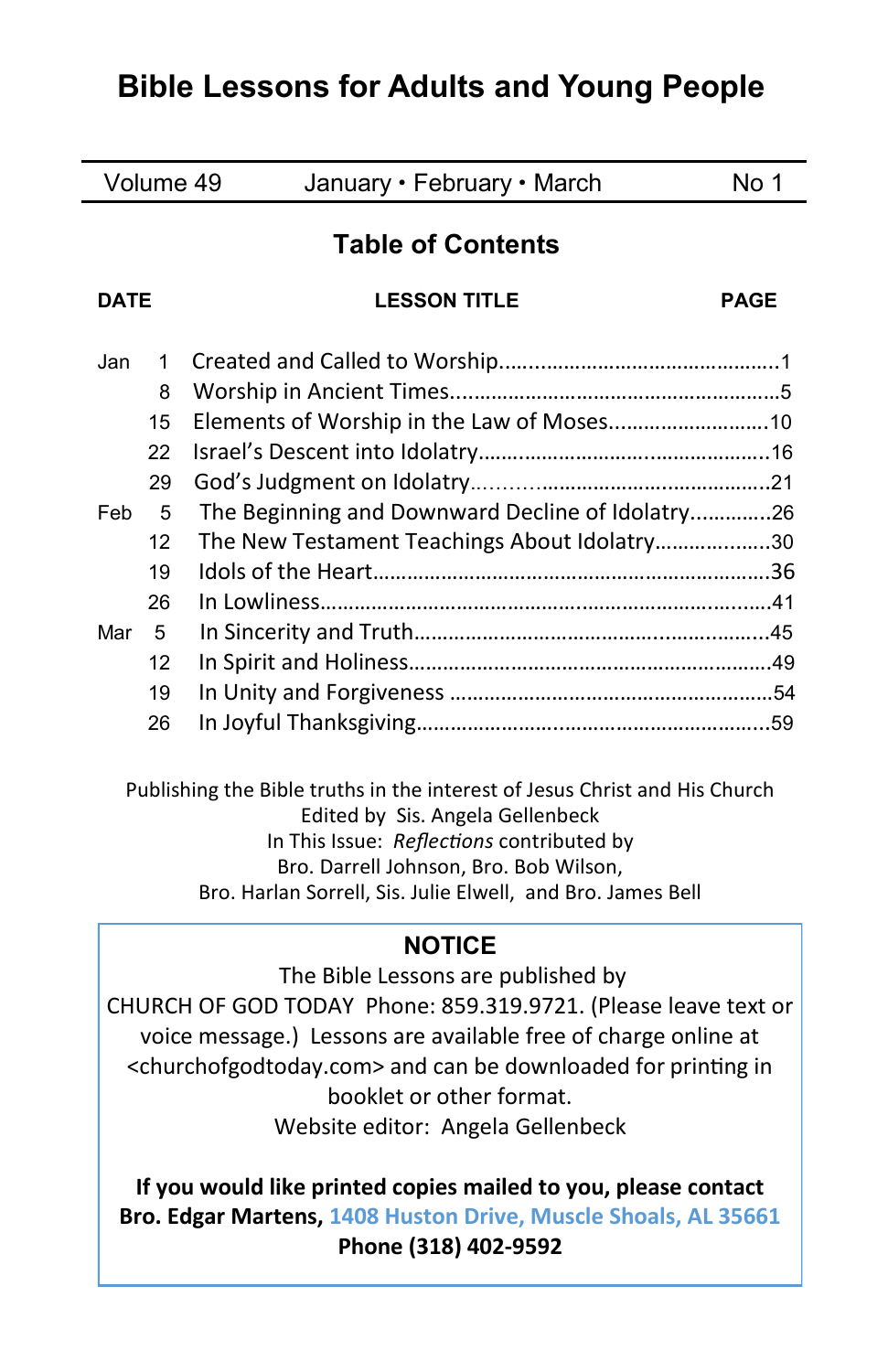#### **BIBLE LESSONS FOR FIRST QUARTER, 2017**

#### **THEME FOR FIRST QUARTER**

# *TRUE WORSHIP*

My heart has been seeking God earnestly for inspiration for this new series of Bible Lessons. Slowly, as I have waited on Him, a theme began to develop as He brought Scriptures to my heart and connected them together. There was a burden about idolatry, and I saw how the entire Bible addresses this serious issue. There was a yearning to know His heart and His will concerning our worship toward Him. These lessons have developed from that burden and that yearning. My prayer is that God will burn these truths deep upon our hearts, and our worship will truly be *only unto Him, in spirit and in truth--just as He is seeking for it to be*.

—Sis. Angela Gellenbeck

#### **JANUARY 1, 2017**

#### **CREATED AND CALLED TO WORSHIP**

II Kings 17:36 But the Lord, who brought you up out of the land of Egypt with great power and a stretched out arm, him shall ye fear, and him shall ye worship, and to him shall ye do sacrifice.

37 And the statutes, and the ordinances, and the law, and the commandment, which he wrote for you, ye shall observe to do for evermore; and ye shall not fear other gods.

Psalm 33:8 Let all the earth fear the Lord: let all the inhabitants of the world stand in awe of him.

Psalm 95:6 O come, let us worship and bow down: let us kneel before the Lord our maker.

Psalm 99:5 Exalt ye the Lord our God, and worship at his footstool; for he is holy.

Matthew 4:10 Then saith Jesus. . . it is written, Thou shalt worship the Lord thy God, and him only shalt thou serve.

John 4:23 But the hour cometh, and now is, when the true worshippers shall worship the Father in spirit and in truth: for the Father seeketh such to worship him.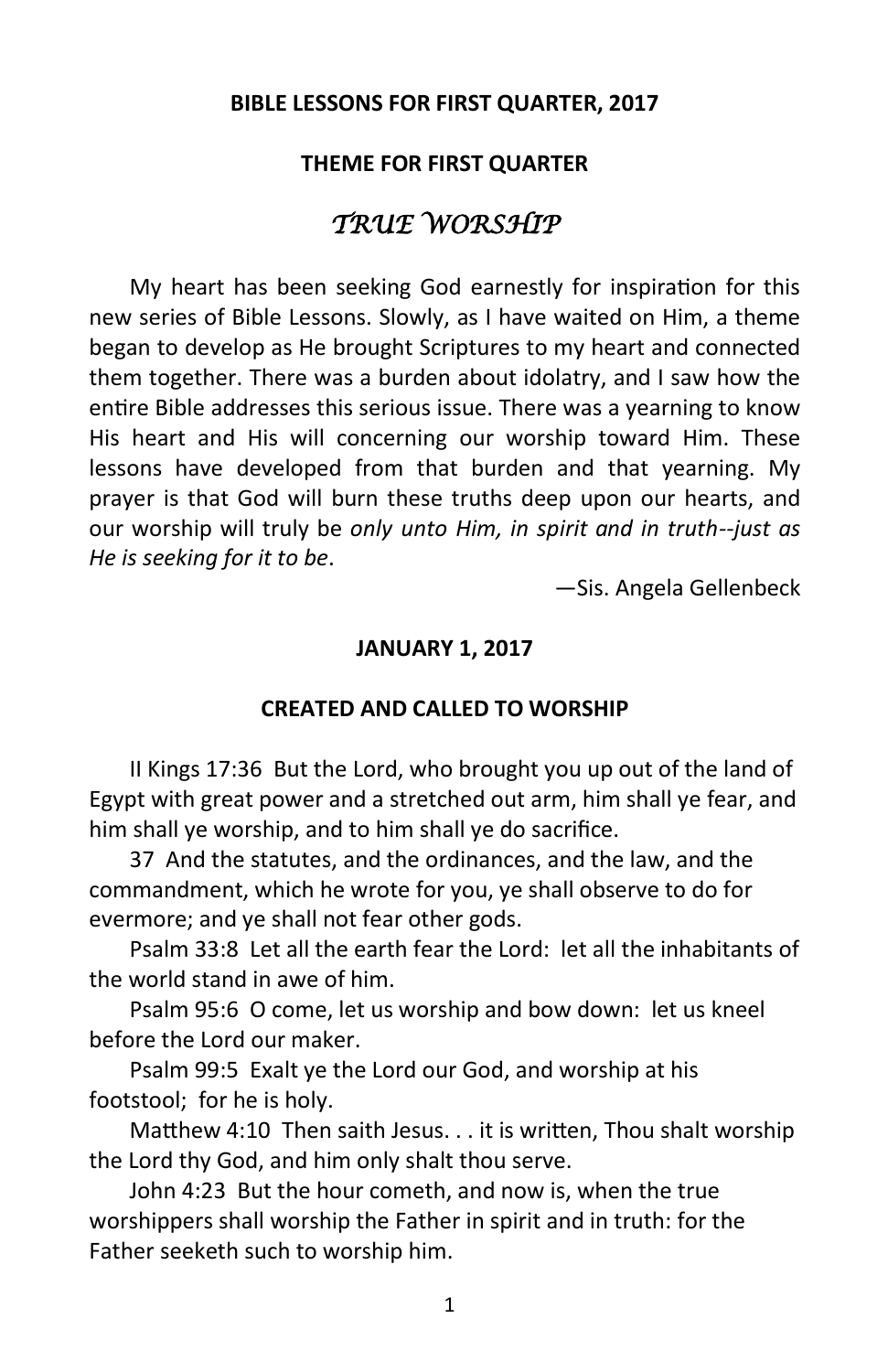24 God is a Spirit: and they that worship him must worship him in spirit and in truth.

Revelation 14:6 And I saw another angel fly in the midst of heaven, having the everlasting gospel to preach unto them that dwell on the earth, and to every nation, and kindred, and tongue, and people,

7 Saying with a loud voice, Fear God, and give glory to him; for the hour of his judgment is come: and worship him that made heaven, and earth, and the sea, and the fountains of waters.

**MEMORY VERSE:** Thou art worthy, O Lord, to receive glory and honour and power: for thou hast created all things, and for thy pleasure they are and were created. —Revelation 4:11

**CENTRAL THOUGHT:** From beginning to end, the Scriptures call us to worship, reverence, glorify and serve the Lord God.

# **WORD DEFINITIONS**

II Kings 17:36 "Stretched out arm": "1. The *finger of God*  denotes any manifestation of the Divine power, where effects are produced beyond the power of art or nature. 2. The *hand of God*  signifies the same power, but put forth in a more signal manner. 3. *The arm of God*, the Divine omnipotence manifested in the most stupendous miracles. 4. The *arm of God stretched out*, this same omnipotence exerted in a continuation of stupendous miracles, both in the way of judgment and mercy. In this latter sense it appears to be taken in the text: the judgments were poured out on the Egyptians; the mercies wrought in favor of the Israelites." —Adam Clarke, *Clarke's Commentary*. "Worship": bow self down; crouch; fall down flat; humbly beseech; do reverence.

II Kings 17:36-37 "Fear": show reverence; stand in awe; be afraid.

Psalm 95:6 "Bow down": bow self down; kneel, as if bending down to drink; bring low; prostrate.

Psalm 99:5 "Exalt": extol; "To raise in words or eulogy; to praise; to exalt in commendation; to magnify." —*Webster's Dictionary 1828.*  "At his footstool": at His feet.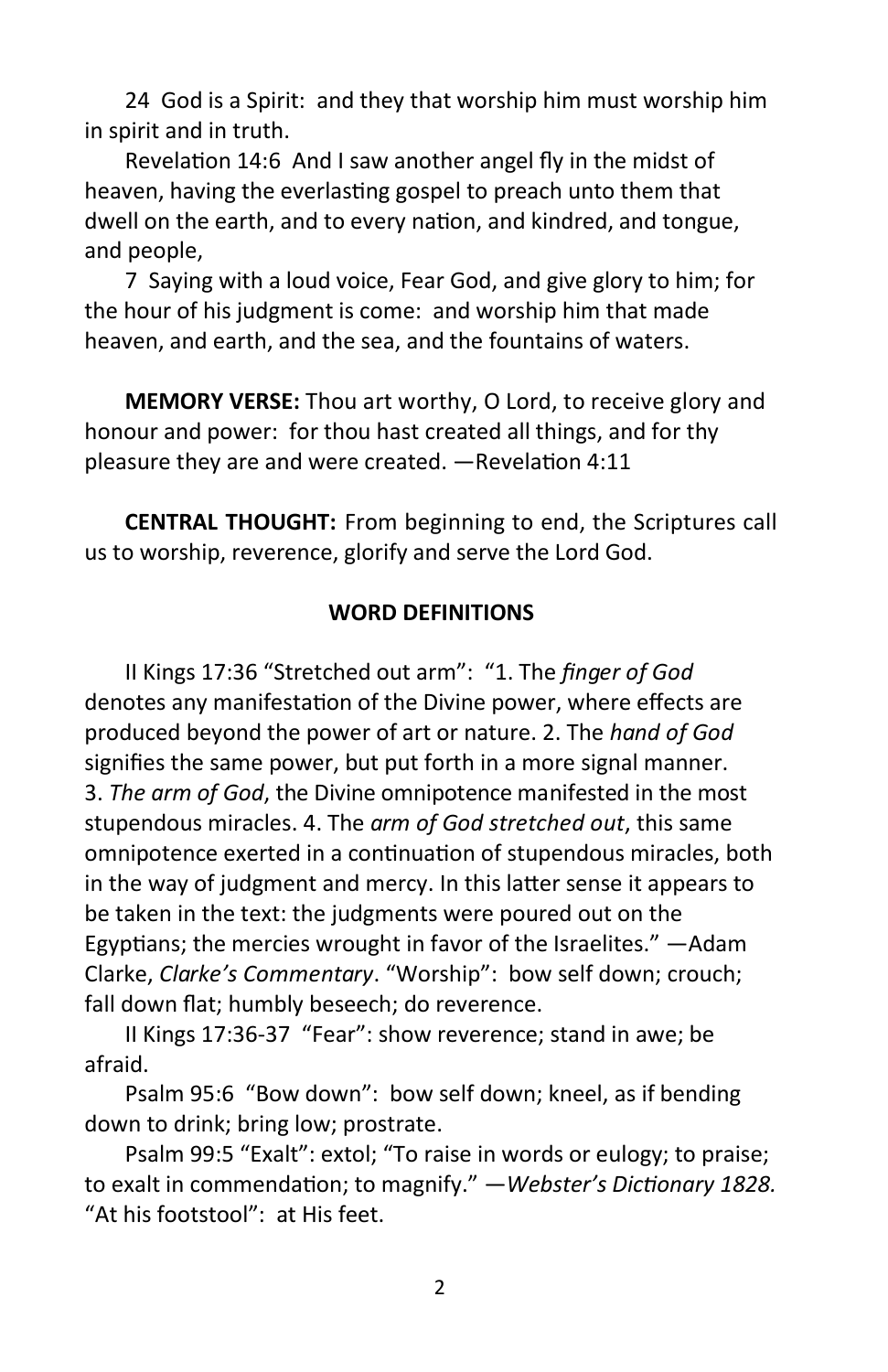Matthew 4:10 "Serve": worship; minister to; to render religious service or homage. —*Thayer's Greek Lexicon*.

#### **LESSON BACKGROUND**

There is no doubt but that God created humankind with several characteristics unique from the animals. He gave us volition, a rationing mind, the ability of speech and a deeper capacity to love, to list several—but this one thing distinguishes man above the others: the deep inclination to worship. There is a spirit in man, and this is the link that connects him to God, Who is a Spirit, and draws him to the search for fellowship. It is a homing instinct that beckons him to his beginning, a longing to render adoration, homage, and service to something—Someone—greater than himself.

The first scriptures in our lesson speak to Israelites who lived in Samaria who were mixing the worship of God with idols. God was reminding them of the covenant He had made with the children of Israel. Then there are several commands from the Psalms, which send out a clear call to worship, bow down to, and praise God alone. Jesus met the devil's temptation to idolatry with the overcoming blow, "It is written," citing the command written in Deuteronomy 6:13. He later answered the Samaritan woman's questions about worship (John 4:23-24), bringing our lesson full circle as He addressed the issue of the polluted worship of the Samaritans and explained the requirements and call to all people for true worship. The last book of the Bible, the Revelation, deals again with apostasy, or the *falling away from* true worship, and gives clear command to worship God alone.

In the Scriptures, from beginning to end, God deals with fallen man's continual downward slide into apostasy and idolatry and calls him back to redemption and true worship.

—Sis. Angela Gellenbeck

#### **DISCUSSION:**

1. *Do's and Don'ts:* In the first verses of our lesson, what four things did God command to do, and what one thing did He forbid?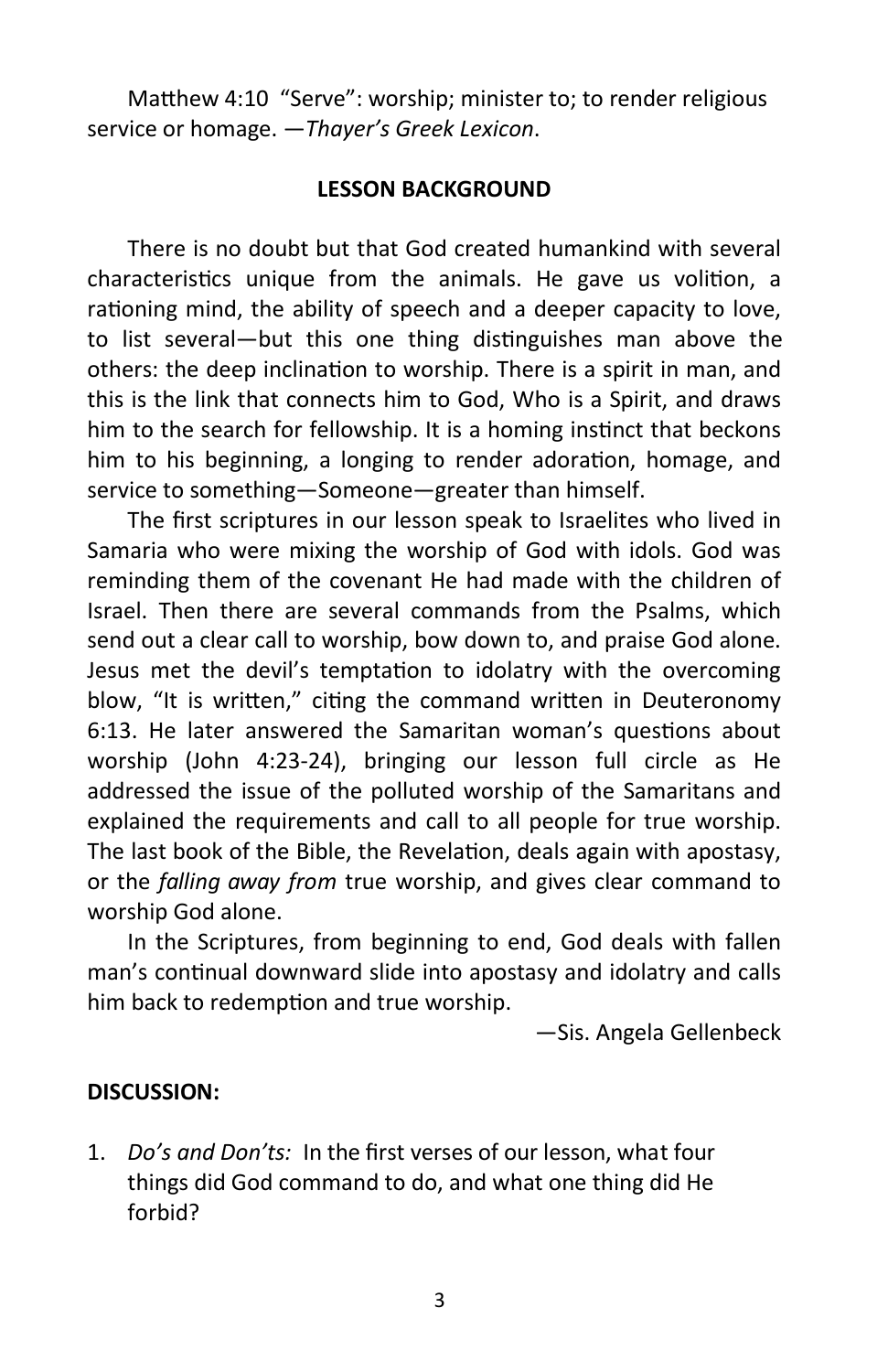- 2. *Positive Action*: In the verses from Psalms, what actions of worship are described? What reason is given for our worship?
- 3. *Settling the Issue*: Describe the scene containing Jesus' reply to the devil.
- 4. *Samaria—An Ancient Problem*: What simple words of Jesus to the Samaritan woman give the solution?
- 5. *The Gospel Message*: What is the essence of the gospel?
- 6. *Why Am I Here?* Our memory verse explains the purpose for which we were created. What is it?

# **COMMENTS AND APPLICATION**

Remembering our purpose—we were created for His pleasure and glory—should keep us focused and anchored. Years ago, it was erroneously taught that *Earth* was the center of the solar system in which it is placed, and everything revolved around it. Later, the truth of the matter was discovered, that the *Sun* is the true center, and the planets revolve around it. An eternal truth is represented here. *God* is the center. All life revolves around Him. When I begin to think that *I* am the center, everything is corrupted and in chaos.

Truly, He alone is holy; He alone is worthy of our worship, honor and praise. He created us to worship and serve Him. When we stop doing that, our God-given inclination to worship will replace Him with something. But it will be false, empty, and degrading. Our joy, our fulfillment, our *life* is in and through Him. Let us seek to humble ourselves—as one would kneel down to drink from the life-giving stream; let us lift up His name in praise and song; let us bring Him glory and honor every moment of our lives; let us worship Him in spirit and in truth.

—Sis. Angela Gellenbeck

# **REFLECTIONS**

Come worship the Lord, The gracious One is He, The sound of His voice Is music to me: He is reigning victorious, He's the "Ancient of days;" Worship Him, He is glorious In His works and His ways;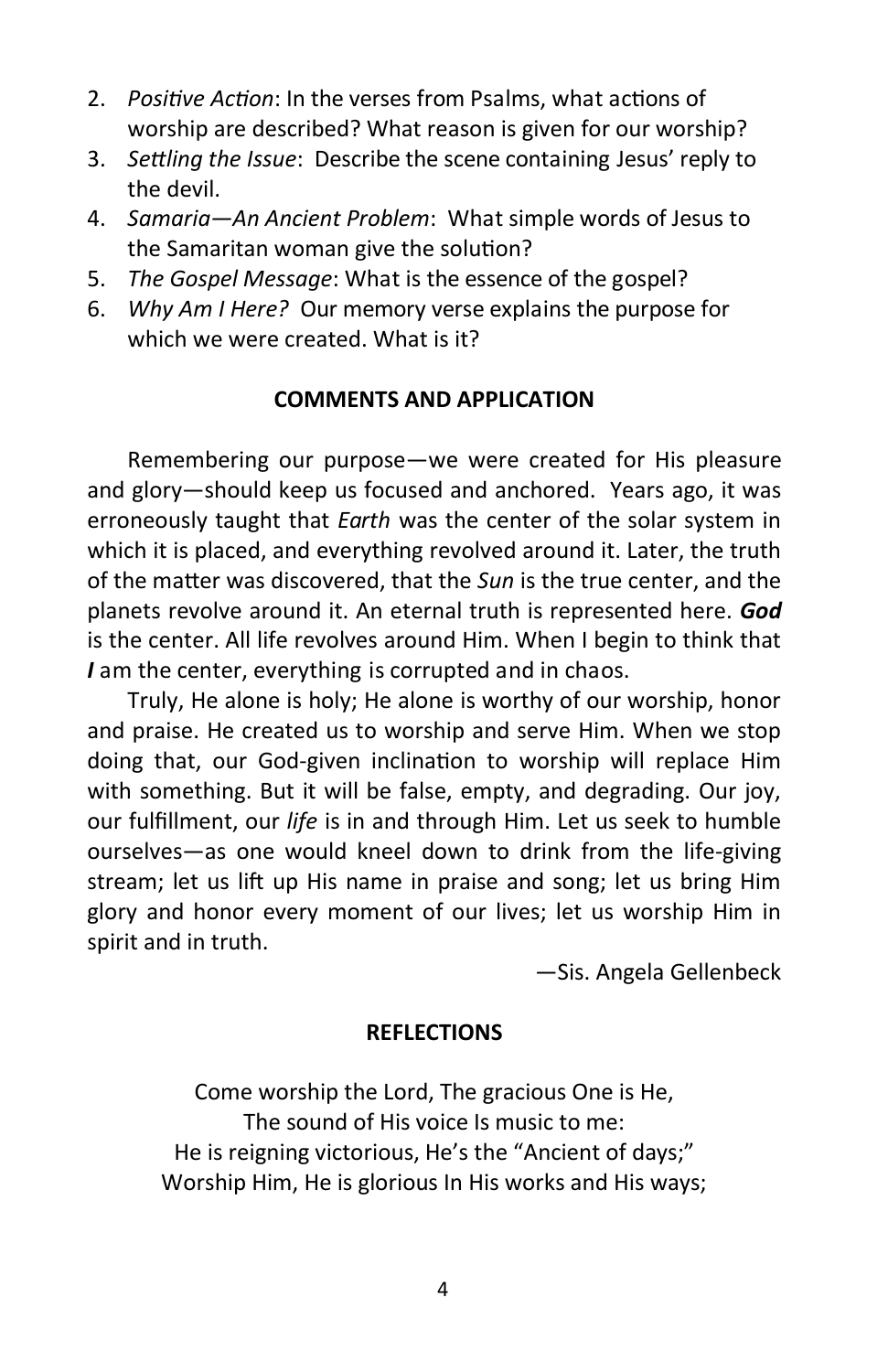In all this wide world His name alone is high, His banner's unfurled in the bright, starry sky. Of redemption I'm singing, since my night passed away; Now the joybells are ringing in my soul all the day;

The Infinite One—I glory in His might, For what he hath done to make wrong hearts right, He doth give ev'ry blessing, light and life unto all; Since His name I'm confessing, He doth answer my call;

Oh, glad hour to me to know and worship God; I'm happy and free through the sin-cleansing flood: And though dark clouds come sweeping o'er my soul's sunny sky, I can trust in His keeping, they will soon pass me by;

> —by Barney E. Warren Song #30 in *Melodies of Zion* published by the Gospel Trumpet Company in 1926 —Bro. Harlan Sorrell

# **JANUARY 8, 2017**

#### **WORSHIP IN ANCIENT TIMES**

#### *Cain and Abel*

Genesis 4:2 ...And Abel was a keeper of sheep, but Cain was a tiller of the ground.

3 And in process of time it came to pass, that Cain brought of the fruit of the ground an offering unto the Lord.

4 And Abel, he also brought of the firstlings of his flock and of the fat thereof. And the Lord had respect unto Abel and to his offering:

5 But unto Cain and to his offering he had not respect. And Cain was very wroth, and his countenance fell.

#### *Children of Enos*

Genesis 4:25 And Adam knew his wife again; and she bare a son, and called his name Seth: For God, said she, hath appointed me another seed instead of Abel, whom Cain slew.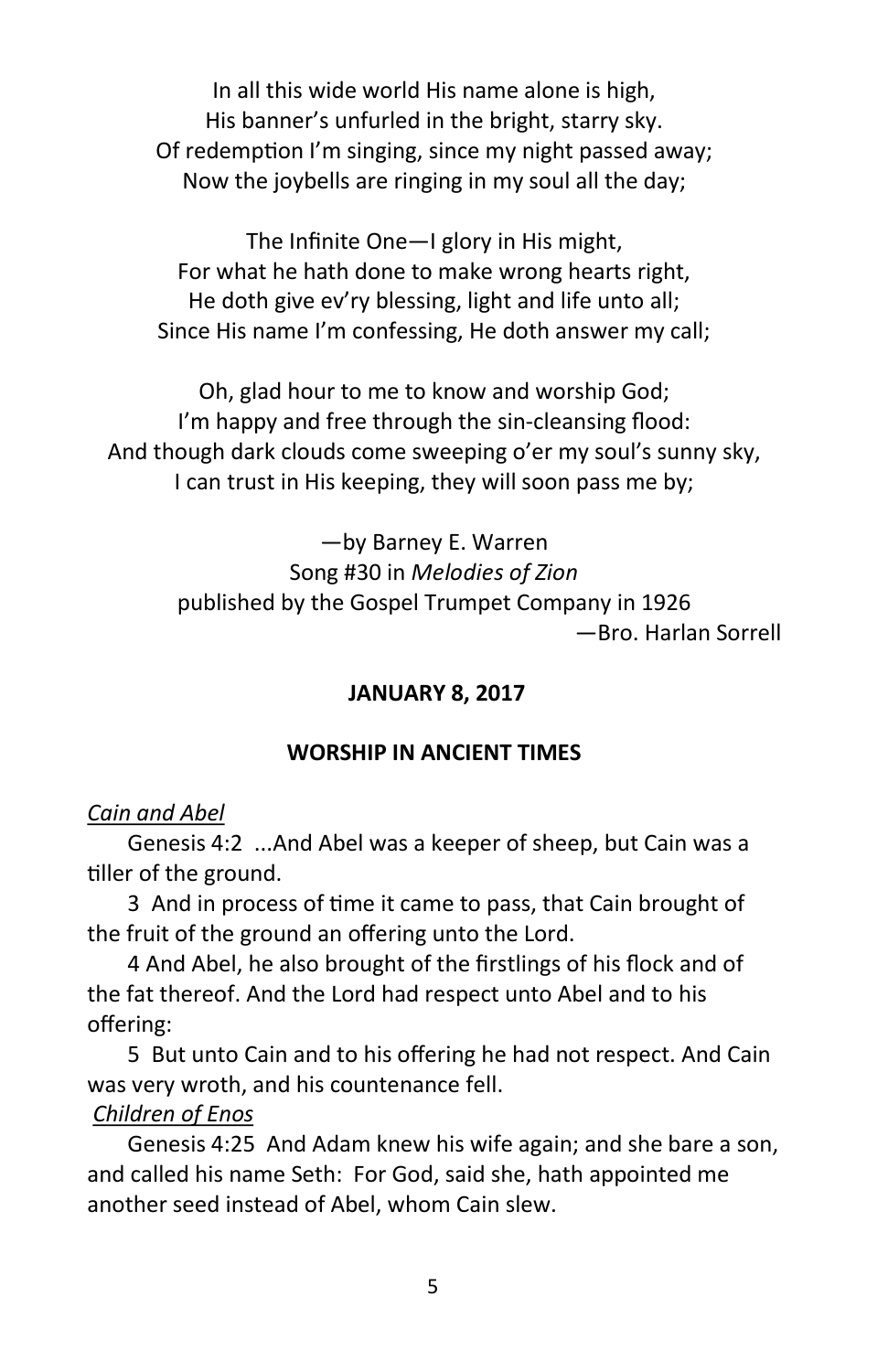26 And to Seth, to him also there was born a son; and he called his name Enos: then began men to call upon the name of the Lord. *Noah*

Genesis 8:20 And Noah builded an altar unto the Lord; and took of every clean beast, and of every clean fowl, and offered burnt offerings on the altar.

21 And the Lord smelled a sweet savour; and the Lord said in his heart, I will not again curse the ground any more for man's sake; for the imagination of man's heart is evil from his youth; neither will I again smite any more every thing living, as I have done. *Abram*

Genesis 12:7 And the Lord appeared unto Abram, and said, Unto thy seed will I give this land: and there builded he an altar unto the Lord, who appeared unto him.

# *Isaac*

Genesis 26:24 And the Lord appeared unto him the same night, and said, I am the God of Abraham thy father: fear not, for I am with thee, and will bless thee, and multiply thy seed for my servant Abraham's sake.

25 And he builded an altar there, and called upon the name of the Lord, and pitched his tent there: and there Isaac's servants digged a well.

# *Jacob*

Genesis 35:1 And God said unto Jacob, Arise, go up to Bethel, and dwell there: and make there an altar unto God, that appeared unto thee when thou fleddest from the face of Esau thy brother.

2 Then Jacob said unto his household, and to all that were with him, Put away the strange gods that are among you, and be clean, and change your garments.

3 And let us arise and go up to Bethel; and I will make there an altar unto God, who answered me in the day of my distress, and was with me in the way which I went.

**MEMORY VERSE**: By faith Jacob, when he was a dying, blessed both the sons of Joseph; and worshipped, leaning upon the top of his staff. —Hebrews 11:21

**CENTRAL THOUGHT:** The Bible records the manner in which the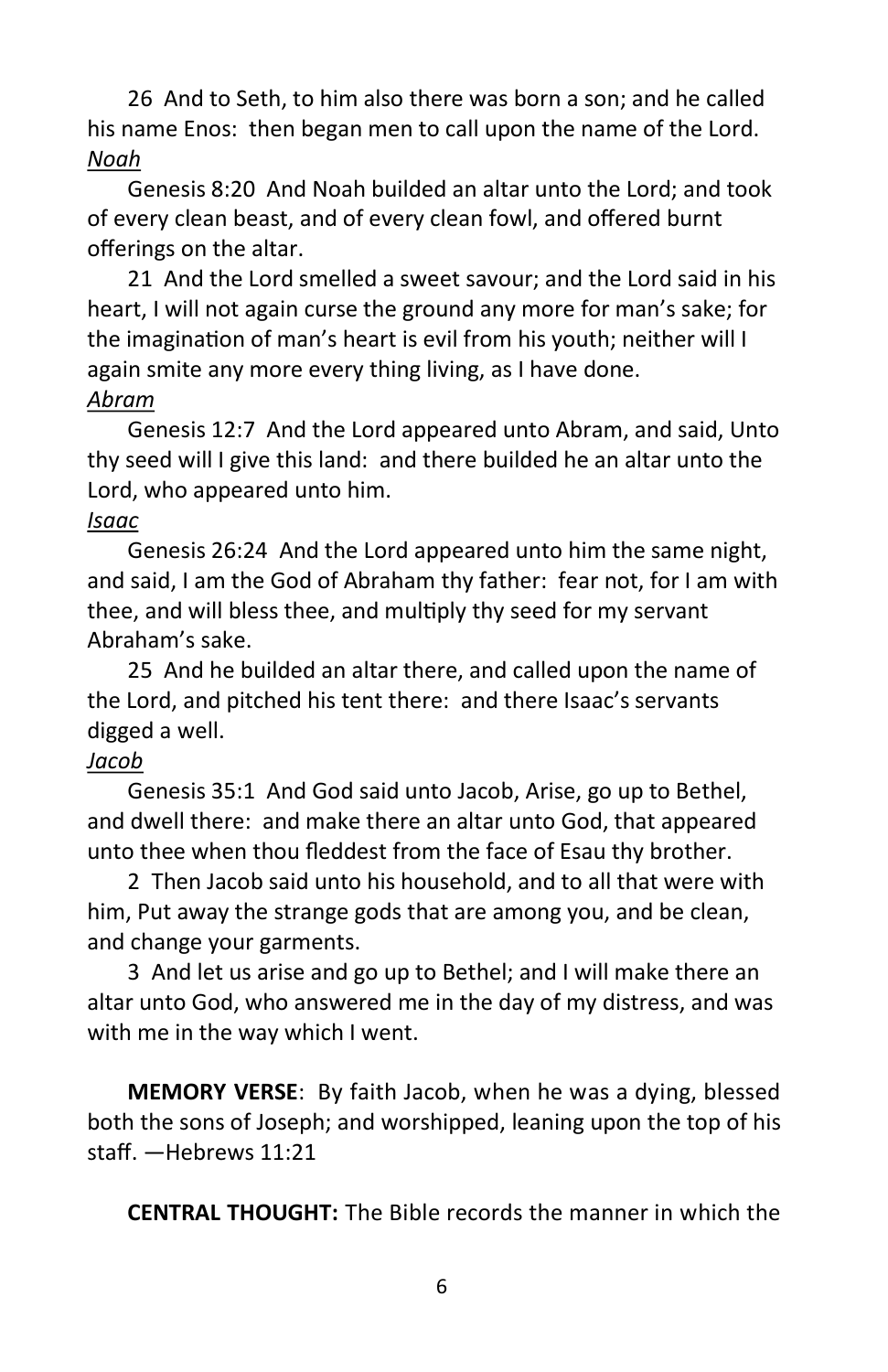early Patriarchs worshipped God, revealing the ancient elements of worship: building an altar, offering a blood sacrifice as an atonement for transgression, calling upon God, and showing reverence, obedience, and faith.

#### **WORD DEFINITIONS**

Genesis 4:3 "Offering": gift, oblation, meat (meal or grain) offering, present, sacrifice; From an unused root meaning *to apportion,* i.e. *bestow*; a donation; euphemistically, tribute; specifically a sacrificial offering (usually bloodless and voluntary).

8:21 "Sweet savour": quiet, soothing, tranquilizing odor or scent. The smell of complacence, or satisfaction. God's anger toward sin, which had caused the flood, was now over and all was at peace and rest between heaven and earth.

#### **LESSON BACKGROUND**

Cain and Abel—thought by some to have been twin brothers both brought offerings to God. It is not mentioned whether there were altars built, nor how God chose to display His pleasure or rejection. Much conjecture has been made about this story and why God was displeased with Cain's offering. Opinions widely differ. Two New Testament scriptures lend some meaning: Hebrews 11:4 tells us that it was "by faith" that Abel offered a more excellent sacrifice than Cain. I John 3:12 alleges that Cain killed Abel because his own works were evil and Abel's were righteous. Hebrews 11:4 also states that God testified of Abel's gifts—plural—suggesting that he and Cain both brought a grain offering, which was a thanksgiving offering, while Abel's additional offering of a blood sacrifice demonstrated his acknowledgement of his sinfulness and need for atonement. Cain's lack of an animal sacrifice seems to reveal an unbelieving, unrepentant heart.

After the rejection of Cain's sacrifice by God, his angry reaction and violent murder of his brother, God's dealings with him showed both judgment and mercy. However, instead of repenting and turning to the Lord, Cain chose to go out from God's presence and establish his own way in the world. From then on, the descendants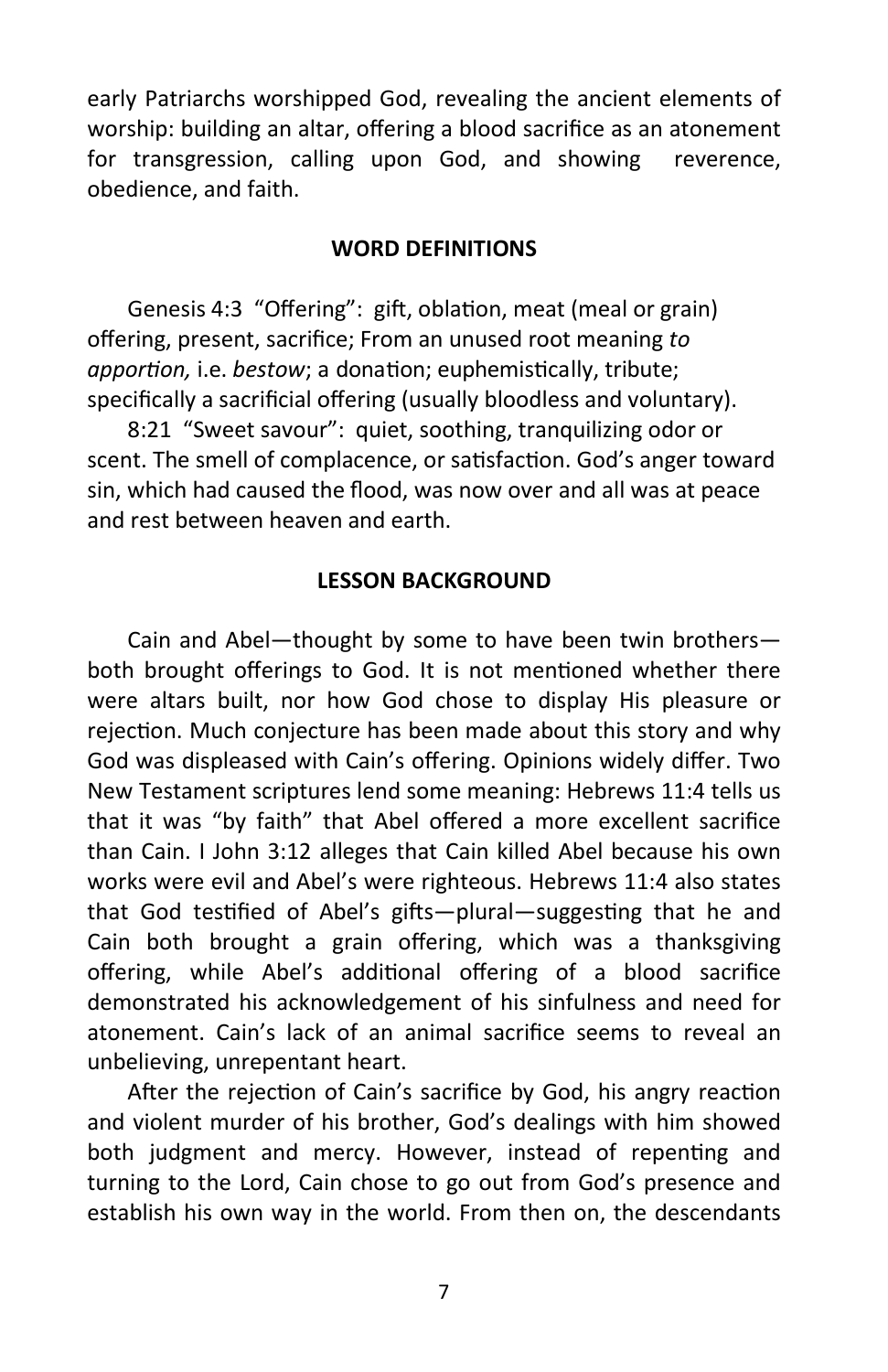of Cain were godless—the sons of men, they were called.

Two hundred and thirty-five years had elapsed between the births of Cain and Enos. There were now thousands of Cain's descendants multiplied upon the earth. Matthew Henry comments:

"The worshippers of God began to do more in religion; some, by an open profession of true religion, protested against the wickedness of the world around… Then began the distinction between professors and profane, which has been kept up ever since, and will be while the world stands."

Now the distinction between the sons of men and the sons of God—as those who called on the name of the Lord were described was pronounced, until in the years before the flood, intermarrying between the two led to the condition of men's hearts described in Genesis as "only evil continually," and only one man, Noah, was left who found grace in the eyes of the Lord. He moved with fear (reverence toward God), the Hebrews writer said, and built an ark at God's command, saving his children and the animals from the worldwide flood. Emerging from the ark, Noah demonstrated his need for and belief in God's atonement for sin and his thanksgiving for Divine preservation from the great flood.

The years following the flood, as mankind began following their wicked hearts once more, saw great advancements in the worship of man-made deities, the sun, moon, and stars, and other elements of nature. Again, in the midst of a world of idolatry, there was just one man, Abraham, who sought for and worshipped the true God, and his son Isaac and grandson Jacob continued to build altars in worship to God. To Abraham and to his seed God established the promise of the coming Savior, who would bless the entire earth with His salvation.

—Sis. Angela Gellenbeck

# **DISCUSSION:**

- 1. *The Firstlings and the Fat*: What principle does this provide for us to follow in our worship today?
- 2. *Eve's Hope*: What seed is Eve referring to when she spoke of her son Seth? What does this suggest as to her thoughts or belief in God's promise?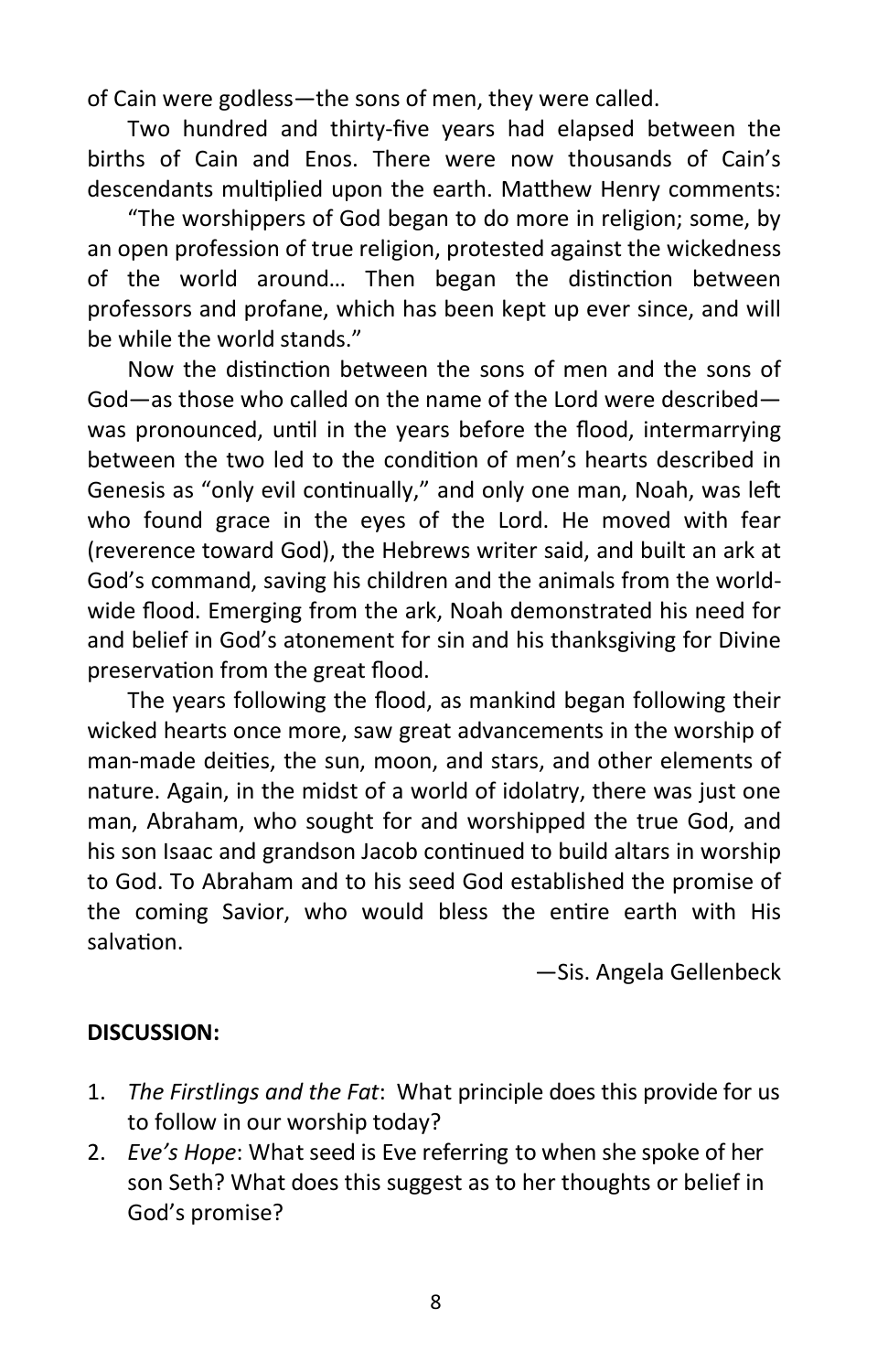- 3. *A Sweet Savor*: What characteristics in Noah's life and offering brought about the pleasure of God?
- 4. *Answering the Call*: What response did Abraham, Isaac and Jacob all give when God appeared to them? What particular response did Jacob give which concerned his household?

#### **COMMENTS AND APPLICATION**

What kind of idolatrous worship surrounded the few ancient believers in the true God*? Zondervan's Pictorial Bible Dictionary* says, "Idolatry in ancient times included two forms of departure from the true religion: the worship of false gods, whether by means of images or otherwise; and the worship of Jehovah by means of images. All the nations surrounding ancient Israel were idolatrous, although their idolatry assumed different forms. The early Semites of Mesopotamia worshiped mountains, springs, trees, and blocks of stone, in which the deity was supposed to be in some sense incarnate. The religion of the Egyptians centered mostly about the venation of the sun and of the Nile, as sources of life. They also had a number of sacred animals: the bull, cow, cat, baboon, crocodile, etc. Some of the deities had human bodies and animal heads. Among the Canaanites, religion took on a very barbarous character. The chief gods were personifications of life and fertility. The gods had no moral character whatsoever, and worship of them carried with it demoralizing practices, including child sacrifice, prostitution, and snake worship. Human and animal images of the deities were worshiped."

After the flood, Nimrod, who built the cities of Babel, Erech, Accad, and Calneh, in the land of Shinar, deified himself as a god above mankind. It has been suggested that the Babylonian god Marduk (Merodach, also referred to as Ba'al), who was regarded as the founder of Babylon, was, in fact, Nimrod deified. When God scattered the inhabitants of Babel, they took the worship of their gods with them. In any culture on earth you can read the mythological stories of their gods and goddess. Although their names differ, many of the stories are very similar. Every culture also has a similar story about a Great Flood. This is because they all came from one place, just as the Bible says, as survivors of that deluge.

Abraham's father and ancestors in Ur of the Chaldees worshiped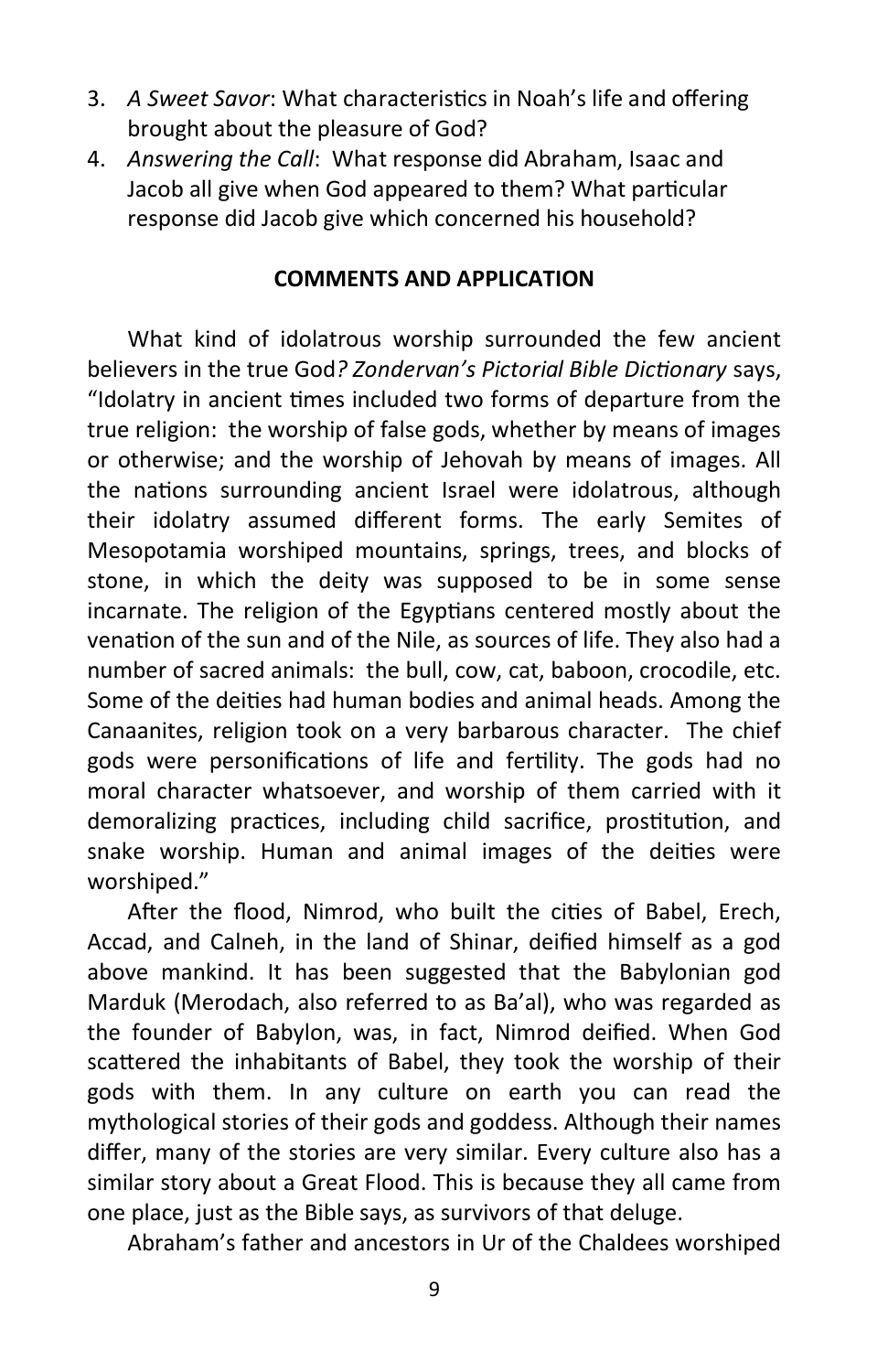Nanna, the moon god, who was worshiped as a distant power that controlled the heavens and the life cycle on earth. He obeyed God's call to leave behind his family, and that included their gods.

Paganism began and flourished as a result of a departure from the worship of the true God, and not the other way around, as some would believe.

—Sis. Angela Gellenbeck

#### **REFLECTIONS**

From ancient times it appears that God has had a small, separated, called-out remnant of people who loved and truly worshipped Him through faith. Although we live in what is termed "modern times," we still desire to be a part of that holy remnant.

True worship is not something thin or shallow. Satan thought Job simply worshipped God because of all the blessings and protection that God afforded. He was wrong. When Satan had been empowered to touch all that Job had and had stripped Job of his children and financial prosperity, it is written that Job "...arose, and rent his mantle, and shaved his head, and fell down upon the ground, and worshipped, And said, Naked came I out of my mother's womb, and naked shall I return thither: the Lord gave, and the Lord hath taken away; blessed be the name of the Lord." Satan, at this point, was expecting Job to curse God to his face. How disappointed he must have been when he heard him bless the name of the Lord.

The altars were erected many times when God was revealed in a time of need. It was a place where they thanked, acknowledged, worshipped and dedicated their lives and futures more deeply to the One who had intervened in their lives.

—Bro. Bob Wilson

#### **JANUARY 15, 2017**

#### **ELEMENTS OF WORSHIP IN THE LAW OF MOSES**

# *A People Set Apart for Worship: The Divine Purpose for Deliverance from Egypt*

Exodus 3:12 And he said, Certainly I will be with thee; and this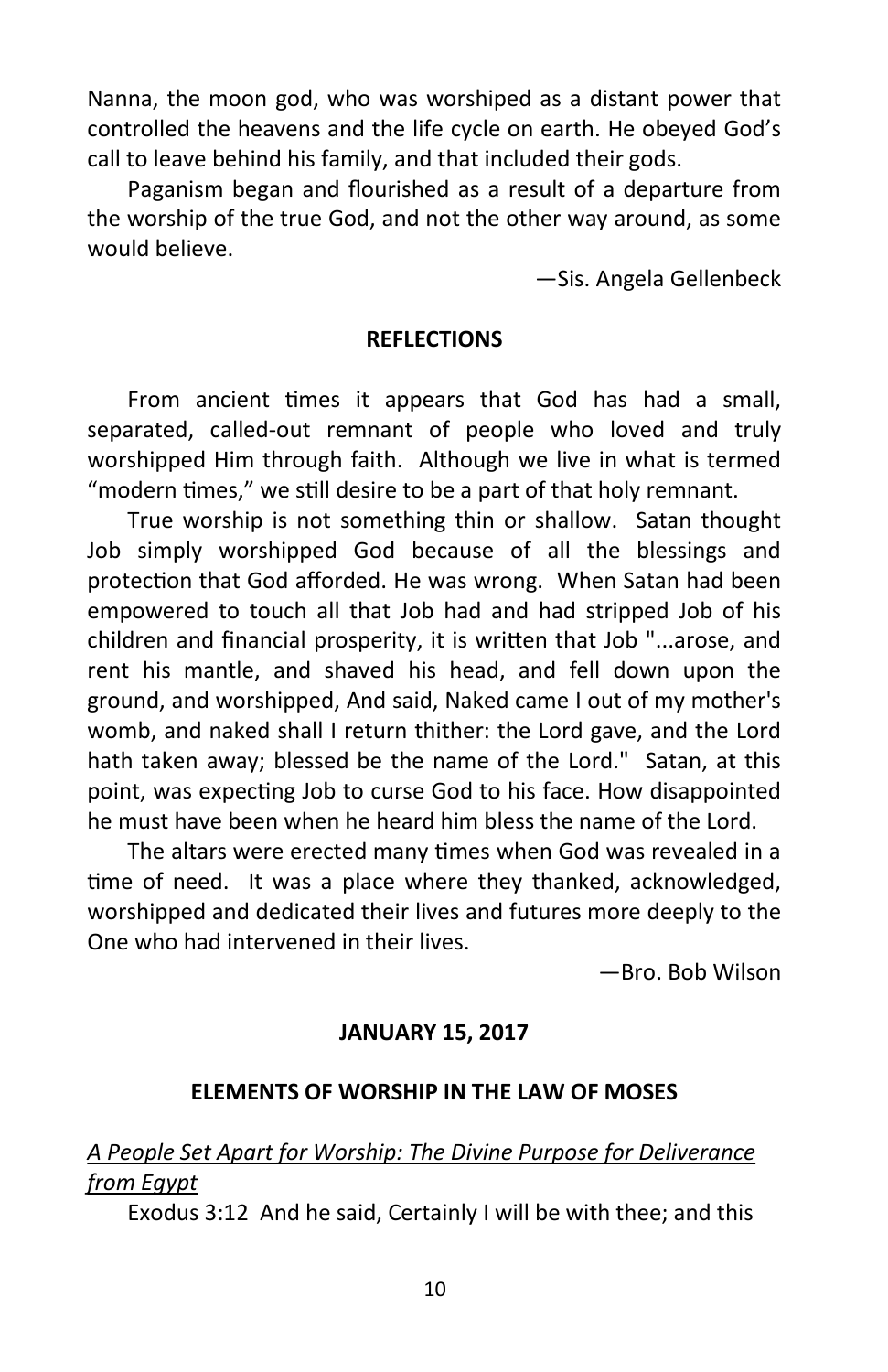shall be a token unto thee, that I have sent thee: When thou hast brought forth the people out of Egypt, ye shall serve God upon this mountain.

18 And they shall hearken to thy voice: and thou shalt come, thou and the elders of Israel, unto the king of Egypt, and ye shall say unto him, The Lord God of the Hebrews hath met with us: and now let us go, we beseech thee, three days' journey into the wilderness, that we may sacrifice to the Lord our God.

# *Specifications for the Sanctuary*

Exodus 25:8 And let them make me a sanctuary; that I may dwell among them.

9 According to all that I shew thee, after the pattern of the tabernacle, and the pattern of all the instruments thereof, even so shall ye make it.

# *A Continual Burnt Offering, A Continual Light and a Perpetual Incense*

Exodus 29:42 This shall be a continual burnt offering throughout your generations at the door of the tabernacle of the congregation before the Lord: where I will meet you, to speak there unto thee.

43 And there I will meet with the children of Israel, and the tabernacle shall be sanctified by my glory. (Also verses 44-46.)

Leviticus 24:2 Command the children of Israel, that they bring unto thee pure oil olive beaten for the light, to cause the lamps to burn continually.

Exodus 30:1 And thou shalt make an altar to burn incense upon: of shittim wood shalt thou make it.

7 And Aaron shall burn thereon sweet incense every morning: when he dresseth the lamps, he shall burn incense upon it.

8 And when Aaron lighteth the lamps at even, he shall burn incense upon it, a perpetual incense before the Lord throughout your generations.

# *Free Will Offerings*

Leviticus 19:5 If ye offer a sacrifice of peace offerings unto the Lord, ye shall offer it at your own will.

# *Not After the Pattern of Other Gods*

Deuteronomy 12:29 When the Lord thy God shall cut off the nations from before thee, whither thou goest to possess them, and thou succeedest them, and dwellest in their land;

30 Take heed to thyself that thou be not snared by following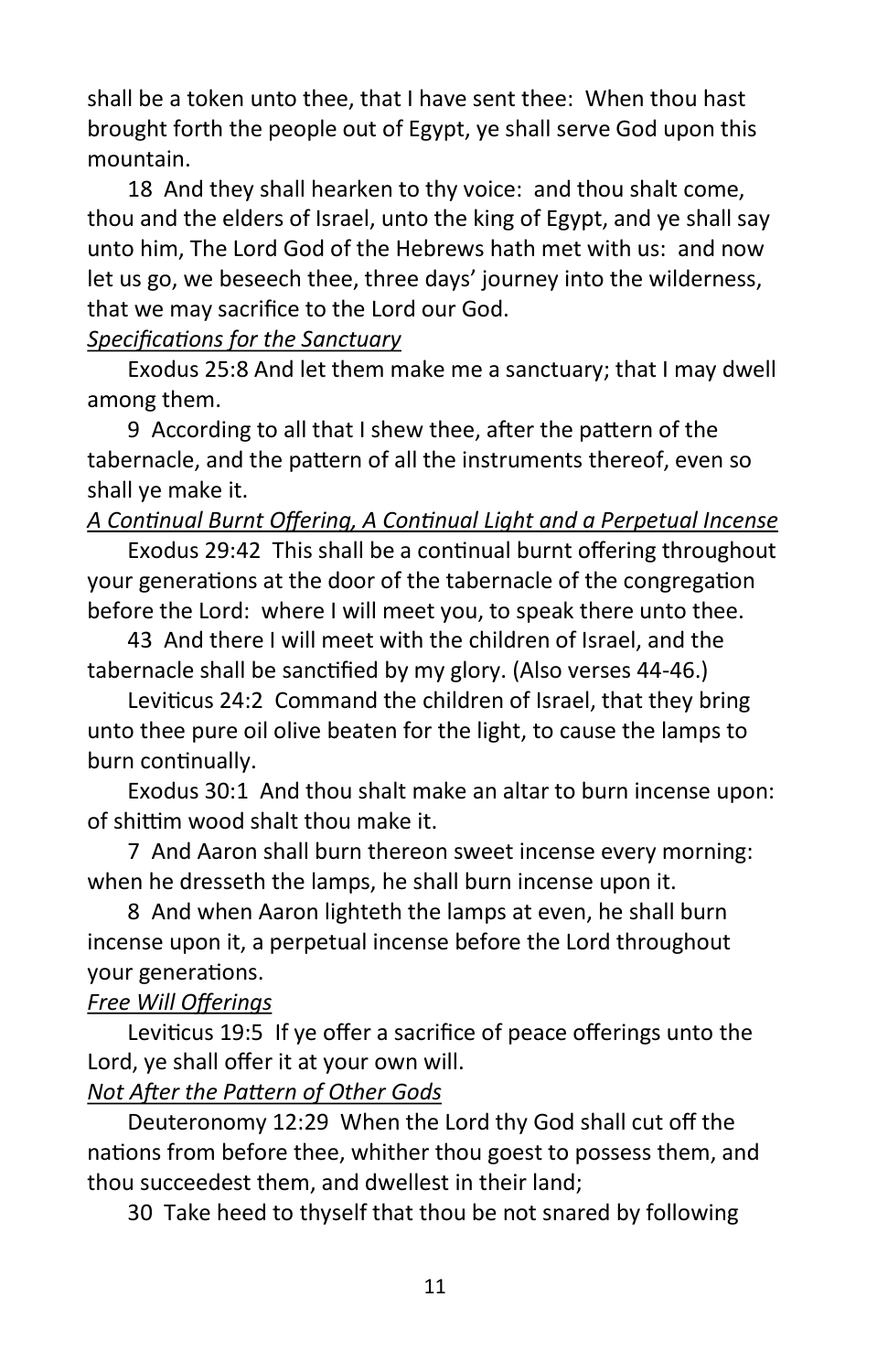them, after that they be destroyed from before thee; and that thou enquire not after their gods, saying, How did these nations serve their gods? even so will I do likewise.

31 Thou shalt not do so unto the Lord thy God: for every abomination to the Lord, which he hateth, have they done unto their gods…

**MEMORY VERSE:** And there I will meet with thee, and I will commune with thee from above the mercy seat, from between the two cherubims which are upon the ark of the testimony, of all things which I will give thee in commandment unto the children of Israel. —Exodus 25:22

**CENTRAL THOUGHT:** In His law, God laid down certain eternal requirements as to what kind of worship He would accept. They were physically carried out in the worship of the tabernacle, but were shadows and figures of our spiritual worship in the New Testament church.

#### **WORD DEFINITIONS**

Exodus 3:12 "Upon this mountain": Mount Horeb, where Moses received his commission. When God brought the children of Israel safely from Egypt and over the Red Sea, they journeyed to the foot of the very same mountain, in the wilderness of Sinai, where God spoke to them and gave them the law. "The first reference to Mt. Sinai in the Bible uses the designation "Horeb" (Exodus 3:1). Of the 17 times this name appears in the Old Testament, mainly in Deuteronomy, only once is it given the designation 'Mt. Horeb' (Exodus 33:6), otherwise it is simply 'Horeb.' It is apparent from the many times the term is used in reference to events that occurred at Mt. Sinai (Exodus 33:6; Deuteronomy 4:10; 5:2; 9:8; 18:16; 29:1; 1 Kings 8:9), that Horeb is an alternative name for Mt Sinai an.d not another mountain or area near Mt. Sinai."

—*biblearcheology.org.*

Exodus 25:8 "Sanctuary": a consecrated thing or place--chapel, hallowed part, holy place.

Deuteronomy 12:31 "Abomination": something disgusting,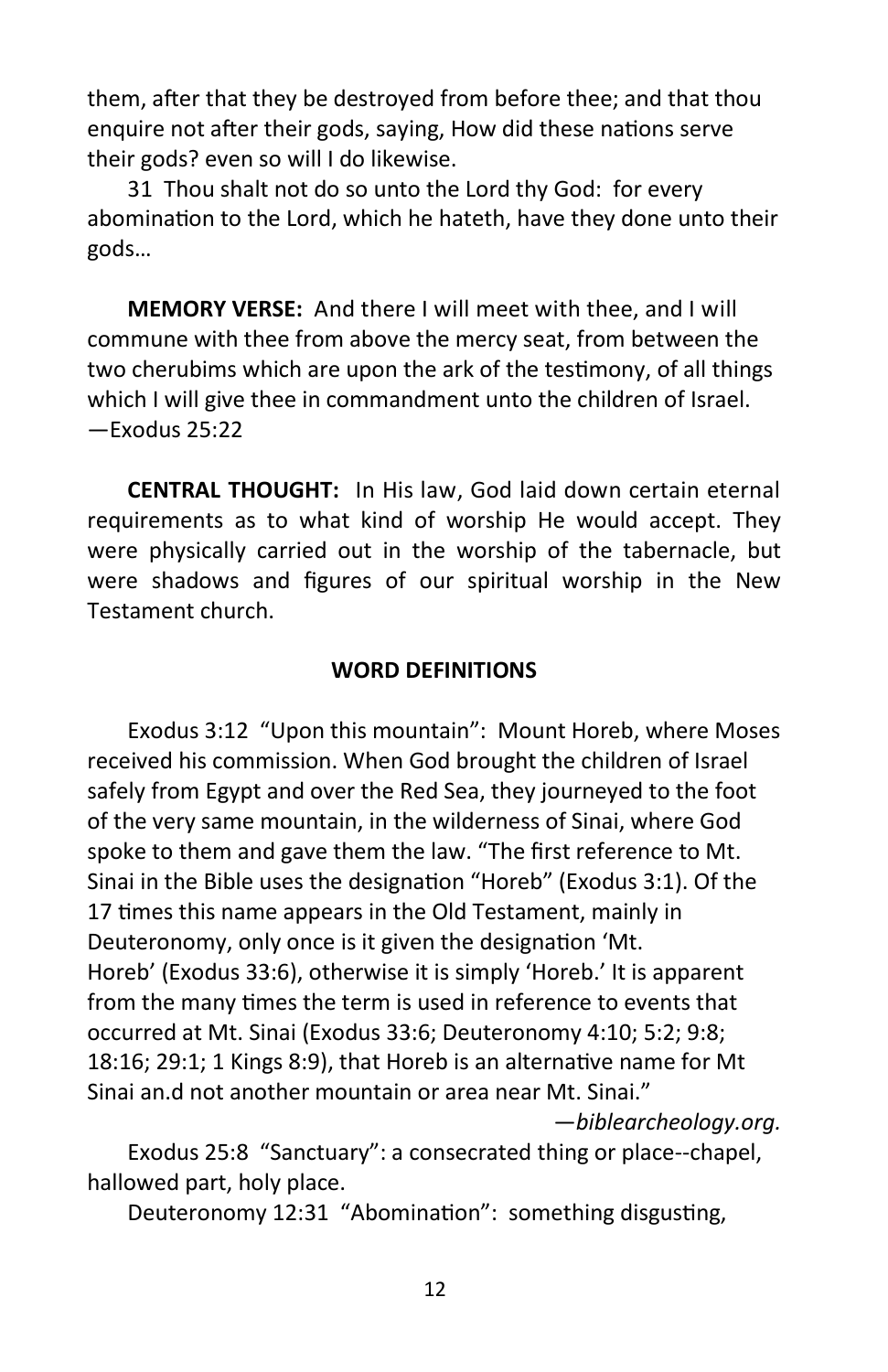morally; an abhorrence, especially idolatry, or an idol.

# **LESSON BACKGROUND**

The worship of the true God and His corresponding fellowship and abiding with them was the real purpose for which He delivered His people out of Egypt. In the law given to Moses on Mount Sinai, He revealed the pattern for the tabernacle of worship with exact dimensions and specifications of materials, sacrifices, cleansings, clothing, fabrics, times, order, and manner. There is not enough time in our lesson to include all the commands; we have made only a brief outline of a very few of the essential elements of the worship in the tabernacle.

If you go through the entire law, you will see a prevailing theme: holiness unto the Lord. Everything was to be consecrated entirely to God. Every practice was to be holy, every item was to be cleansed and anointed, every sacrifice was to be without blemish, and every person who served was to be dedicated, washed, anointed and atoned for before he could minister.

Concerning the sacrifices of worship, R. R. Byrum writes in Shadows of Good things:

"The Levitical sacrifices, excluding those of a special nature such as the Passover, were of five kinds, which are Scripturally divided into two main classes: Sweet-savor Offerings: Burnt, Meat, and Peace; and Sin-Offerings: Sin and Trespass.

"The main idea of the sweet-savor offerings was acceptance and worship. The latter class [Sin offerings] had for its primary purpose the expiation of sin. In the detailed description of all these sacrifices in Leviticus chapters 1 through 7, the sweet-savor sacrifices are described before the sin-offerings, but in practice the sin-offering came first and the worship-offerings afterward, as in the consecration of the priests. (See also 2 Chronicles 29.) Worship cannot be acceptable until atonement is made for sin."

Another important element in the tabernacle worship was the concept of free will. God truly wanted to be the object of their own choice. The atonement was a necessary requirement for worship; praise, thanksgiving, service and gift-giving was to be entirely voluntary as to the time, frequency, and amount given to God.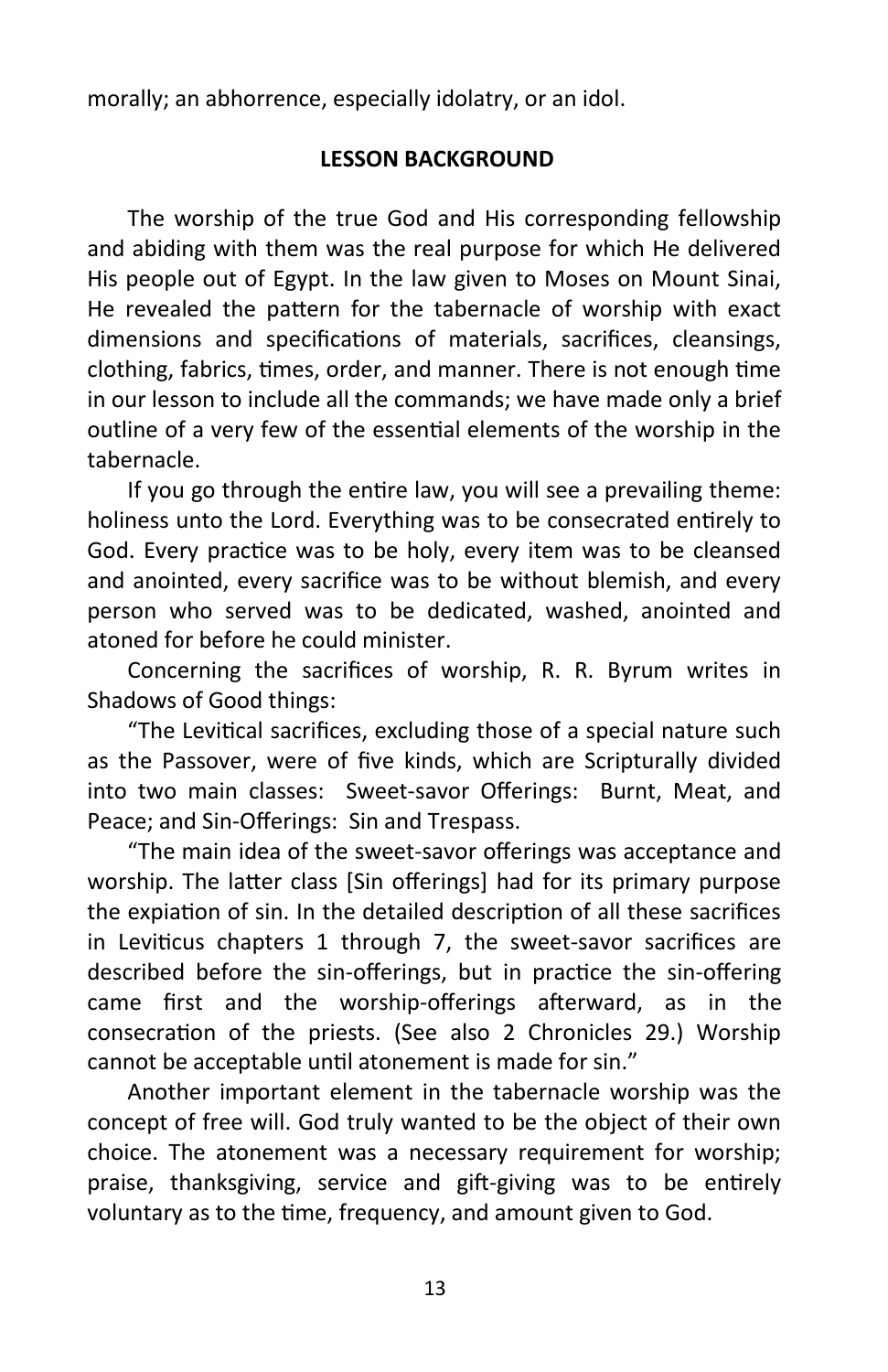Obedience and faith were the underlying characteristics of heart expected by God in the heart of every worshipper. These two qualities motivated the offerings for the atonement of sin, the putting away of false gods and sins of the flesh, and the voluntary offerings of gratitude. They also produced in the heart the perfect hatred of the idolatry and immorality of the nations round about.

—Sis. Angela Gellenbeck

# **DISCUSSION:**

- 1. *Called Out:* What did God want Moses to ask of Pharaoh? What was the reason He wanted His people delivered? (A clue to the real motivation of Pharaoh's refusal and pursuit!)
- 2. *By the Pattern:* Why do you think it was important for Moses to follow every detail of the pattern God laid out?
- 3. *Pointing Ahead:* Share what the spiritual meaning of the perpetual atonement, light and incense might be.
- 4. *Never Coercion:* Share your own feelings as you comprehend how God's perfect way is always to let mankind serve Him by choice.
- 5. *Not Like the Heathen:* How may this concept apply to our lives today?

#### **COMMENTS AND APPLICATION**

Look deeply into the heart of God as you comprehend these concepts. See how His heart longed, not for distant homage and blind worship, but for fellowship! Over and over He expressed His desire to be with them, to dwell among them, to meet with them, and to talk with them. He wanted to be theirs; He wanted them to be His. Not His slaves, but His cherished treasure (Exodus 19:4-6)! The entirety of His laws for them can be summed up in one thing: His desire for their well-being (Deuteronomy 5:29; 6:24-25).

The desires of His heart have not changed today. Nor have His requirements. It is important to note again that atonement and cleansing must come before worship. The "Hey, just worship, just praise Jesus" trend today is completely disregarding God's command. One must be trusting in Jesus' atonement for sin, putting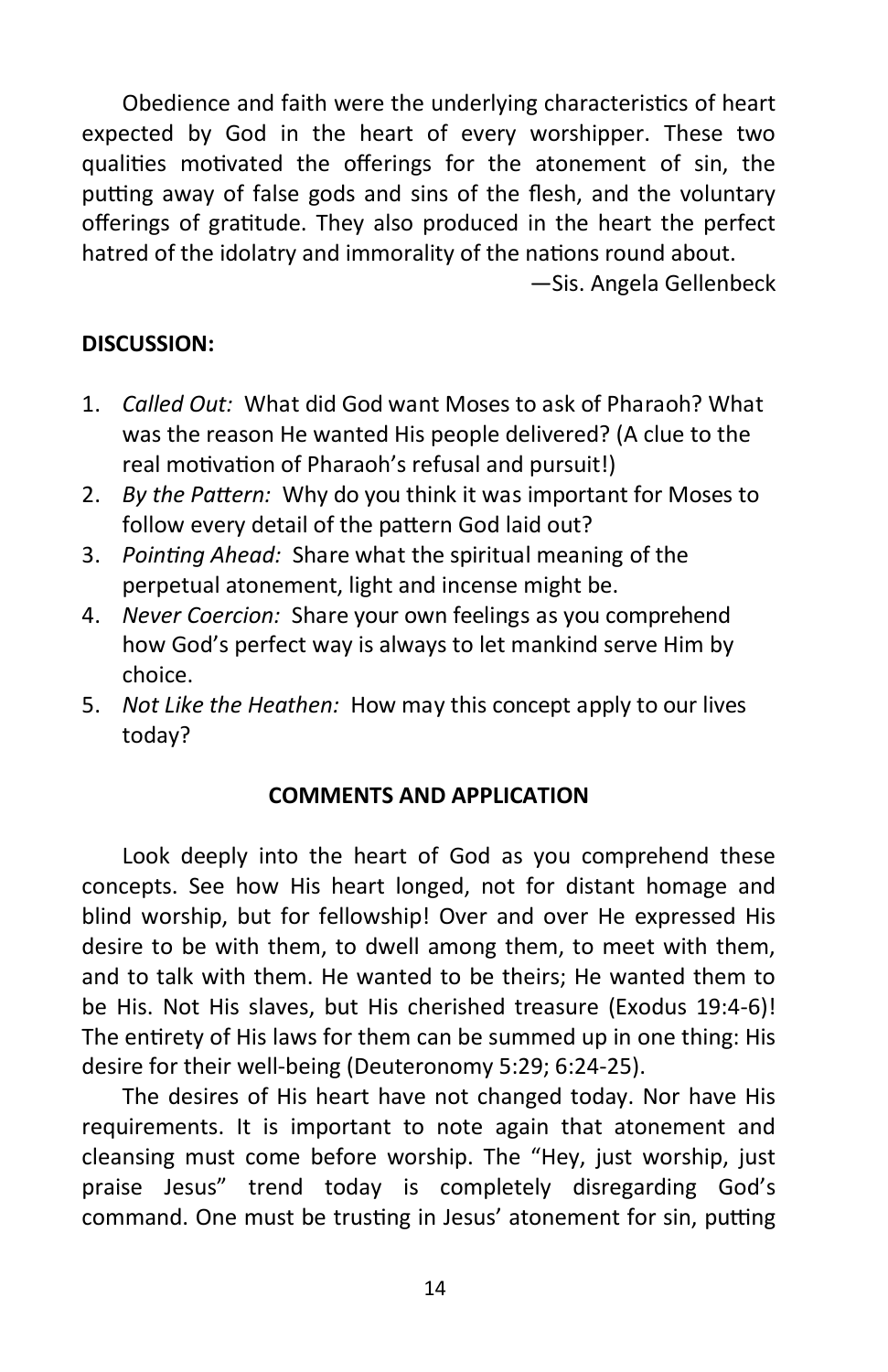away the sins of the flesh, and setting apart one's self for God alone. Then and only then can the worship of God, thanksgiving, songs of praise and exalting His Name be acceptable offerings to Him. "Holiness unto the Lord" is still the law of His house.

—Sis. Angela Gellenbeck

#### **REFLECTIONS**

*"O worship the Lord in the beauty of holiness." —Psalm 96:9*

There has always been a tendency for mankind to try to reduce God to a manageable concept, then to worship that which they've created in their own minds. Yet, we find the scriptures constantly pointing us to God's greatness, consistently lifting our eyes upward and redirecting our hearts to His holiness.

Truly seeing God for who He is puts our lives in perspective and puts true worship in perspective. Our perception of God affects our worship of Him. It influences how we worship Him or whether we worship Him at all.

Isaiah saw a vision of God sitting upon a throne high and lifted up. He heard the seraphims cry, "Holy, holy, holy! The whole earth is full of His glory."

Against this backdrop of God's holiness Isaiah saw his own spiritual condition—a man of unclean lips. He saw the spiritual condition of those around him—people of unclean lips. And he saw that God was their only hope for purity. It wasn't God who needed them. It was they who needed God. Worship is for our benefit, not God's. It is our privilege, not His. We don't do Him a favor by our gathering together. We do ourselves a favor. Worship helps to keep us spiritually calibrated to God's omnipotence and our utter dependence on Him.

There were certain protocols that had to be met when approaching royalty in Bible times and even so today. Is it then not reasonable for there to be a divine protocol when we approach God's throne in worship? We must see Him as King of kings and Lord of lords. That is Who we worship.

Our hearts must be humbled before His majesty. Our minds must be tuned to His authority. Our lives must be clean. Our motives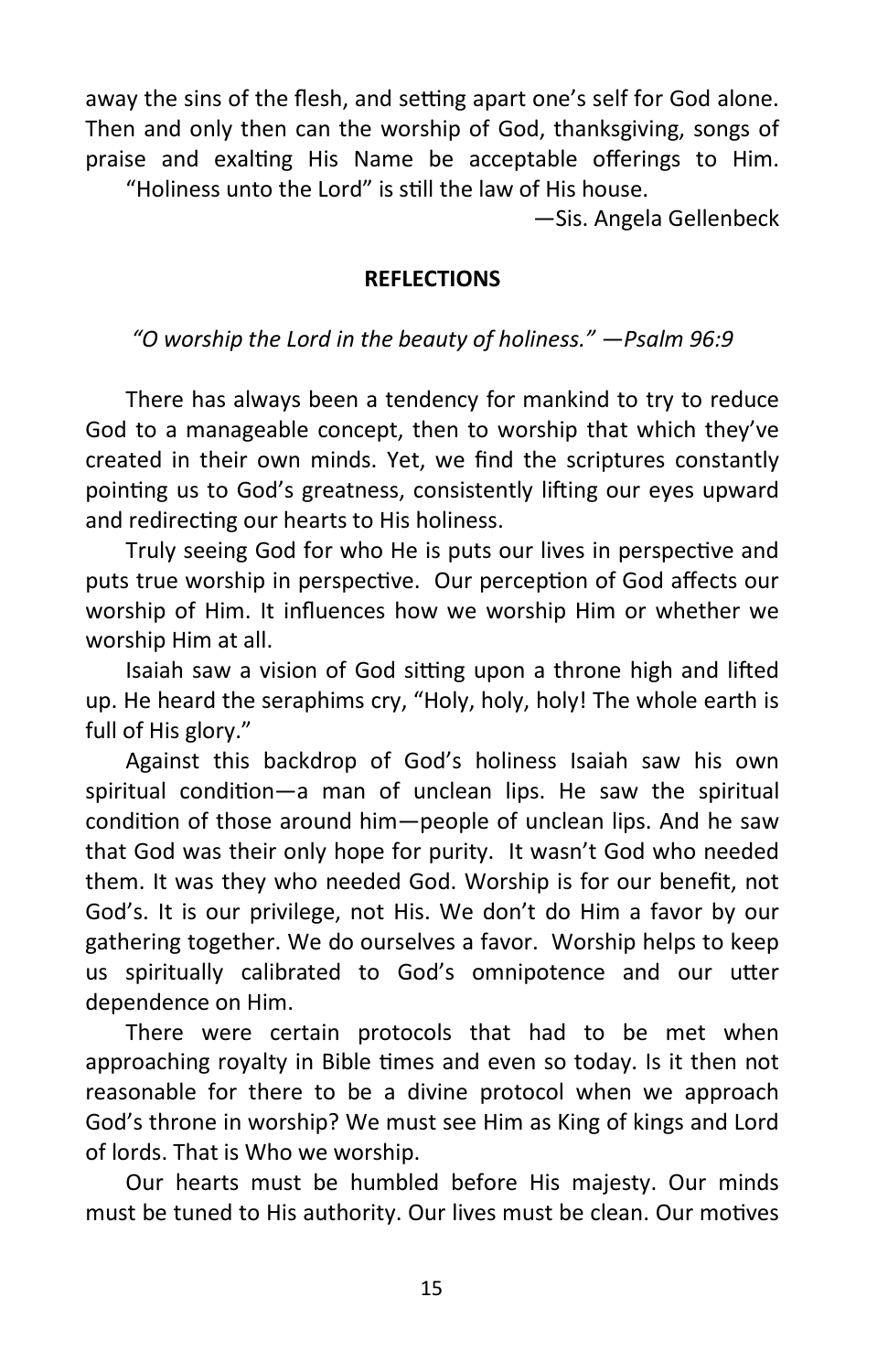must be pure. We must be holy as He is holy. Our worship of the Lord must be in the beauty of holiness.

—Bro. Darrell Johnson

## **JANUARY 22, 2017**

#### **ISRAEL'S DESCENT INTO IDOLATRY**

Acts 7:38 This is he [Moses], that was in the church in the wilderness with the angel which spake to him in the mount Sina [Sinai], and with our fathers: who received the lively oracles to give unto us:

39 To whom our fathers would not obey, but thrust him from them, and in their hearts turned back again into Egypt,

40 Saying unto Aaron, Make us gods to go before us: for as for this Moses, which brought us out of the land of Egypt, we wot not what is become of him.

41 And they made a calf in those days, and offered sacrifice unto the idol, and rejoiced in the works of their own hands.

42 Then God turned, and gave them up to worship the host of heaven; as it is written in the book of the prophets, O ye house of Israel, have ye offered to me slain beasts and sacrifices by the space of forty years in the wilderness?

43 Yea, ye took up the tabernacle of Moloch, and the star of your god Remphan, figures which ye made to worship them: and I will carry you away beyond Babylon.

II Kings 17:7 For so it was, that the children of Israel had sinned against the Lord their God, which had brought them up out of the land of Egypt, from under the hand of Pharaoh king of Egypt, and had feared other gods,

8 And walked in the statutes of the heathen, whom the Lord cast out from before the children of Israel, and of the kings of Israel, which they had made.

9 And the children of Israel did secretly those things that were not right against the Lord their God, and they built them high places in all their cities, from the tower of the watchmen to the fenced city.

10 And they set them up images and groves in every high hill, and under every green tree: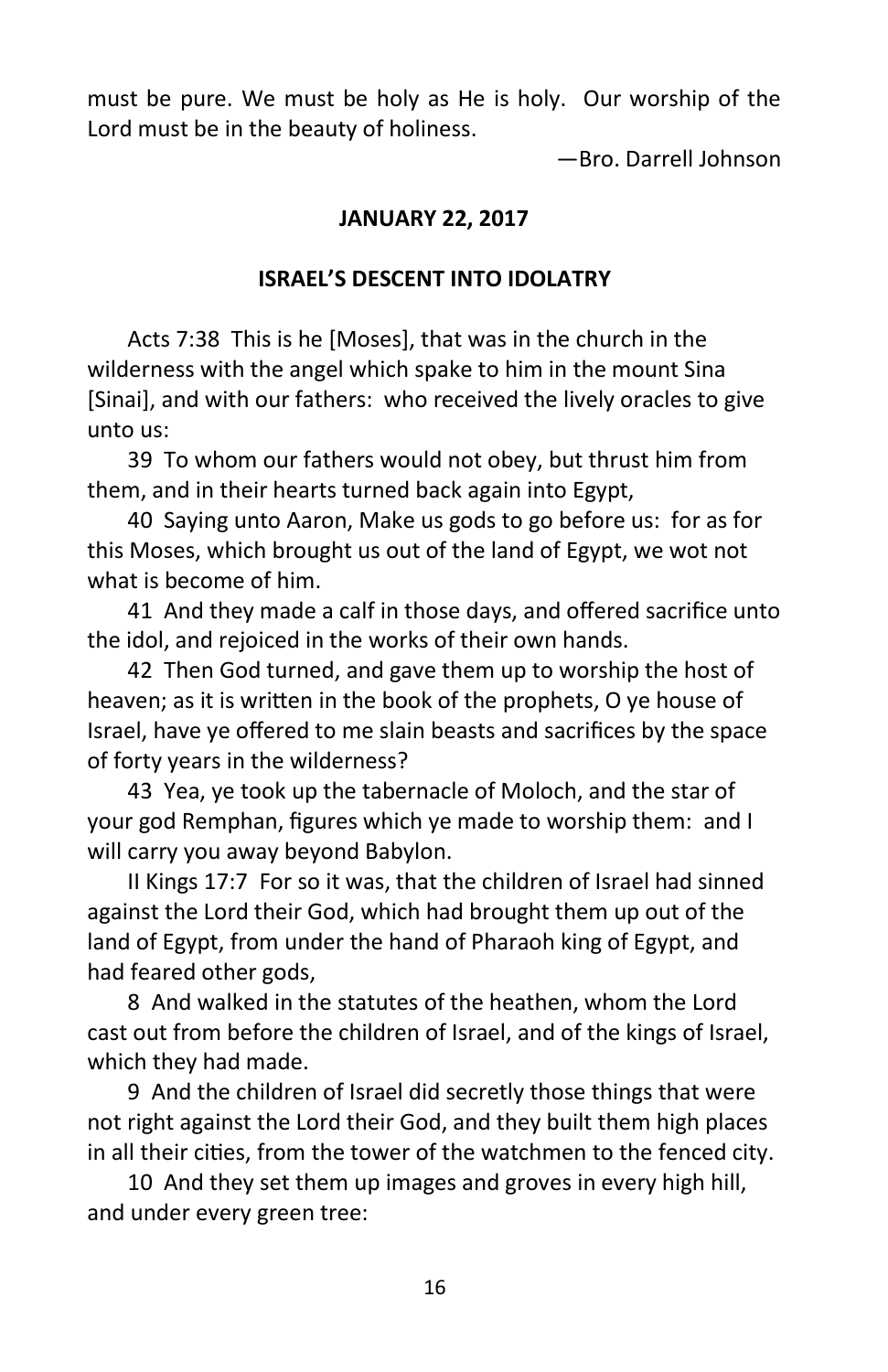11 And there they burnt incense in all the high places, as did the heathen whom the Lord carried away before them; and wrought wicked things to provoke the Lord to anger:

12 For they served idols, whereof the Lord had said unto them, Ye shall not do this thing.

17 And they caused their sons and their daughters to pass through the fire, and used divination and enchantments, and sold themselves to do evil in the sight of the Lord, to provoke him to anger.

**MEMORY VERSE:** ...I am broken with their whorish heart, which hath departed from me, and with their eyes, which go a whoring after their idols: and they shall lothe themselves for the evils which they have committed in all their abominations. —Ezekiel 6:9b

**CENTRAL THOUGHT:** Israel became ungrateful, forgetful and impatient in the wilderness and made a calf of gold; then went farther and served the sun, moon, and stars, Molech, Remphan, and other gods. They made high places and groves, and set up images and burnt incense unto them. They committed abominable deeds, offered their children as sacrifices, and used witchcraft, provoking God to jealous anger and crushing His heart, as an adulterous wife breaks the heart of her husband.

# **WORD DEFINITIONS**

Acts 7:38 "Church in the wilderness": assembly; congregation. From the Greek word ekklesia, which means "called out." This is referring to God's people having been called out of Egypt. "Lively": having vital power of itself and exerting the same upon the soul. "Oracles": the words or utterances of God. —*Thayer's Greek Lexicon*

Acts 7:40 "Wot": to know; be aware; perceive.

Acts 7:43 "Tabernacle": the small tent or house in which was contained the image of the god. "Moloch": comes from the Hebrew word signifying *king*. "Name of the idol-god of the Ammonites, to which human victims, particularly young children, were offered in sacrifice. According to the description in the *Jalkut* on Jeremiah 7:31,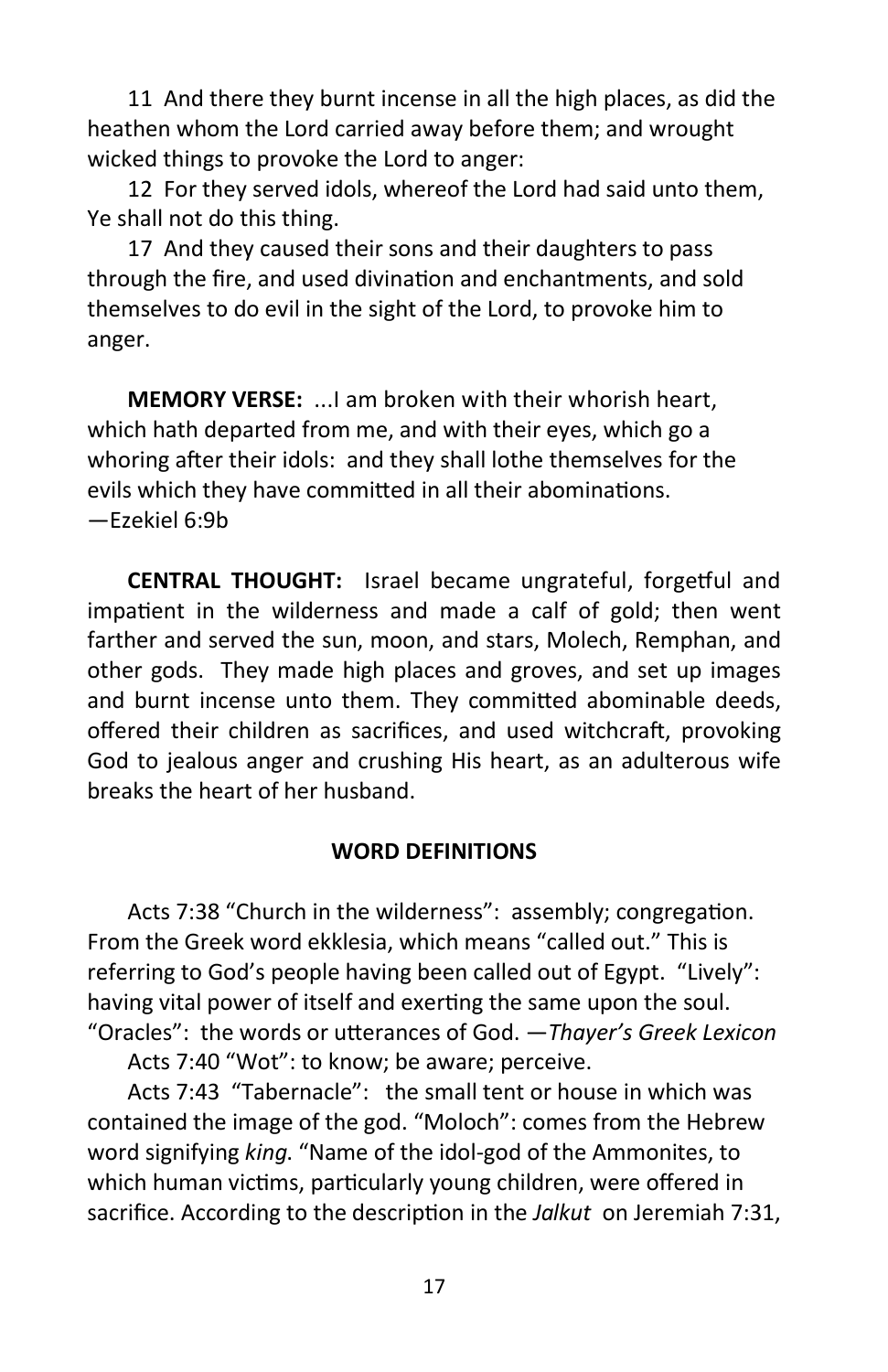its image was a hollow brazen figure, with the head of a calf or an ox, and outstretched human arms. It was heated red-hot by fire from within, and the little ones placed in its arms to be slowly burned, while to prevent their parents from hearing their dying cries the sacrificing-priests beat drums." —*Thayer's Greek Lexicon*. "Star": used for the image of Saturn, the ancient, pagan star-god. The Hebrew in this place (Amos 5:26) is, "Chiun your images, the star of your god." "Remphan": Chiun in Hebrew was called Remphan in the language of Egypt. Stephen is quoting here from the *Septuagint*, in which translation the word Chiun is Rephan, easily changed into Remphan, the Coptic (a language spoken in Egypt) name for Saturn or Mars, both of which planets were worshiped as gods of evil influence. Whether Molech, Chiun, Rephan, or Remphan, all are the same with the Serapis of the Egyptians, and the calf of the Israelites.

II Kings 17:9 "High places": places of worship, at first on hills and mountains, later on artificial mounds or platforms, under green trees, and in cities. Used for Israel's worship of Jehovah in the times of Samuel and David; then Solomon built platforms or chapels to Molech and Chemosh on a hill near Jerusalem. Jeroboam made high places for the golden calves in Bethel and Dan, and various other idolatrous high places were erected, which later were destroyed by Hezekiah and Josiah.

II Kings 17:17 "Divinations": The foretelling of secret things or things to come, by unlawful arts and practices. "Enchantment": to whisper or mutter after holding communication with serpents. Also, referring to a conjecturer, that discovers hidden things by a superstitious use of words or ceremonies, by observation of water or smoke, etc.—*Pulpit Commentary; Matthew Poole's Commentary*.

Ezekiel 6:9 "Broken": Ruptured; crushed [heart].

#### **LESSON BACKGROUND**

The verses in Acts are from Stephen's speech before the high priests and rulers of the Jews. In his brief history of the Jews from Abraham's time to the time of the prophets, he accurately describes the progress of idolatry in the hearts of the children of Israel. Though they had just seen a great deliverance from Egypt and manifestation of God's power at Sinai, they immediately resisted God's commands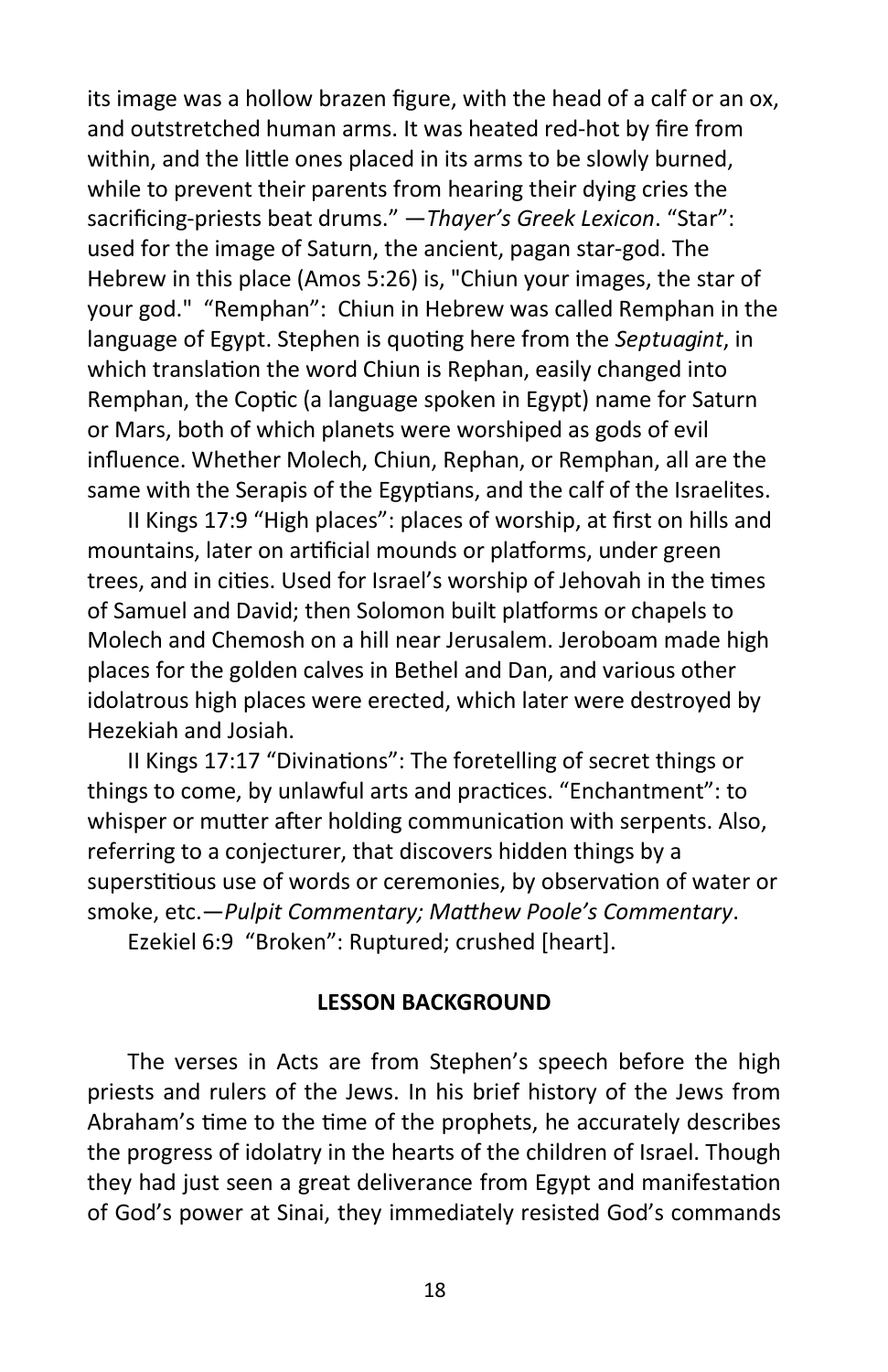through Moses and, in their hearts, turned back to Egypt. They demanded a god they could see, when faced with a little space of waiting for Moses to come back from the mountain where they couldn't see or know what was happening to him.

We can determine from the account in Exodus what preceded this blatant turning away from God to idols. As soon as God had delivered them from Egypt, they murmured at the Red Sea and said they had been better off in Egypt. Three days after the miraculous deliverance at the Red Sea, they murmured again at the bitter waters of Marah. God answered Moses' cry for them and healed the waters. Again into the wilderness, and again into murmuring—this time it was longing for the meat and bread of Egypt. Again Moses cried to God and was answered by a supper of quail that night and the miraculous rain of bread the next morning, which continued every day, with the exception of Sabbath days, for forty years—tasty morsels of super-food containing all the nutrients a body needed for not just surviving, but thriving in the wilderness conditions.

The fourth murmuring was for water in the Rephidim area near Mount Horeb. This time God told Moses to strike the rock. As he did, out came gushing streams of water, enough for the more than a million people and their flocks and herds.

Ungratefulness > discontent > murmuring > impatience > bitterness > rebellion > idolatry; intrigue > secret attraction > seduction > open worship > immorality > child sacrifice > witchcraft: these became familiar patterns all down through the history of the Israelite nation.

—Sis. Angela Gellenbeck

# **DISCUSSION:**

- 1. *Called Out*: What did Stephen call the sojourning Israelites?
- 2. *Turning Back*: How did Stephen describe the beginning backsliding of the Israelites?
- 3. *Self-Centered*: The rebellious Israelites rejoiced, not in the Lord but in  $\_\$ ?
- 4. *What Else Could He Do?:* In response to their continual apostasy, God "turned and \_\_\_\_\_\_\_ \_\_\_\_ \_\_\_\_ ..."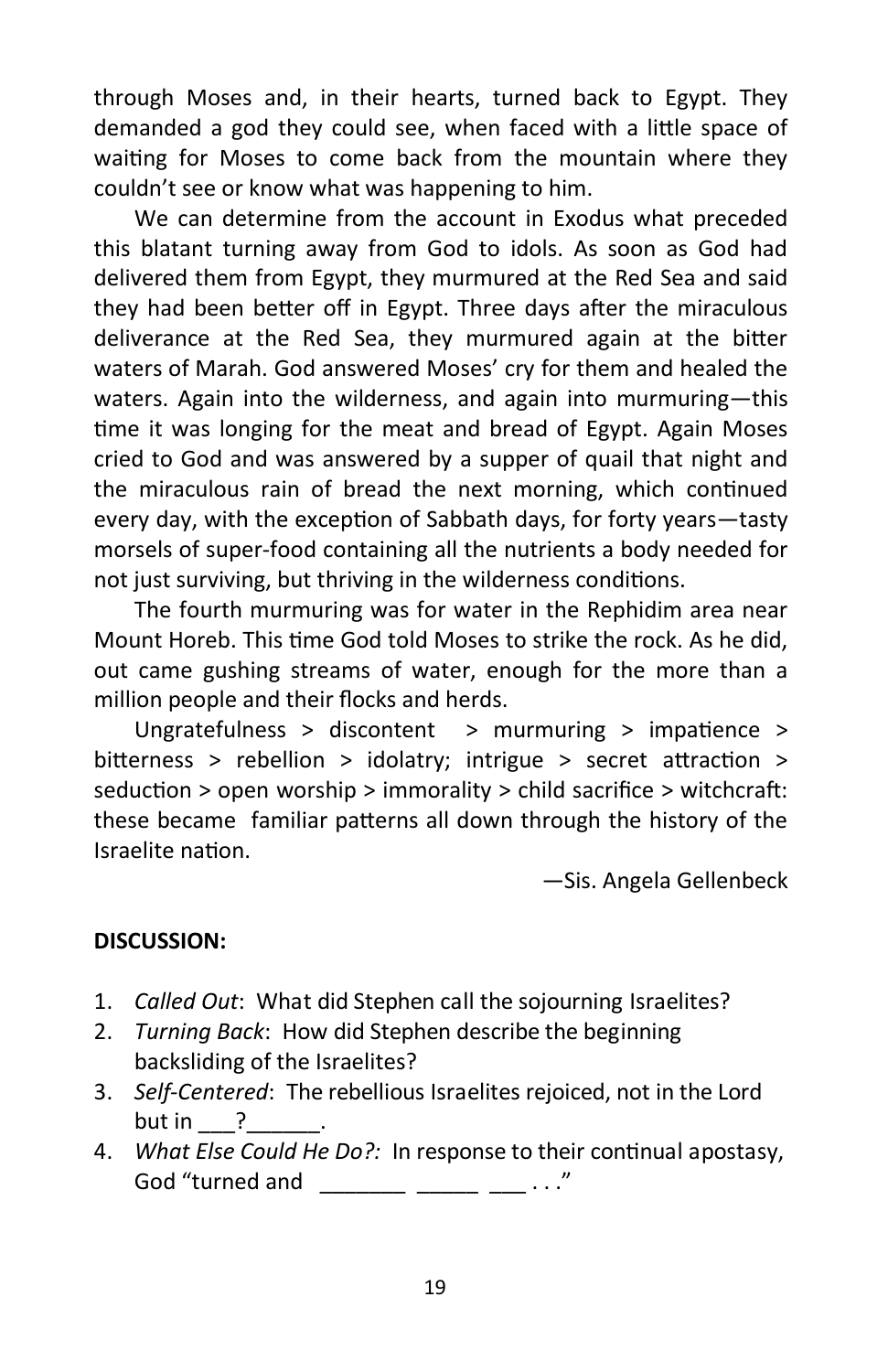#### **COMMENTS AND APPLICATION**

Paul, in I Corinthians 10, lets us know that these events in Israel's history were written for our learning and admonition. What may we learn?

*To guard our desires*. Idolatry in our lives many times begins with legitimate desires. I just want to be thought well of. I just want to get married. I want an education and a good-paying job. I want to excel in my field.

*To not be idolaters.* Allowing our desires to control us causes us to bow at the altar of those desires. The foolish pursuit of financial gain, the drawing power of glamour or fashion, or the addiction of pornography—all are idols in the hearts of men and women.

*To flee fornication*. We fool ourselves by thinking we can hang on to idols in our hearts and keep from the downward moral slide that always results. How many times has this happened to individuals, who never intended to do something "that bad" but found themselves caught in the snare of the devil? Immorality led the Israelites even further into the sacrificing of their children. Consider the epidemic in our country of aborting unwanted babies. Deceptively called "a woman's right to choose," abortion is a horrible step in the downward journey which began by unlawful desires, led to immorality, and then to murder.

*To not tempt the Lord*. In Exodus 17 the Israelites tempted the Lord by saying, "Is the Lord among us, or not?" Doubting God's presence and questioning God are downward steps to idolatry put out there by the devil in his seduction process. Many people end up consulting with other means to find answers for their lives—fortune tellers and palm readers, horoscopes, meditation and yoga, psychiatrists, self-help gurus and motivational speakers.

*To not murmur*. We humans think we have a right to have things the way we want them. Complaining is the fleshly way to get something to change in our situation. It is a way to throw blame, punish someone, or manipulate others in order to make them look bad and make us look better. What is the idol here? Our own selfimage, comfort and pleasure.

The modern idols of beauty, sensuality, fame, wealth, and selfish pleasure are leading men, women, boys and girls down the dark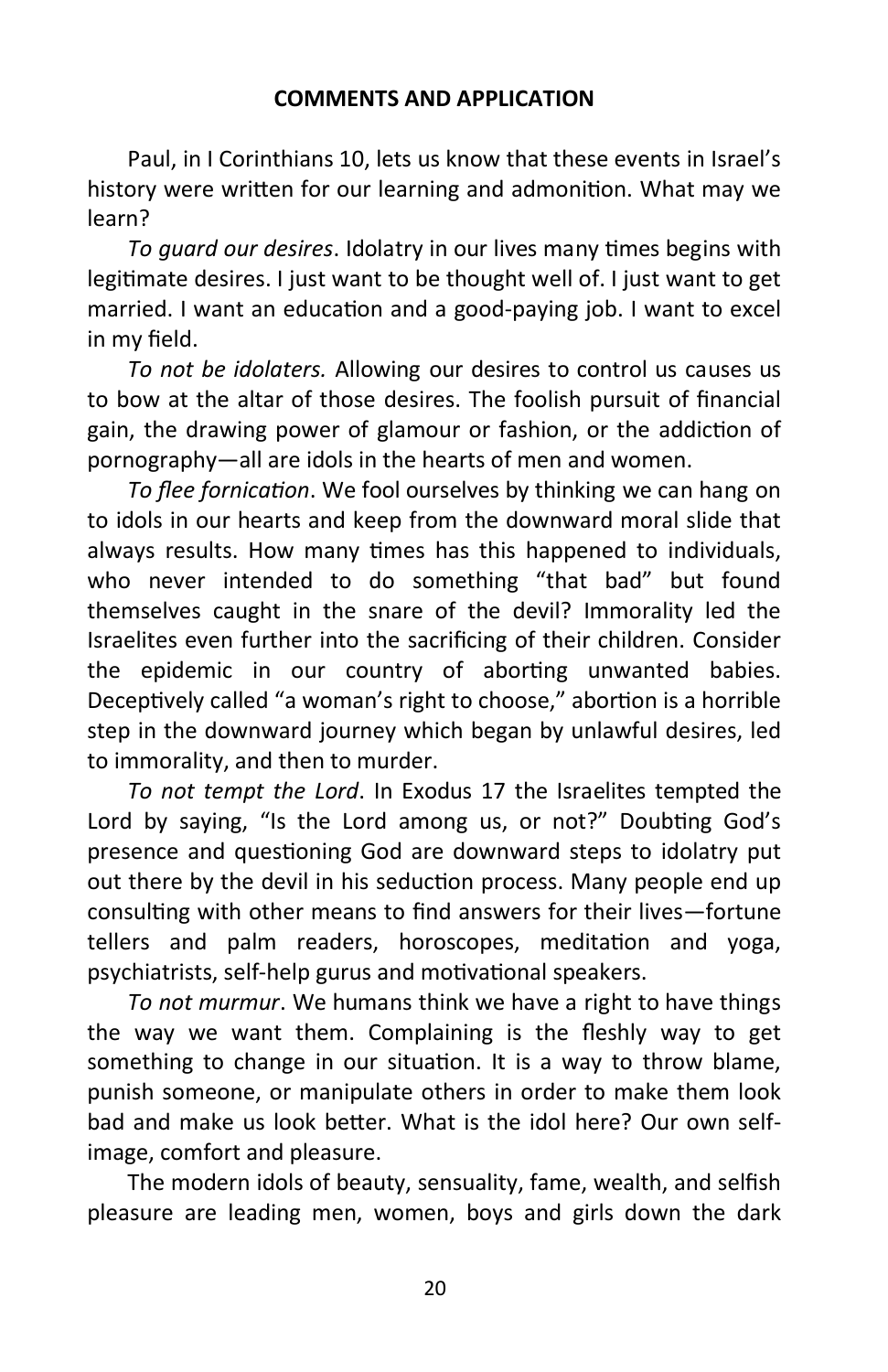pathway that ends in destruction.

—Sis. Angela Gellenbeck

#### **REFLECTIONS**

The descent into idolatry was very quick. When Moses was gone just forty days the Israelites were ready for something new; something they could see. Having a mixed multitude along with them didn't help matters. This was a company of troublemakers, and they caused much damage to the people of God. The constant whining and complaining was very trying I'm sure.

It behooves us today to watch the company we keep. Notice in Numbers 11:1-6 the murmuring and ingratitude that was coming from the camp. They were bringing accusations against God, saying "Who shall give us flesh to eat?" When the spirit of a person or group begins to question the providence and goodness of God, and then begins to prescribe to Him how He should send them the necessary supplies and what kind it should be, know that something is wrong!

In verse forty-two of our lesson the sin of the people was so bad that "God turned." God gave up on them. Because of the spiritual adultery they were committing—murmuring complaining—it was too much, and God gave them up to work the works of the flesh to their own destruction.

Let this be a lesson for us today: Let us love God with all our heart, mind, and strength.

—Bro. James Bell

#### **JANUARY 29, 2017**

#### **GOD'S JUDGMENT ON IDOLATRY**

#### *The Warning*

Deuteronomy 4:25 When thou shalt beget children, and children's children, and ye shall have remained long in the land, and shall corrupt yourselves, and make a graven image, or the likeness of any thing, and shall do evil in the sight of the Lord thy God, to provoke him to anger: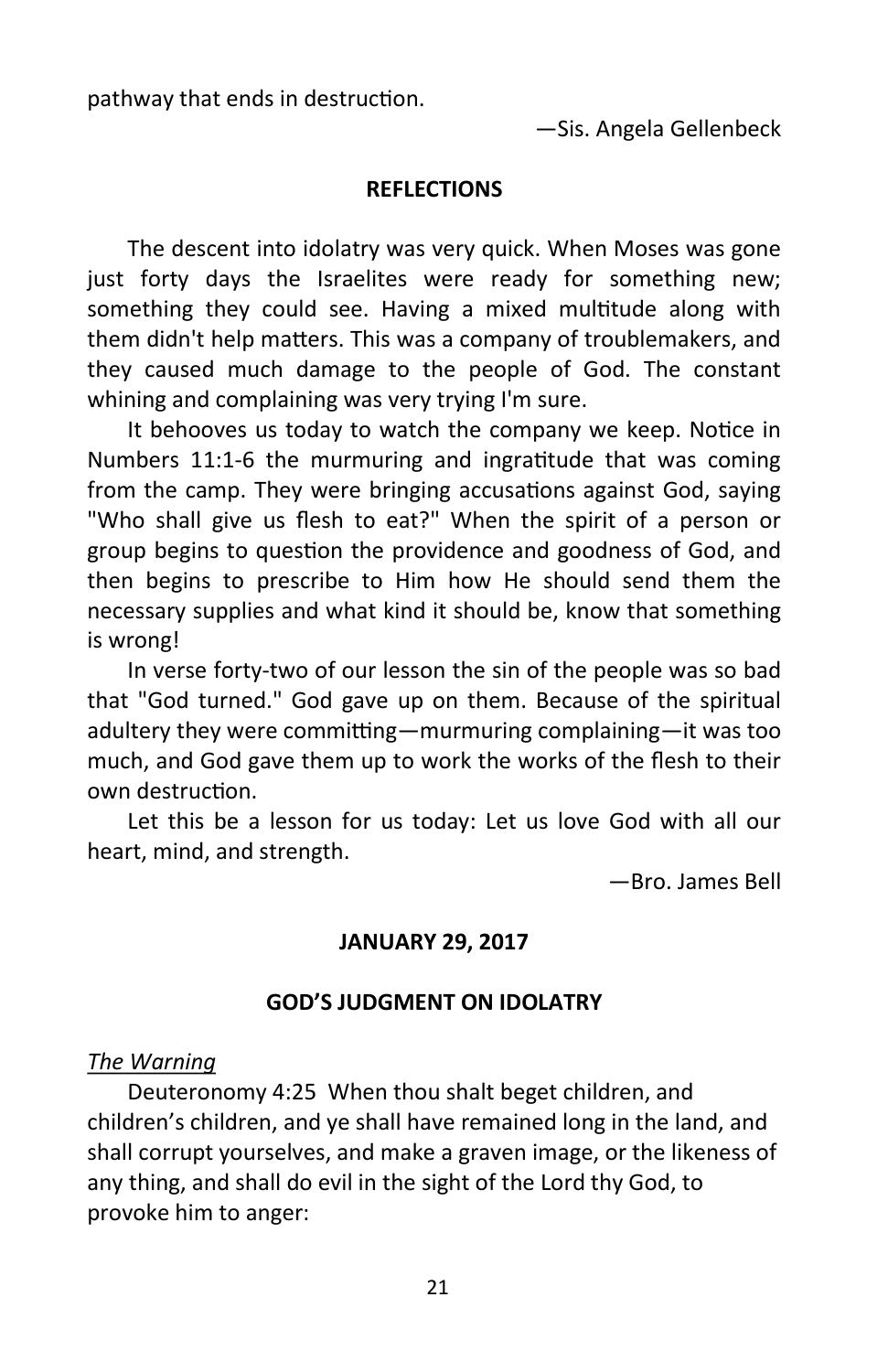26 I call heaven and earth to witness against you this day, that ye shall soon utterly perish from off the land whereunto ye go over Jordan to possess it; ye shall not prolong your days upon it, but shall utterly be destroyed.

27 And the Lord shall scatter you among the nations, and ye shall be left few in number among the heathen, whither the Lord shall lead you.

28 And there ye shall serve gods, the work of men's hands, wood and stone, which neither see, nor hear, nor eat, nor smell.

29 But if from thence thou shalt seek the Lord thy God, thou shalt find him, if thou seek him with all thy heart and with all thy soul.

# *The Fulfilment*

II Chronicles 36:14 Moreover all the chief of the priests, and the people, transgressed very much after all the abominations of the heathen; and polluted the house of the Lord which he had hallowed in Jerusalem.

15 And the Lord God of their fathers sent to them by his messengers, rising betimes, and sending; because he had compassion on his people, and on his dwelling place:

16 But they mocked the messengers of God, and despised his words, and misused his prophets, until the wrath of the Lord arose against his people, till there was no remedy.

17 Therefore he brought upon them the king of the Chaldees, who slew their young men with the sword in the house of their sanctuary, and had no compassion upon young man or maiden, old man, or him that stooped for age: he gave them all into his hand.

18 And all the vessels of the house of God, great and small, and the treasures of the house of the Lord, and the treasures of the king, and of his princes: all these he brought to Babylon.

19 And they burnt the house of God, and brake down the wall of Jerusalem, and burnt all the palaces thereof with fire, and destroyed all the goodly vessels thereof.

20 And them that had escaped from the sword carried he away unto Babylon; where they were servants to him and his servants until the reign of the kingdom of Persia.

**MEMORY VERSE:** Thus were they defiled with their own works,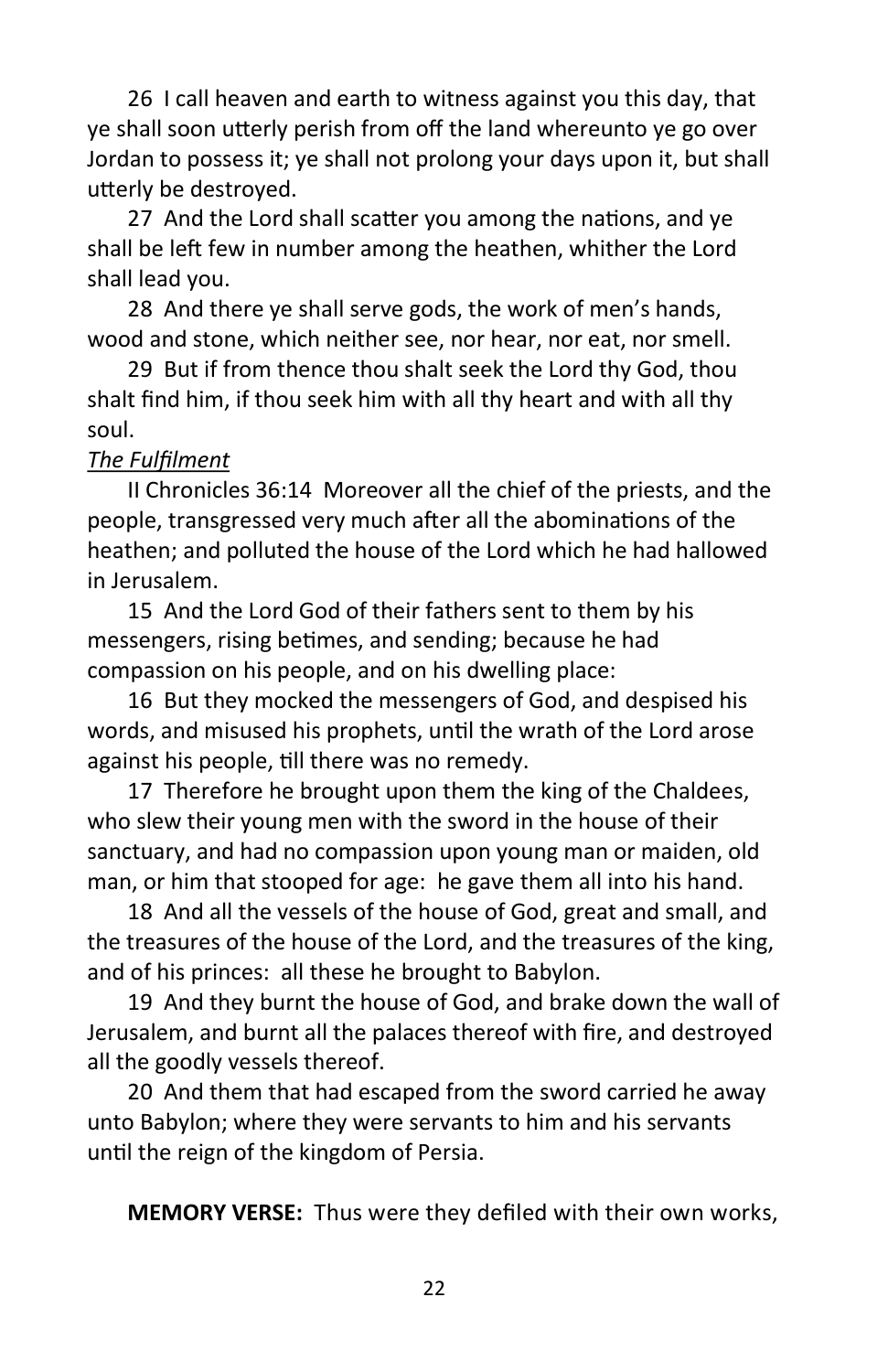and went a whoring with their own inventions. Therefore was the wrath of the Lord kindled against his people, insomuch that he abhorred his own inheritance. And he gave them into the hand of the heathen; and they that hated them ruled over them.

—Psalm 106:39-41

**CENTRAL THOUGHT**: The Lord specifically warned the children of Israel what would happen to them if they turned away from Him and served idols. When they refused to obey, all the curses that He had pronounced upon them came to pass, just as He had said.

# **WORD DEFINITIONS**

II Chronicles 36:15 "Rising up betimes": To start or rise early.

16 "No remedy": No healing; no cure.

17 "The king of the Chaldees": Nebuchadnezzar.

Psalm 106:39 "A whoring": fornication; harlotry; prostitution. The turning away to idols was looked upon by God as spiritual adultery, as a woman being unfaithful to her beloved husband. Thus were Judah and Israel called harlots by God, as in Ezekiel 23; so also is the apostate church of Rome, in Revelations 17.

# **LESSON BACKGROUND**

There are many Scriptures that tell the sad tale of Israel's backsliding and its consequences. We have chosen a few to clearly express the point of this lesson. God's Word is true. He promised, in detail, all the blessings that would have been poured out on His people if they would have kept His laws (Deuteronomy 28). Likewise, He detailed the curses that would be poured out if they turned away from Him (Deuteronomy 29). Israel experienced her golden days of blessing especially in the time of King David, when the nation served the Lord and reigned triumphant among the nations. Reading through the sad predictions of judgments, the warnings and pleadings time and time again by different prophets nearly breaks one's heart. Then to see the tragic end to such a blessed nation! No wonder Jeremiah lamented, "Behold, and see if there be any sorrow like unto my sorrow! How is the gold become dim! How is the most fine gold changed!" (Lamentations 1:12 and 4:1).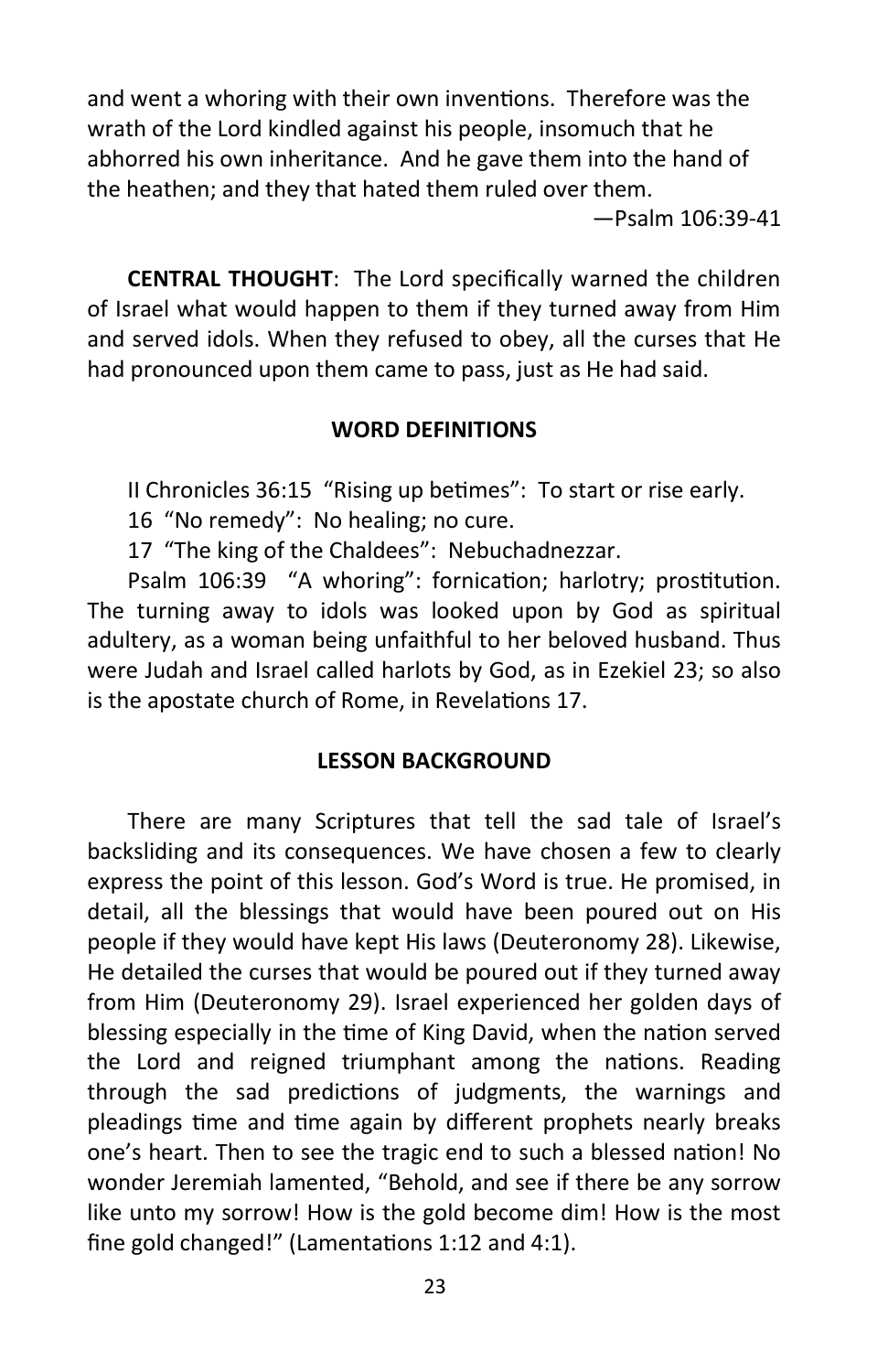I am touched to see how long God was merciful and longsuffering to Israel. He predicted judgment yet gave a space for his people to repent. He promised that if they did repent, He would hear their prayer, forgive them, and bring them back. Again, His Word was true. He did bring them back after seventy years.

Records show that after the Maccabean war, Israel, as a nation, never went into idolatry again, as far as worshipping the idols of the pagan world; however, when Jesus came, He rebuked them, strict observers of the religion of Jehovah that they were, for the idols in their hearts. Again, He gave them space to repent. Those who did were given a way to escape from the final destruction of Jerusalem in A. D. 70 by the Romans. The ones who rejected God and the gift of His Son were destroyed and dispersed among the nations.

—Sis. Angela Gellenbeck

# **DISCUSSION:**

- 1. *Judgment:* What did the Lord say would happen if Israel forsook Him, and how did it happen?
- 2. *Exile:* How long were they in captivity in Babylon?
- 3. *Relationship*: To what did God compare their idolatry?
- 4. *Restoration:* What was required of them for God to hear their prayer and bring them back into fellowship with Him?

# **COMMENTS AND APPLICATION**

There seems to be a definite pattern throughout history of God's people—created to be His own special treasure and enjoying fellowship with Him—for them to go astray after a time, lose the fervent worship and service to Him, and be drawn away to other gods, other loves and other attachments. Then reformation and revival breaks out and true worship emerges for a while, only to die down again; over and over the cycle has repeated itself.

After the apostasy of the early morning church, when the bright sun of pure religion was eclipsed by long years of man-rule and manworship, the dark night was broken by the rays of reformation. The invention of the printing press made the Word of God available to the common man, and people began to believe and preach the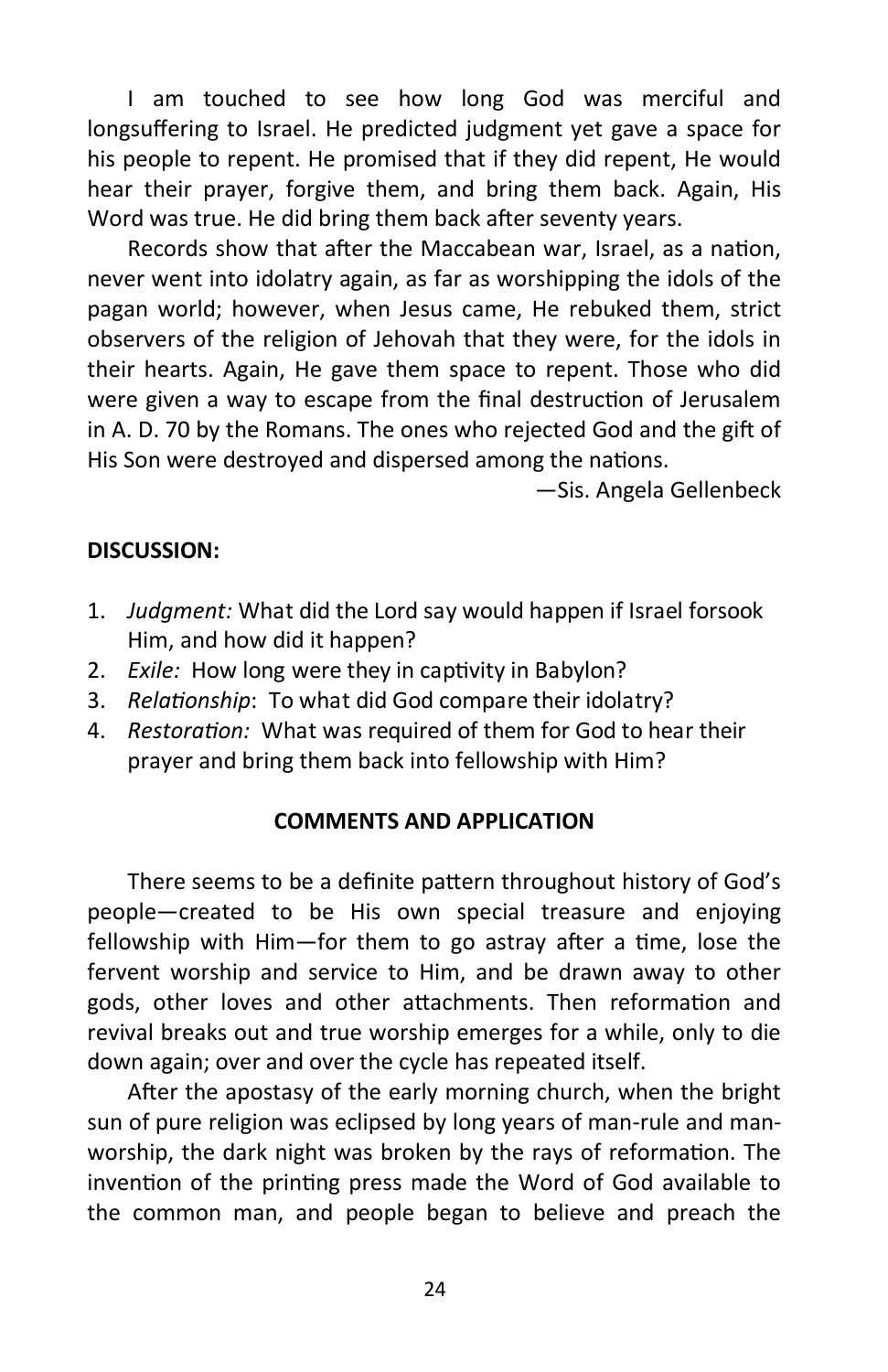salvation message again. But the light was soon dimmed by the clouds and shadows of denominationalism, group-loyalty, man-made creeds and divisions.

Again God brought revival and reformation as people all over the world began to search for the true holiness and oneness of God's church revealed by the "evening" sun of God's light breaking through the clouds once more.

In the years that have followed, individuals, congregations and whole religious movements have risen and fallen, following the same pattern: Victory > lukewarmness > worldliness > apostasy. God's true religion, however, will never again be totally eclipsed. His truth will be preached until the end. The last days, Jesus said, would be like the time of Noah when the "sons of God" would be few, and unbelief and ungodliness would wax worse and worse. God's final judgment upon all idolatry will soon be poured out. Will you and I be among those, who, when Jesus comes, are found FAITHFUL?

—Sis. Angela Gellenbeck

#### **REFLECTIONS**

The judgment of God is a concept that can be a little difficult to grasp. Love, mercy, and longsuffering are hallmarks of our Christian faith. Tolerance is the message of our world. Life goes by relatively calmly on a day-to-day basis. We are lulled into a belief, somewhat understandably so, that life will always continue thus.

A few years ago, a rain-wrapped, massive F5 tornado tore through the city streets of Joplin, Kansas. An "act of God" is what the insurance companies term such a storm. People were going about their normal daily activities. The sun rose that morning like every other morning, birds sang in the trees, babies were being born, children were playing, meals were being cooked and people were working at their places of employment. All of a sudden, however, life changed. Trees were uprooted and stripped bare. Homes and businesses were flattened, crushed, and mangled. Lives were lost. Complete and utter devastation were left in the wake of that storm.

A storm far greater, however, is on the horizon—the final judgment of God on sin and unrighteousness. Jesus told us that people would be going about their routine activities of daily living on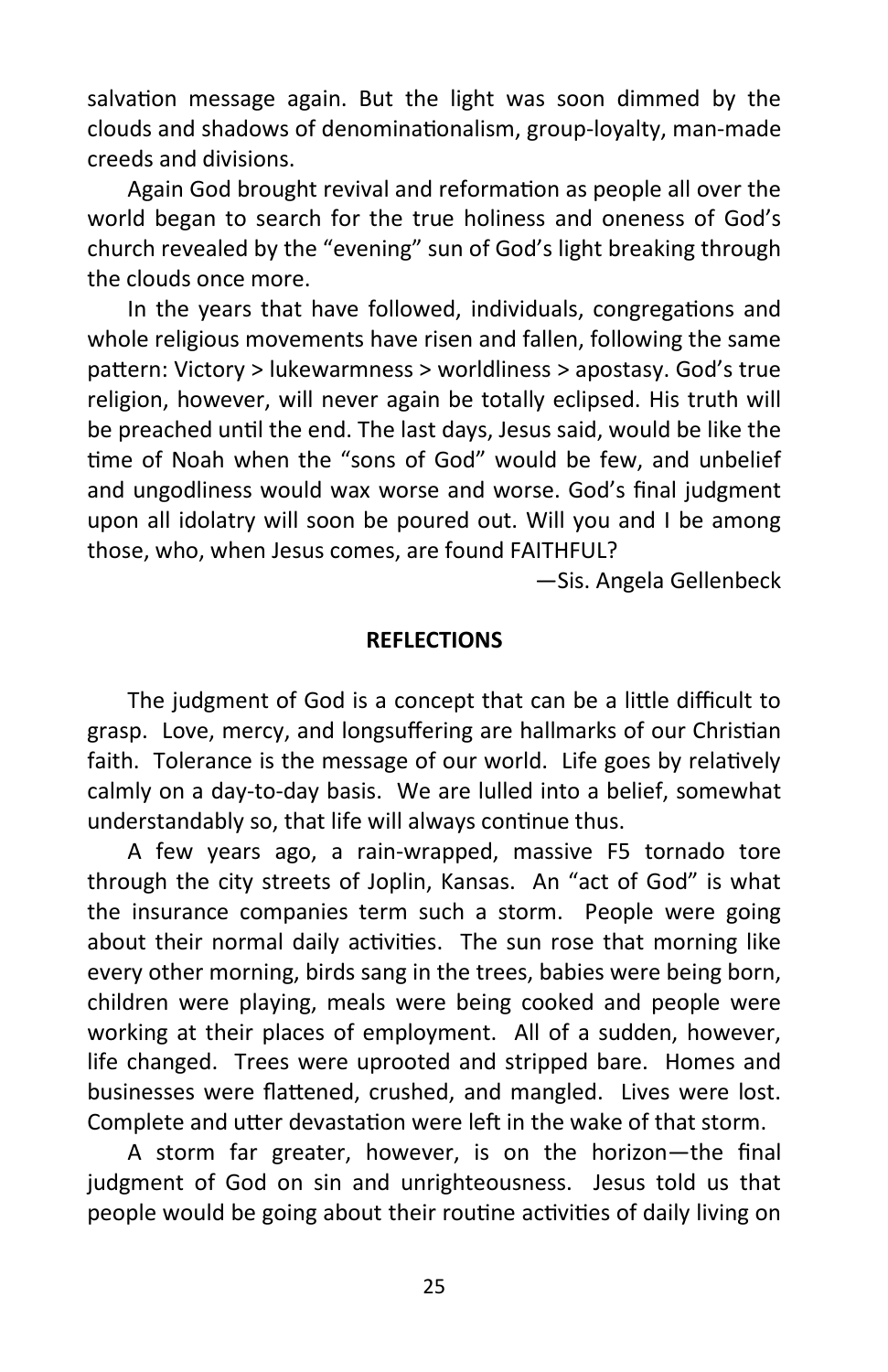that day; they would be eating, drinking, marrying, and given in marriage. A day just like today. While people don't like to think about that final judgment day for very long, if at all, does it make it any less real? God is not slack concerning His promise.

We should ever be cognizant that the daily decisions we make are not without consequence. If worshipped, the gods of this world, whether they be blatantly sinful gods or "gray-area" gods will blind our eyes and lull us into sinful complacency which will ultimately lead to our own destruction, whether it be a price we pay here in this life, or on the final judgment day. God is yearningly, mercifully, and compassionately calling for a complete renunciation of them. Full obedience and adherence to His commandments is and will be our means of escape.

—Sis. Julie Elwell

# **FEBRUARY 5, 2017**

# **THE BEGINNING AND DOWNWARD DECLINE OF IDOLATRY**

# *Fullness*

Deuteronomy 8:10 When thou hast eaten and art full, then thou shalt bless the Lord thy God for the good land which he hath given thee.

# *Forgetfulness*

Deuteronomy 8:11 Beware that thou forget not the Lord thy God, in not keeping his commandments, and his judgments, and his statutes, which I command thee this day.

# *Unlawful Desires*

Psalm 106:13 They soon forgot his works; they waited not for his counsel:

14 But lusted exceedingly in the wilderness, and tempted God in the desert.

15 And he gave them their request; but sent leanness into their soul.

# *Ingratitude and Murmuring*

Romans 1:21 Because that, when they knew God, they glorified him not as God, neither were thankful; but became vain in their imaginations, and their foolish heart was darkened.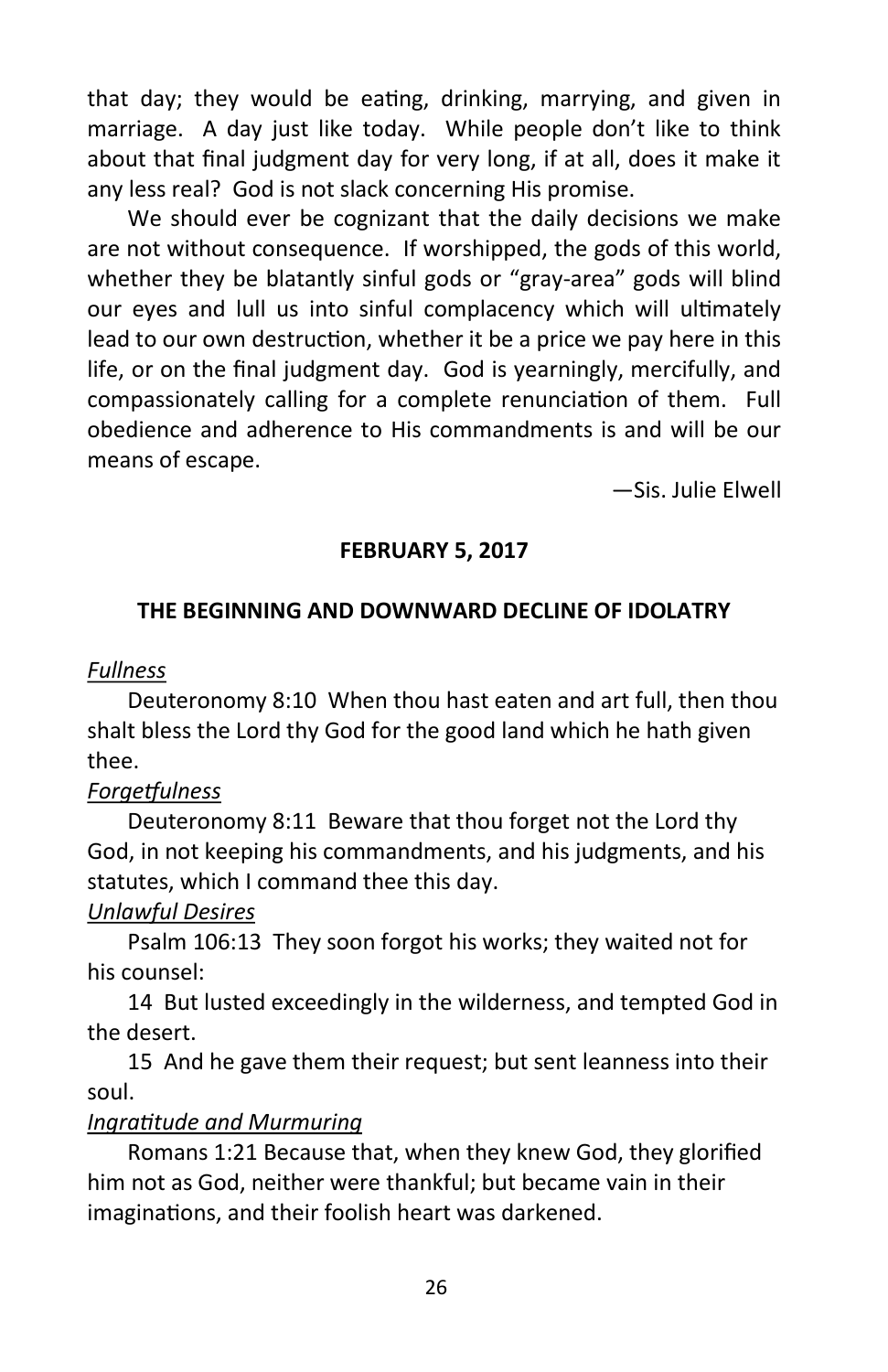Psalm 106:24 Yea, they despised the pleasant land, they believed not his word:

25 But murmured in their tents, and hearkened not unto the voice of the Lord.

# *Compromise*

Psalm 106:34 They did not destroy the nations, concerning whom the Lord commanded them:

35 But were mingled among the heathen, and learned their works.

# *Idolatry, Immorality and Bloodshed*

Psalm 106:36 And they served their idols: which were a snare unto them.

Romans 1:22 Professing themselves to be wise, they became fools,

23 And changed the glory of the uncorruptible God into an image made like to corruptible man, and to birds, and fourfooted beasts, and creeping things.

24 Wherefore God also gave them up to uncleanness through the lusts of their own hearts, to dishonour their own bodies between themselves:

25 Who changed the truth of God into a lie, and worshipped and served the creature more than the Creator, who is blessed for ever. Amen.

Psalms 106:37 Yea, they sacrificed their sons and their daughters unto devils,

38 And shed innocent blood, even the blood of their sons and of their daughters, whom they sacrificed unto the idols of Canaan: and the land was polluted with blood.

39 Thus were they defiled with their own works, and went a whoring with their own inventions.

**MEMORY VERSE:** Take heed, brethren, lest there be in any of you an evil heart of unbelief, in departing from the living God. —Hebrews 3:12

**CENTRAL THOUGHT**: The scriptures show the beginnings of idolatry, unbelief and evil in the heart. As it happened to the Old Testament church, we are warned that it can also happen to us.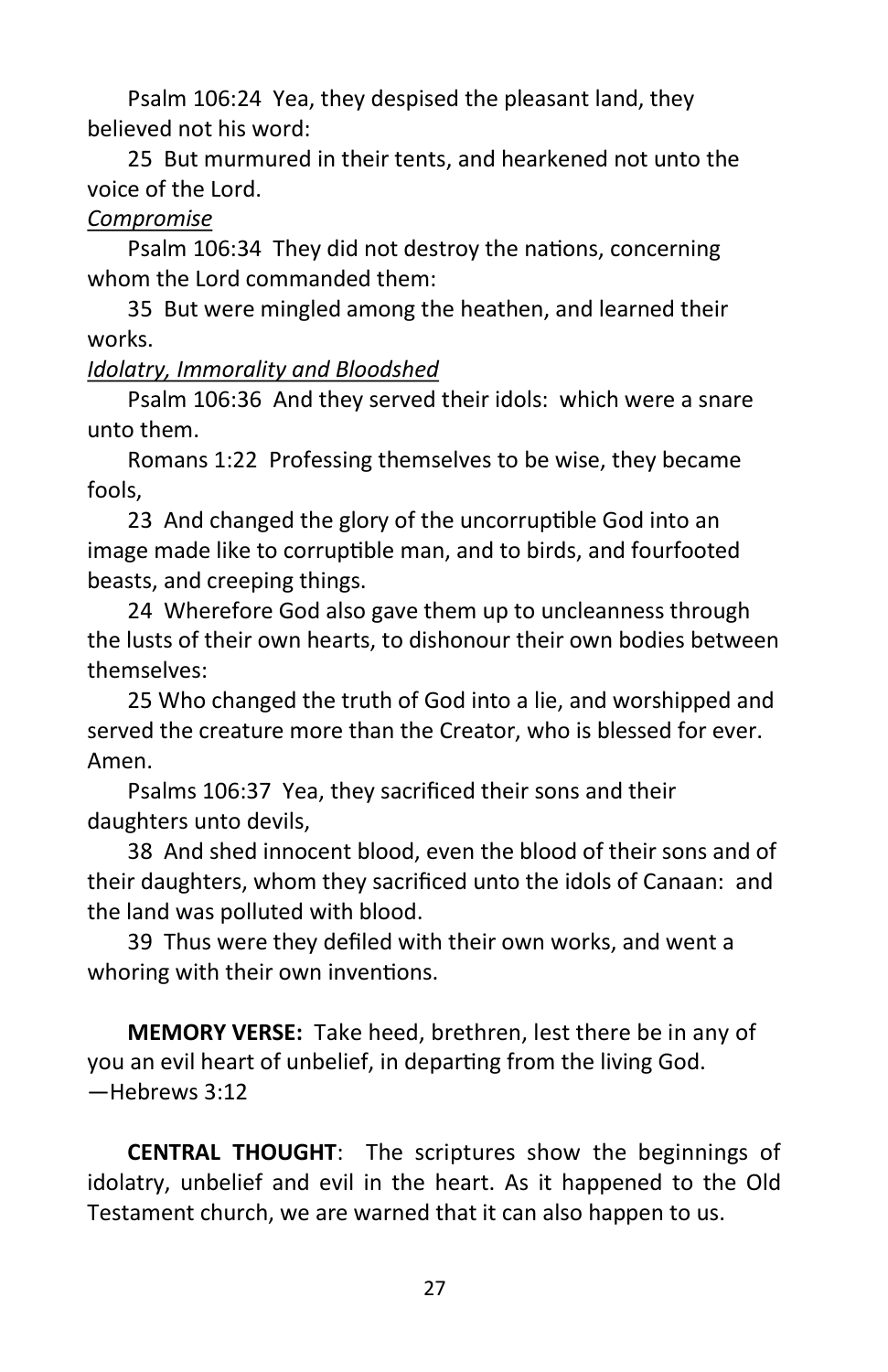### **WORD DEFINITIONS**

Psalm 106:15 "Leanness": A wasting disease; thinness.

24 "Despised": abhor; cast away off; refuse.

25 "Murmured": whisper; grumble; murmur rebelliously.

Romans 1:24 "Gave them up": to hand over; to give or deliver over. To cease to restrain.

#### **LESSON BACKGROUND**

The first verse of our lesson is from the eighth chapter of Deuteronomy where God is reminding the Israelites of their rough journey through the wilderness and how He had cared for them there, leading them to a land of plenty. He warns them to remember that it is He who gave them power to be productive and acquire wealth. Sad to say, they did forget Him when they got into Canaan and acquired houses, lands, vineyards and gardens.

In the 106th Psalm, the writer seems to be writing in the middle of the Babylonian captivity, recounting the events that brought them there. Paul, writing to the Romans, gives the account of all of fallen mankind in a similar pattern. In the second chapter of Romans, he goes on to chide the Jews for condemning the Gentiles for their godlessness when they had essentially done the same thing.

So idolatry is a human problem. Not just with the Israelites. Not just with the heathen. Whomever the people or nation, if God is not first in all our lives, guiding us and restraining us from evil, choosing to follow the depraved, foolish desires of our own hearts will drive us into idolatry, and deep immorality and violence.

—Sis. Angela Gellenbeck

# **DISCUSSION:**

- 1. *A Great Danger*: What is the spiritual danger of worldly prosperity or fullness?
- 2. *A Good Deterrent*: What is the importance of being thankful, praising, blessing and glorifying God?
- 3. *A Downward Course*: When we forget God, we fail to keep His \_\_\_\_\_\_\_\_\_\_\_\_\_, \_\_\_\_\_\_\_\_\_\_, and \_\_\_\_\_\_\_\_\_\_\_\_; we do not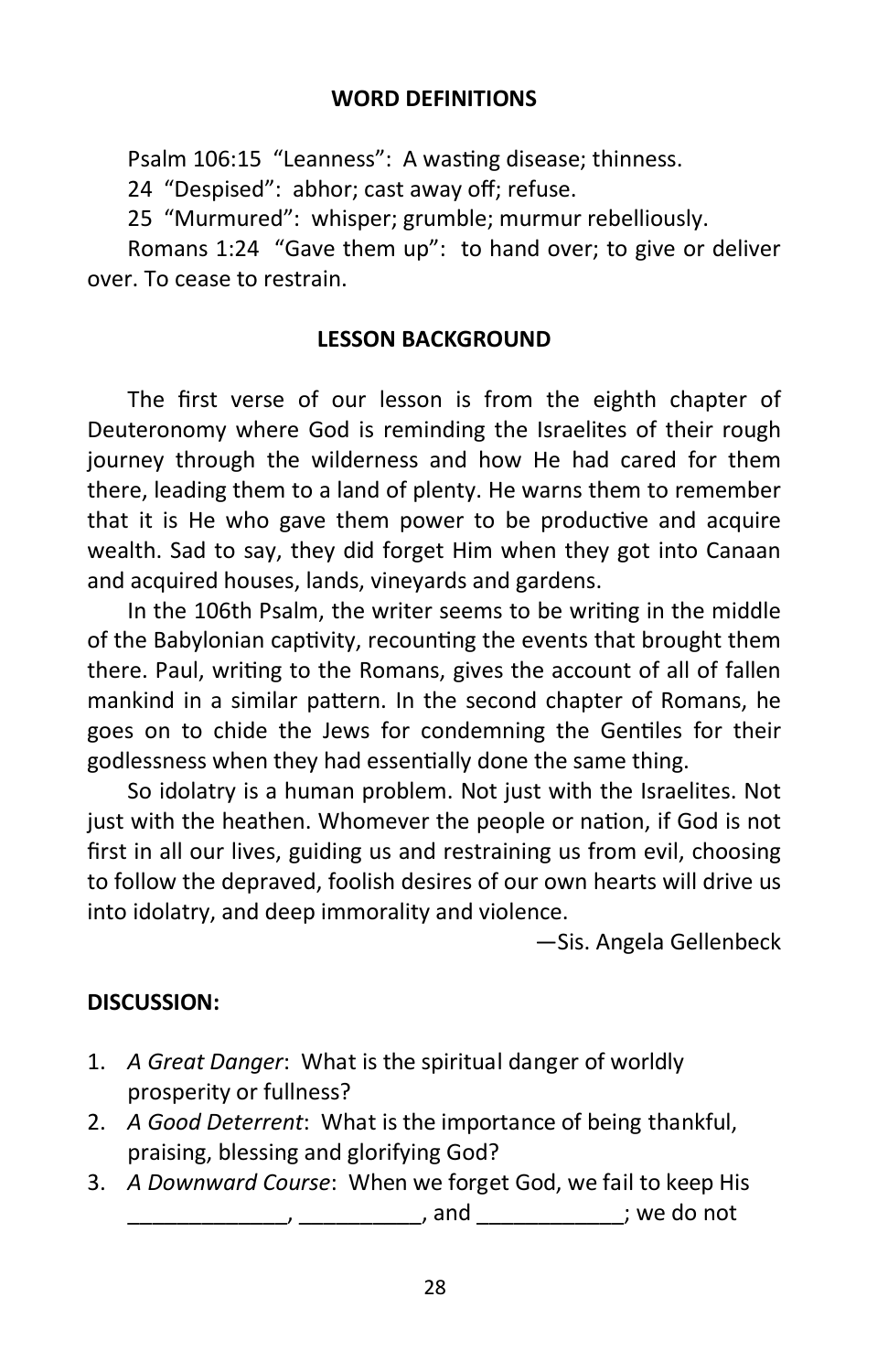wait for His

- 4. *A Bad Influence*: When Israel did not destroy the heathen nations completely but mingled among them instead, what was the outcome?
- 5. *Turning Truth into a Lie*: Explain how people might do that.

#### **COMMENTS AND APPLICATION**

From our lesson today, we see that a thankful and contented heart does more than just lift us up. It's what keeps us from deteriorating into unbelief of God's love, care and intervention in our lives; it keeps us from being covetous and materialistic; it saves us from pining after the things in this world and from the corruption of its influence. Being grateful for God's way and keeping mindful that His way is best saves us from becoming mingled with the lower standards of the world and its immorality.

It's amazing how powerfully influencing the gods of this world are. People blindly follow ungodly leaders and icons, patterning their lives after what they put before them. If, for example, fashion dictates shameless vulgarity, then even "moral" people fall under that influence. If the fashion is ridiculous and ugly, people follow it, where if godly people suggest that modesty and simplicity is what should govern dress standards the feeling is, "Oh, my, I could never wear something so ugly!" What a double standard! What inconsistency! But that is how truth is changed into a lie by apostate religion. What people used to believe in and practice and love, they now call nonessential, fake, and legalistic. The ones who strive to please God are turned into "the bad guys," and those who are careless and loose celebrate being "loved with an unconditional love."

Beware of allowing an ungrateful, murmuring attitude to blind you into accepting the idols and polluted lifestyles of this world.

—Sis. Angela Gellenbeck

#### **REFLECTIONS**

People change the truth of God into a lie when they fail or cease to be totally honest with themselves and with God and to love and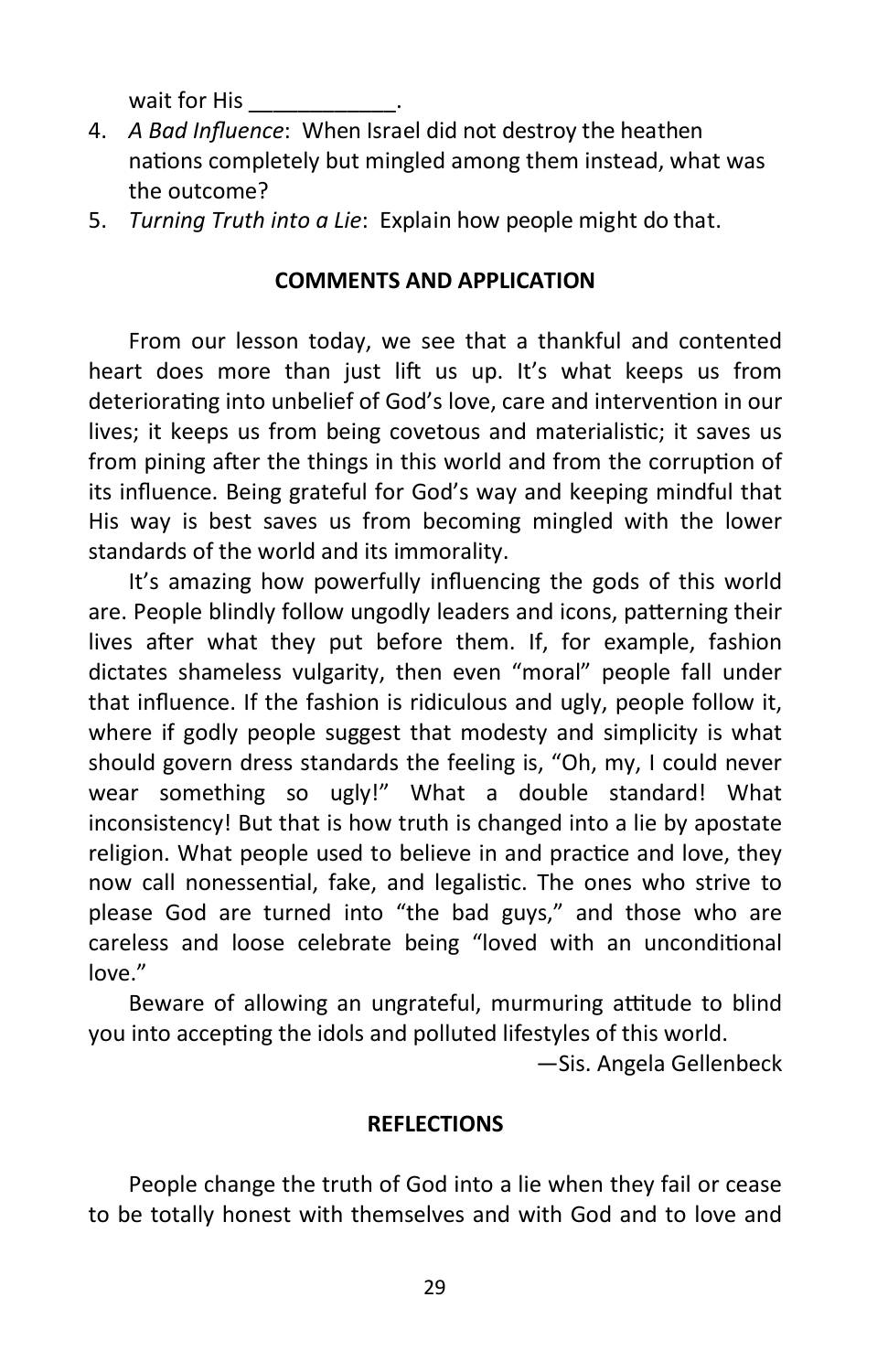worship Him with all their heart, soul, mind, and strength. One who really loves God is earnest about understanding, knowing, and doing His will and worshiping Him in spirit and in truth. To such a one, the Spirit of God responds with enlightenment and revelation of truth. But to one who is interested in following his or her own desires and pleasures, the devil is ever ready to suggest a scripture (truth), but give it a slant that God never intended.

I heard of a woman who had a desire to steal. The devil helped her to find just the right scripture passage: "… all things are yours" (1 Corinthians 3:21). Thus she changed the truth of God into a lie. Although this might be considered an extreme case, the enemy of truth is likewise deceiving multitudes of "religious" folk today by appealing to their minds with slanted or false interpretations of scripture. He even tried it with Jesus (see Matthew 4:6). But Jesus came back at the devil with "it is written again," and set the matter straight.

To the one whose heart is inclined to follow the fads and fashions of this world, the devil suggests, "There's nothing wrong with it, 'for man looketh on the outward appearance, but the LORD looketh on the heart' (1 Samuel 16:7)." But the one whose heart is really fixed on doing the will of God replies, "Get thee from me Satan, for it is written again, 'Beware lest any man spoil you through philosophy and vain deceit, after the tradition of men, after the rudiments of the world, and not after Christ'" (Colossians 2:8).

"And whatsoever ye do in word or deed, do all in the name (character) of the Lord Jesus, giving thanks to God and the Father by him" (Colossians 3:17). This is the sure way to avoid becoming snared in idolatry and the pollutions of this world. Take a good look at song #251 in the *Evening Light Songs* hymnal: "What Would Jesus Do?"

—Bro. Harlan Sorrell

#### **FEBRUARY 12, 2017**

#### **THE NEW TESTAMENT TEACHINGS ABOUT IDOLATRY**

Acts 17:22 Then Paul stood in the midst of Mars' hill, and said, Ye men of Athens, I perceive that in all things ye are too superstitious.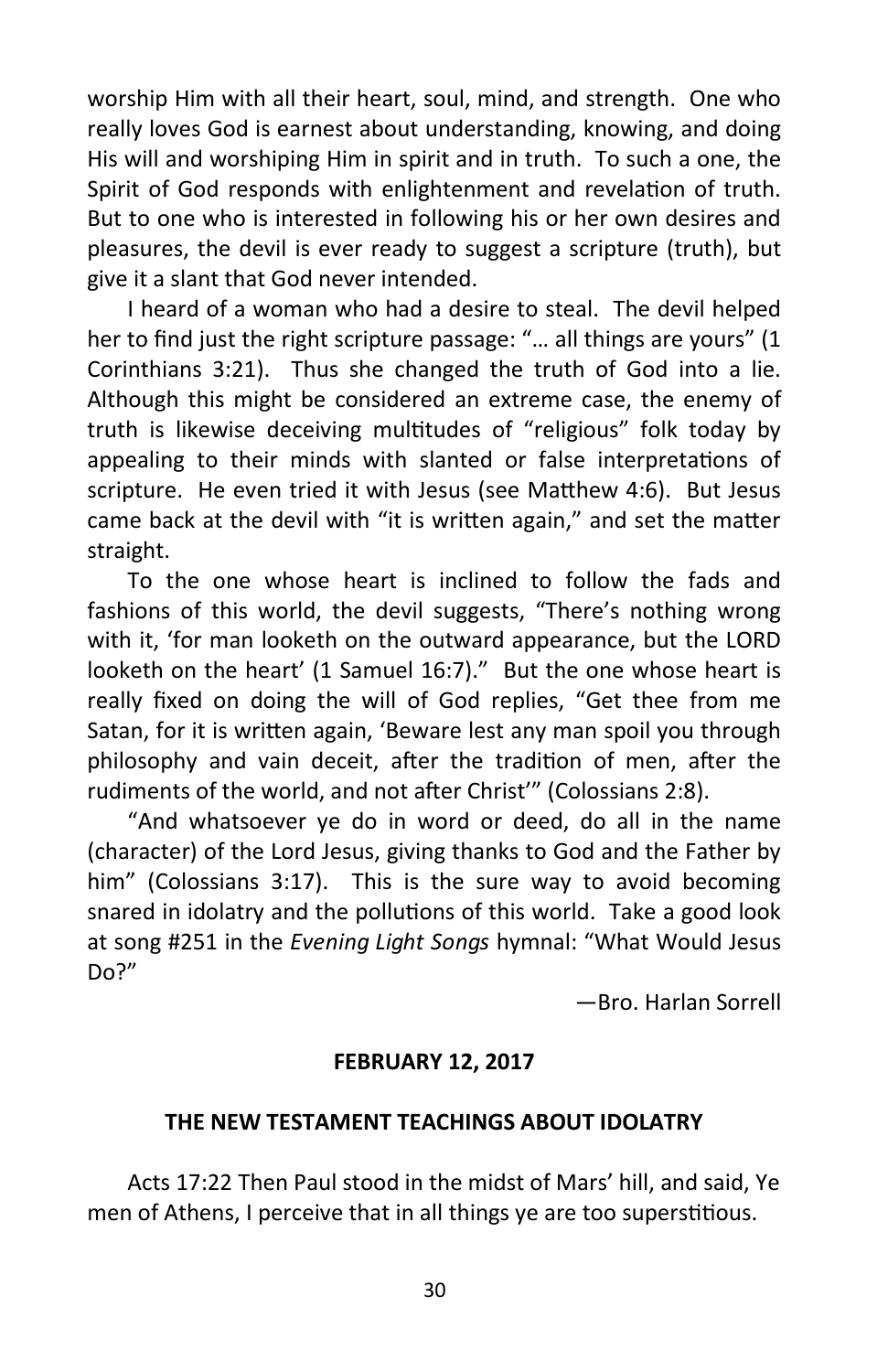23 For as I passed by, and beheld your devotions, I found an altar with this inscription, TO THE UNKNOWN GOD. Whom therefore ye ignorantly worship, him declare I unto you.

28 For in him we live, and move, and have our being; as certain also of your own poets have said, For we are also his offspring.

29 Forasmuch then as we are the offspring of God, we ought not to think that the Godhead is like unto gold, or silver, or stone, graven by art and man's device.

30 And the times of this ignorance God winked at; but now commandeth all men every where to repent:

Acts 21:25 As touching the Gentiles which believe, we have written and concluded that they observe...they keep themselves from things offered to idols, and from blood, and from strangled, and from fornication.

I Corinthians 10:7 Neither be ye idolaters, as were some of them; as it is written, The people sat down to eat and drink, and rose up to play.

14 Wherefore, my dearly beloved, flee from idolatry.

20 But I say, that the things which the Gentiles sacrifice, they sacrifice to devils, and not to God: and I would not that ye should have fellowship with devils.

21 Ye cannot drink the cup of the Lord, and the cup of devils: ye cannot be partakers of the Lord's table, and of the table of devils.

II Corinthians 6:16 And what agreement hath the temple of God with idols? For ye are the temple of the living God; as God hath said, I will dwell in them, and walk in them; and I will be their God, and they shall be my people.

17 Wherefore come out from among them, and be ye separate, saith the Lord, and touch not the unclean thing; and I will receive you.

Colossians 3:5 Mortify therefore your members which are upon the earth; fornication, uncleanness, inordinate affection, evil concupiscence, and covetousness, which is idolatry.

**MEMORY VERSE**: Little children, keep yourselves from idols.  $-1$  John 5:21

**CENTRAL THOUGHT**: The apostles admonished the believers—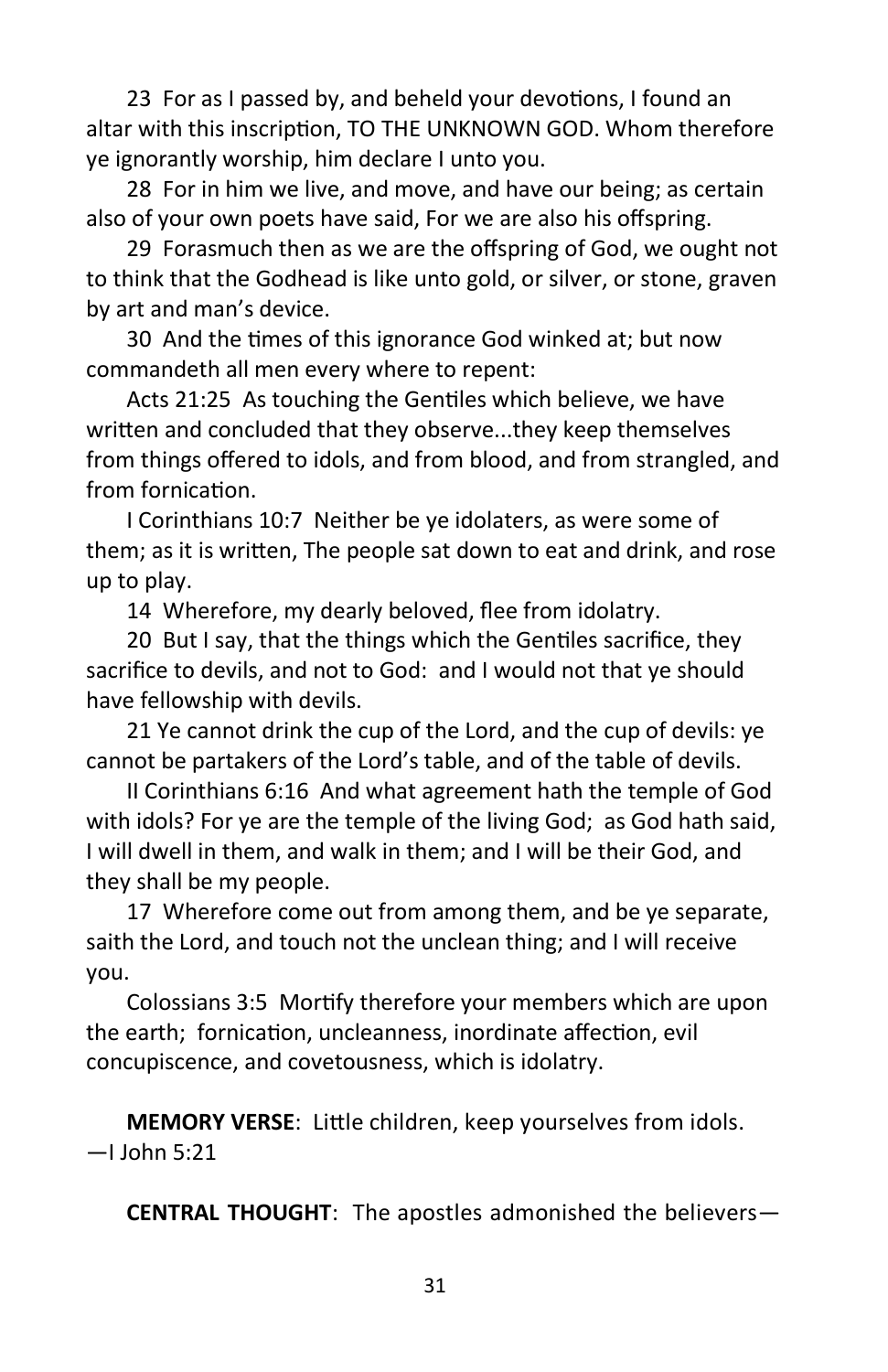the strict Jewish Christians, but especially the Gentiles who, having been brought up in Greek and Roman paganism, were now seeking to serve and know the true God—to keep from being defiled by idolatry and devil worship and its accompanying feasts and sacrifices. They warned against false teachers and leaders of heresy.

## **WORD DEFINITIONS**

Acts 17:22 "Superstitious": having a religious (superstitious) fear driven by a confused concept of God—producing "sincere" but very misdirected religion. Indeed, this is the mark of heathenism. —*HELPS Word Studies*.

Acts 17:30 "God winked at": Overlooked; did not come forth to punish, as in Acts 14:16: "Who in times past suffered all nations to walk in their own ways."

Acts 21:25 "Things strangled": animals or birds that had been killed without shedding their blood, which implied eating the blood, which was also strictly forbidden to the Jews. The reason the Gentile believers were also restricted was because it was used in the feasts and compacts of idolaters. The blood contained the life, a deeper reason as to why the eating of it had been prohibited by God.

I Corinthians 10:7 "Rose up to play": Hilarity, laughter, singing, and indecent dancing (Moses found the people were naked).

# **LESSON BACKGROUND**

The book of Acts records the ways in which the New Testament church of God conquered the dragon, paganism, and cast him out of the "heaven" or the high places of worship, in men's hearts. In the example we have in our lesson, Paul, after observing the many religious rites and shrines at Athens, explained that the making of gold and silver images in an effort to worship God was part of the ignorance of the past. Understanding had now come with the teachings of the Gospel, and God was calling mankind to repent of idolatry and turn to the true and living God.

A huge thing in the New Testament church was the settling of the questions about the Gentile idol worship with its feasts and sacrifices, and the scruples of the Jews concerning the eating of meat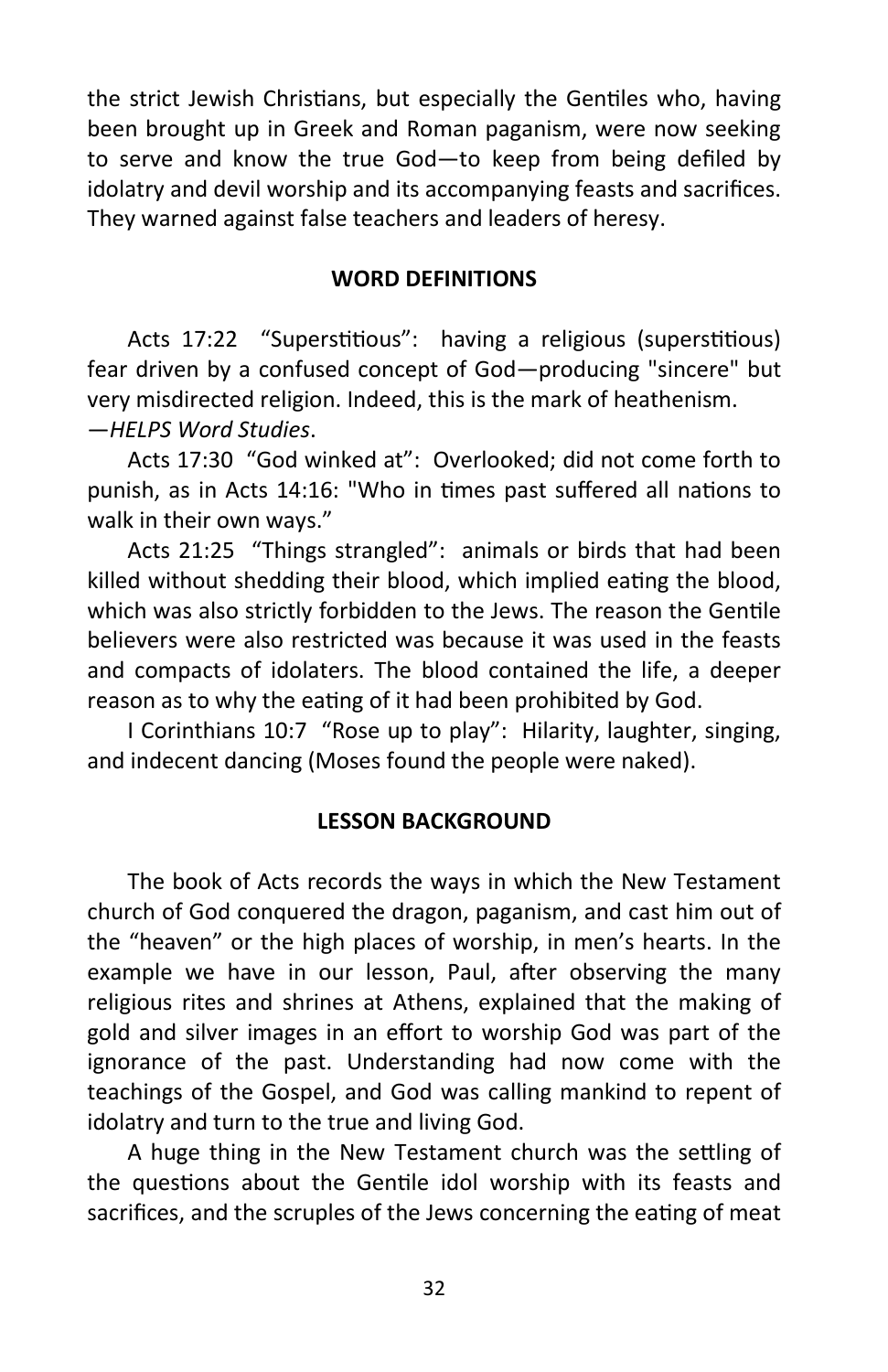that might possibly have come from those sacrifices. The discussion seems to stem from the way an animal sacrifice was divided up. The blood was poured out in sacrifice to the idol; a second part was dressed and eaten by the sacrificer, and another part was sold in the market indiscriminately, along with other animals which had not been sacrificed but killed for common use. Devout Jews, knowing that the flesh hanging in the market bazaar could have been dedicated to an idol, scrupulously abhorred and avoided it. Jews who had been converted to Christianity were just as careful. But the believing Gentiles, having turned from sacrificing and feasting in idol worship and realizing that the idols weren't real, but just myths and imaginary fables, had no qualms about buying the marketplace meat. They felt that their intention was no longer to partake of idolatry, so the meat was no longer of "sacred" quality to them.

Partaking of the sacrificed meat—either buying it with that knowledge or sitting down to feast in the idol temple—was absolutely forbidden by Paul and the other disciples. That was equivalent to communing—having fellowship—with devils, or demons. A strict commandment, however, was not given concerning the meat in the market that wasn't clearly marked. Personal liberty was allowed; however, charity toward all believers, scrupulous Jews, Christian Jews and converted heathens alike, trumped all allowances or prohibitions of "law"; a Christian should allow himself no liberty when he knew it brought offence to his brother.

The two underlying guidelines, then, are: (1) do everything to the glory of God and (2) do all for love of the brethren. These are sufficient rules to "regulate every man's conscience and practice in all indifferent things, where there are no express command or prohibitions" (Adam Clarke).

In no way did the New Testament Christians give allowances to any form of idolatry. The warnings and commands come from Jesus, Paul, James, John, and the other disciples. They dealt also with the worship of angels, gluttony as a form of idolatry, covetousness and worldliness. As was mentioned in an earlier lesson, Paul portrayed the beginning factors and end results of idol worship in the first chapter of Romans. The book of Revelation goes even deeper into admonitions against the different forms of apostasy and idolatry. So we see that a prevailing theme of all Scripture is to flee idolatry and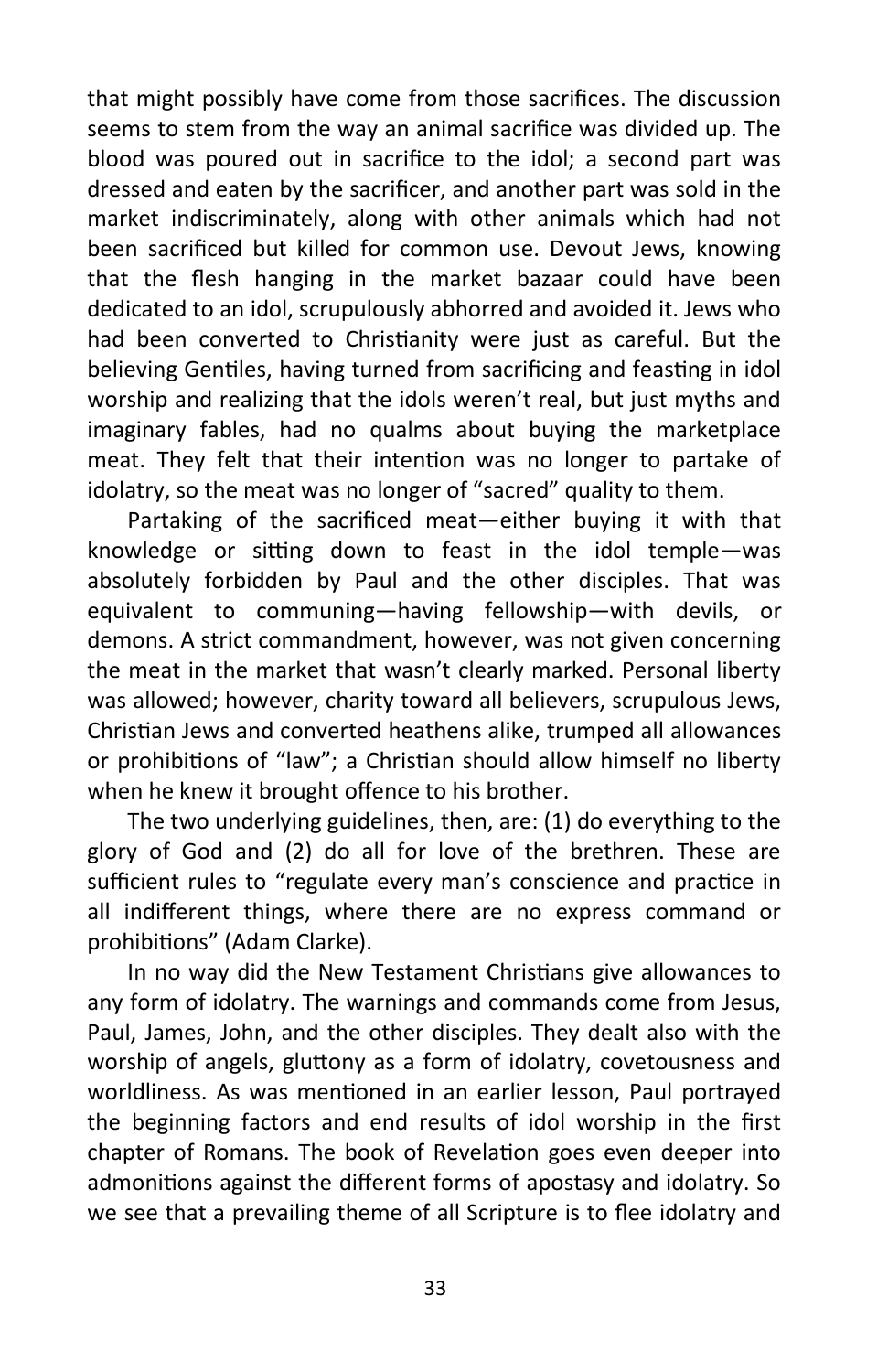worship the true God.

# **DISCUSSION:**

- 1. *Enlightenment:* How did Paul reason with the Athenians concerning the nature of the true God, and what were they now to do?
- 2. *Clarity:* The Gentile believers weren't made to observe all of Moses' law. What were the four prohibitions placed upon them by the apostles?
- 3. *Purity:* What kinds of wickedness always accompanied the worship of idols, and how did the apostles address this in Scripture?
- 4. *Awareness:* Feasting at the table with the idolaters was really sharing communion with
- 5. *Guidance:* What two concepts should regulate everything we do?

#### **COMMENTS AND APPLICATION**

Originally, just for our education, I was going to list the gods/ goddesses from the ancient Canaanite/Phoenician religions and their counterparts in the Greek and Roman religions. What I found was astounding—and sickening. There are literally hundreds of gods and goddesses. What they represented and their worship rites and practices boggle the mind. Their stories are a conglomeration of complicated details of immoral relationships, violence, fear and horror, which was reflected in the entire culture.

Here is a short description of Rome at the time of Jesus' birth: "It has been rightly said, that the idea of conscience, as we understand it, was unknown to heathenism. Absolute right did not exist. Might was right. The social relations exhibited, if possible, even deeper corruption. The sanctity of marriage had ceased. Female dissipation and the general dissoluteness led at last to an almost entire cessation of marriage. Abortion, and the exposure and murder of newly-born children, were common and tolerated; unnatural vices, which even the greatest philosophers practiced, if not advocated, attained proportions which defy description." —*Edersheim*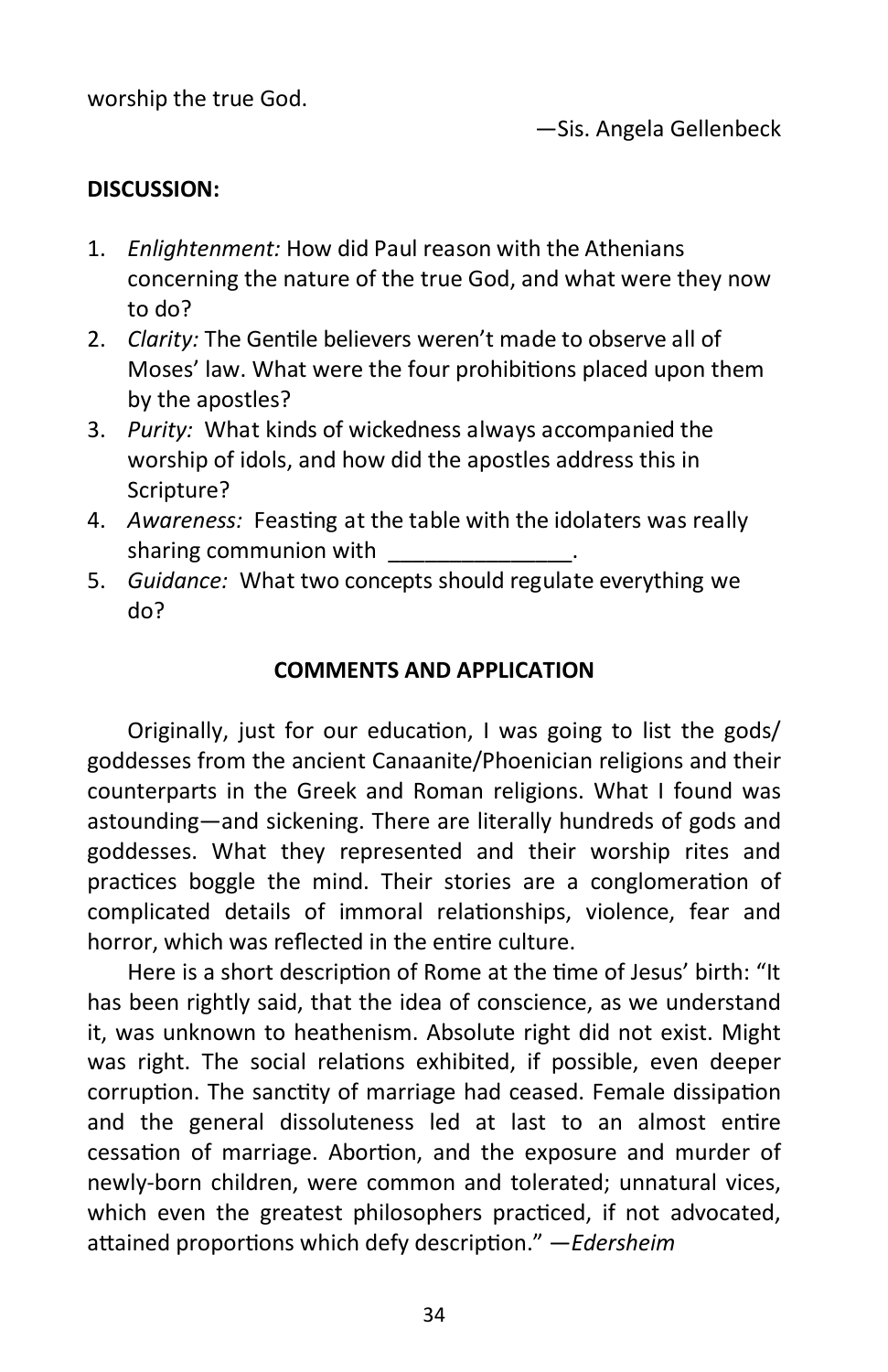Rather than find out all about the gods that produced such a culture, I decided it would be far more edifying to study God's Word to find out how He wants us to worship and live. Let it suffice to say that the early Church went forth conquering and to conquer ALL the false gods. However, within a few hundred years a *mixture* of the elements of paganism and Christianity began to take place. The Roman Catholic church established its own system of idolatry. Later the Protestant reformation took place, but the "daughters" of the "mother church" were just like her in that the worship of creeds, formal rituals, the leadership of men, pride and worldliness characterized their systems.

Whatever the form, we still need to beware of the "mixture." This is what was dangerous to the Israelites, this is what composed the Apostasy, and this is what we have to deal with today. Let us seek for that true, *pure* religion of the Lord Jesus Christ.

—Sis. Angela Gellenbeck

#### **REFLECTIONS**

According to I Corinthians 10:20, Satan is behind idolatry. It is an attempt to lure man's interest, attention, affection, and devotion from the true God. An idol can be anything that comes between us and our relationship with God.

In my teenage years, sports was one of my idols. I loved it, I watched it, I practiced it and played it. I looked to it for happiness and satisfaction. It consumed me as I sacrificed body and time. Sports is a big idol in our nation today along with Hollywood, money, fame, music and false religion.

Things that are innocent can also become an idol, if gradually, over time, I give them too much time, money, and energy, and neglect my relationship with God. People may not literally bow down before an idol, but bowing in the heart is just the same.

Lord, help us to live carefully and to set our affections on things above.

—Bro. Bob Wilson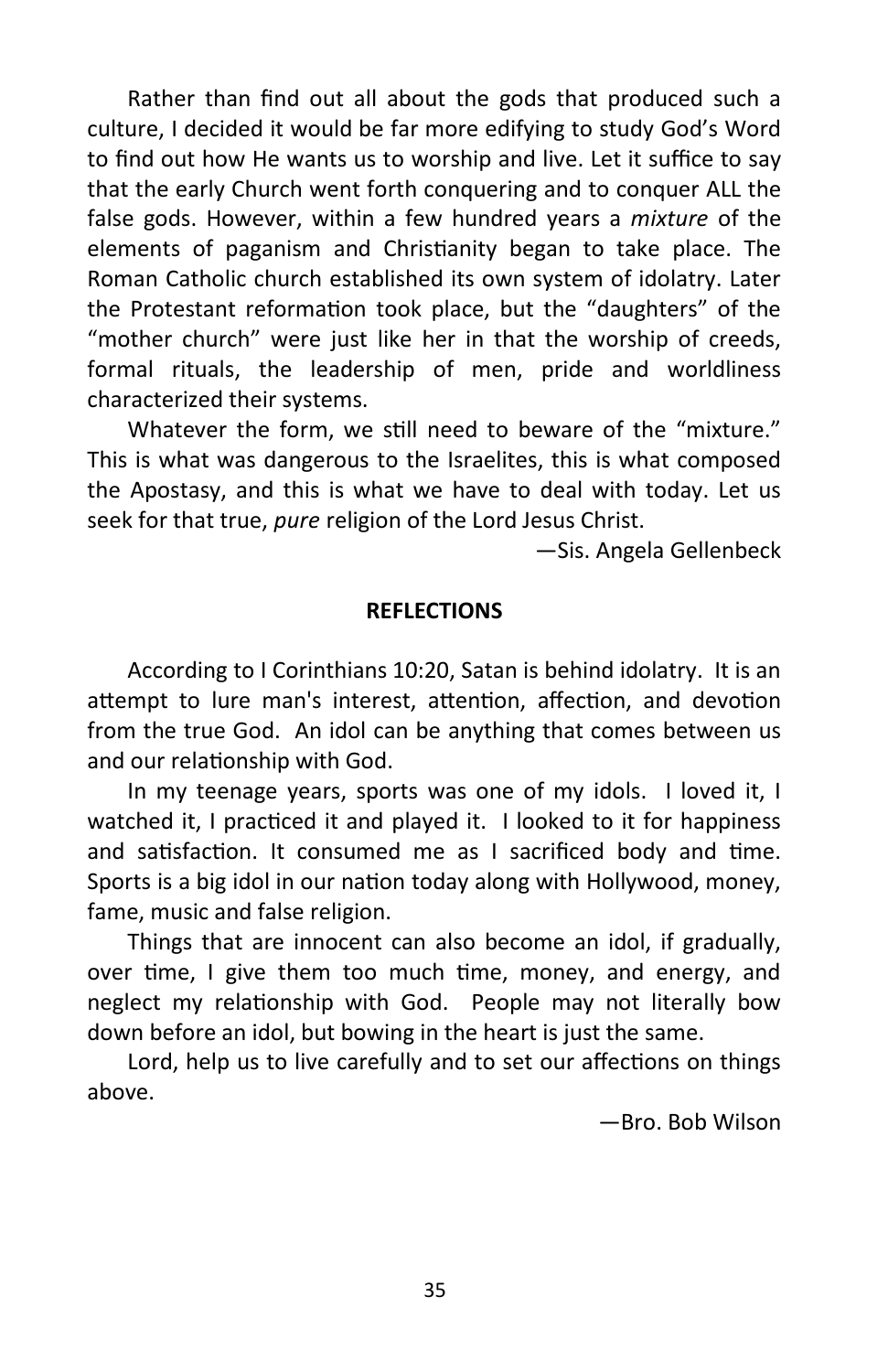# **FEBRUARY 19, 2017**

# **IDOLS OF THE HEART**

Matthew 6:24 No man can serve two masters: for either he will hate the one, and love the other; or else he will hold to the one, and despise the other. Ye cannot serve God and mammon.

Luke 12:15 Take heed, and beware of covetousness: for a man's life consisteth not in the abundance of the things which he possesseth. (Also Psalm 62:10 and I Timothy 6:9-10.)

Colossians 3:5 Mortify therefore your members which are upon the earth; fornication, uncleanness, inordinate affection, evil concupiscence, and covetousness, which is idolatry.

Ezekiel 33:31 And they come unto thee as the people cometh, and they sit before thee as my people, and they hear thy words, but they will not do them: for with their mouth they shew much love, but their heart goeth after their covetousness.

Hosea 4:11 Whoredom and wine and new wine take away the heart.

Philippians 3:18 (For many walk, of whom I have told you often, and now tell you even weeping, that they are the enemies of the cross of Christ:

19 Whose end is destruction, whose God is their belly, and whose glory is in their shame, who mind earthly things.) (Also Romans 16:18).

II Timothy 3:1 This know also, that in the last days perilous times shall come.

2 For men shall be lovers of their own selves, covetous, boasters, proud, blasphemers, disobedient to parents, unthankful, unholy...

4 ...heady, highminded, lovers of pleasures more than lovers of God;

James 4:4 Ye adulterers and adulteresses, know ye not that the friendship of the world is enmity with God? Whosoever therefore will be a friend of the world is the enemy of God.

I John 2:15 Love not the world, neither the things that are in the world. If any man love the world, the love of the Father is not in him.

16 For all that is in the world, the lust of the flesh, and the lust of the eyes, and the pride of life, is not of the Father, but is of the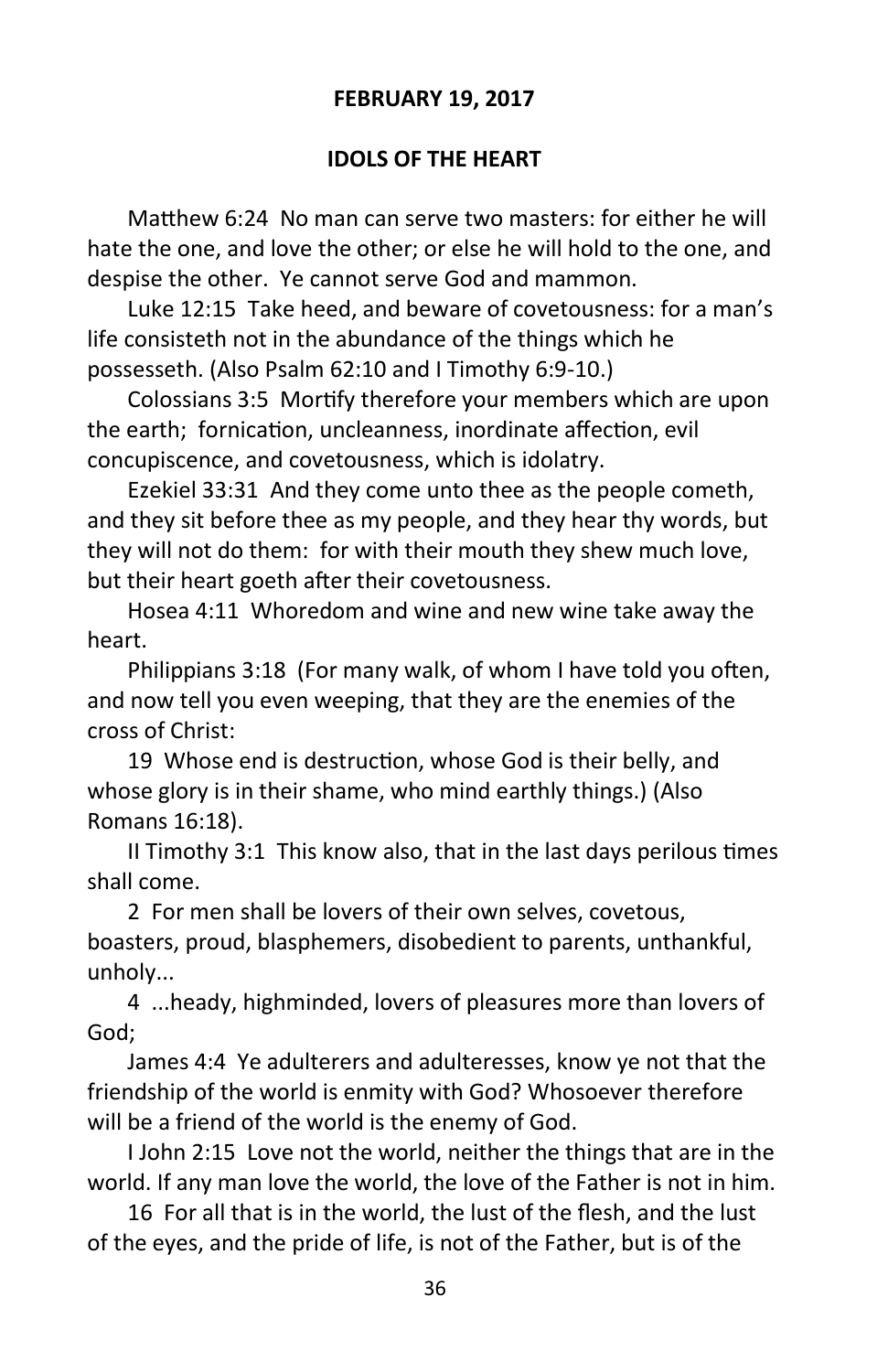world.

**MEMORY VERSE:** Thus saith the Lord; Cursed be the man that trusteth in man, and maketh flesh his arm, and whose heart departeth from the Lord. Blessed is the man that trusteth in the Lord, and whose hope the Lord is. —Jeremiah 17:5, 7

**CENTRAL THOUGHT**: God's Word warns us to cleanse our hearts of anything that might become an idol to us or anything that takes away our love, trust or service from Him: financial prosperity; pleasures of this world; food, drink or any other fleshly lusts; pride, fame, or honor.

# **WORD DEFINITIONS**

Matthew 6:24 "Mammon": riches, money, possessions, property.

Luke 12:15 "Covetousness": Avarice (an inordinate desire of gaining and possessing wealth; covetousness; greediness or insatiable desire of gain. —*Webster's Dictionary 1828*); aggression; desire for advantage. "Covetousness is the desire for more (things), i.e. lusting for a greater number of temporal things that go beyond what God determines is eternally best (beyond His preferred will)." —*HELPS Word Studies*

Colossians 3:5 "Fornication": The Greek word is *porneía* (the root of the English terms "pornography, pornographic"). Another form is *pornos*, which is derived from *pernaō*, "to sell off"; properly, a selling off (surrendering) of sexual purity; promiscuity of any type. —*HELPS Word Studies*. "Uncleanness": Impurity. —*Strong's Concordance.* "Inordinate affection": lust; a feeling which the mind suffers; an affection of the mind; emotion, passion; passionate desire; used by the Greeks in either a good or a bad sense.—*Thayer's Greek Lexicon*. "Evil concupiscence": Evil (inner evil; *inwardly foul,*  rotten, wicked) desire, eagerness for, inordinate desire, lust. Passion built on strong feelings (urges). —*HELPS Word Studies*. "Idolatry": worship or service of an image; worship of false gods.

Ezekiel 33:31 "Covetousness": gain made by violence, unjust gain, profit.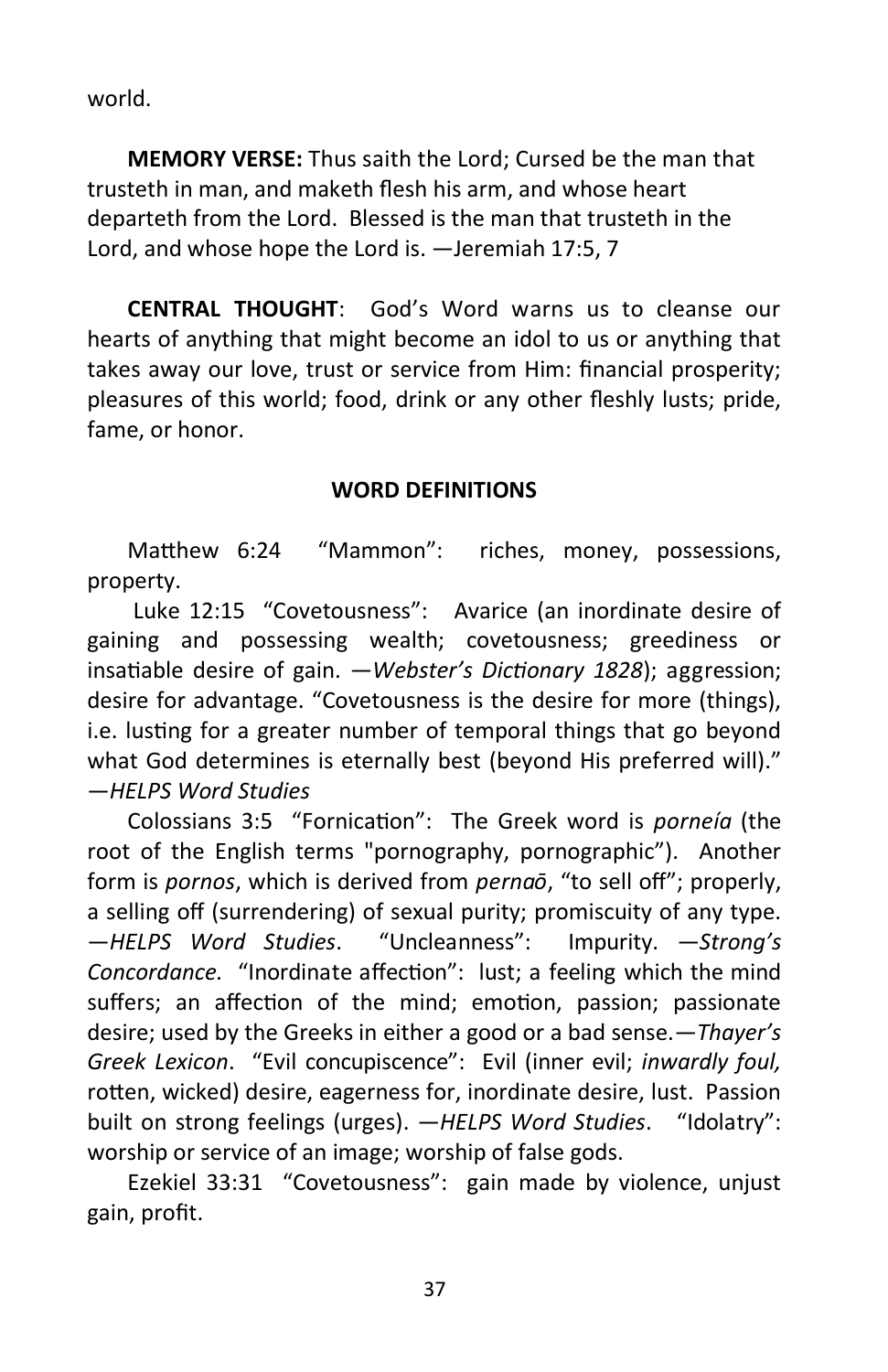Philippians 3:19 "Whose god is their belly": Those who worship their own appetites; or who live not to adore and honor God, but for self-indulgence and sensual gratifications. —*Barnes Notes on the Bible.*

Jeremiah 5:17 "Maketh flesh his arm": puts confidence in, or leans upon, for support or protection, mere mortal, feeble, sinful man, as the Israelites did when they made alliances with Egypt and Assyria.

#### **LESSON BACKGROUND**

"...Covetousness is a sin, which, above others, a Christian should set himself against, and endeavour to mortify and subdue, it having a sort of idolatry in it, drawing our love, our trust, our fear, our joy, from God, and placing the supremacy of our affections in and upon the creatures. True, the covetous man does not believe his money to be God; but by his inordinate loving of it and trusting in it, he is as truly guilty of idolatry, as if he bowed his knee unto it: for God more regards the internal acts of the mind than he doth the external acts of the body. In like manner, the Papists do not believe their saints and angels to be gods; but by praying to them, and trusting in them for relief and help, they give them the inward worship of the soul, and consequently they are as guilty of idolatry as if they did believe them to be God." —William Burkitt, *Expository Notes with Practical Observations on the New Testament.*

Jesus didn't say much about idolatry, as His teachings were primarily to the Jews who strictly worshiped Jehovah. He did, however, speak much about covetousness. No doubt He was sadly observing His own disciple bowing at the feet of this idol. Money or gain, He said, was a master. You serve it.

Paul warned Timothy that the love of gain was the root of all evil. He told the Colossians that covetousness is idolatry and just as evil as fornication and uncleanness.

The warning God gave Ezekiel was that the people would come to hear him speak and with their mouths show worship and praise, but all the while their hearts would be going after and thinking about their schemes to get riches.

Likewise, a man's appetites draw his heart away from God. Many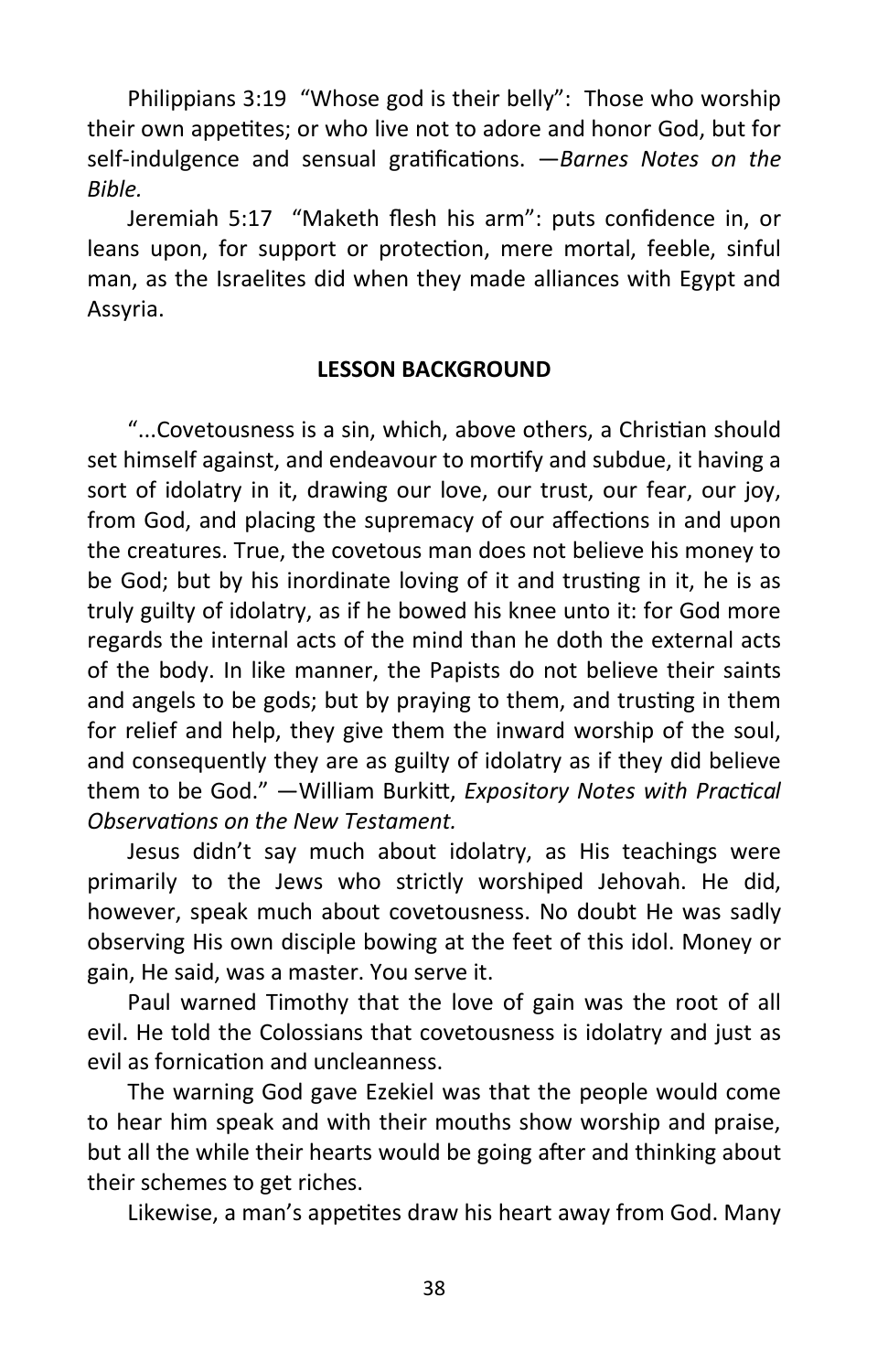would serve their own desires for strong drink, food and sensual pleasure, proving who or what their "god" really was. Such, Paul said, were enemies of the cross of Christ. The idea was also used by James, who called such enmity "adultery."

What strong, emphatic terms are used in these scriptures! "Enemies." "Adulterers." "Root of all evil." "Cursed." "Hate." "Despise." "The love of the Father is not in him." Professing Christians don't want to think that they are enemies or adulterers. They don't want to admit that the love of the Father is not in them. But the words are as strong as the displeasure of the Lord God is. He is still the jealous God of the Israelites and He is worthy of all our love, all our trust, all our service.

—Sis. Angela Gellenbeck

#### **DISCUSSION:**

- 1. *Strong Language*: What terms did Jesus and Paul use when describing covetousness, and what did Paul say to do with covetousness?
- 2. *Strong Influence*: What are the things that take away the heart from God?
- 3. *Moment of Truth*: What is a person called whose god is his belly?
- 4. *Idols of the Heart*: Name those listed in II Timothy 3.
- 5. *Loving the World*: What is a person called who does this?

#### **COMMENTS AND APPLICATION**

What are the characteristics of a heart idol? First of all, *you serve it.* It makes demands of you. It controls you. Most importantly, it causes you to sin against God. By that definition, drug addiction is a form of idolatry, as is pornography, or any addiction, for that matter.

Secondly, *you love it*. You express affection for it. It is dear to you. It makes you feel happy. You prefer it to anything else and make room for it to the exclusion of other important things. You talk about it, post about it on social media, and celebrate it. People do this with alcohol, food, coffee, chocolate, sports, their job, their church, their lover—and the list goes on.

A third thing that characterizes idolatry in the heart is *trust*. It's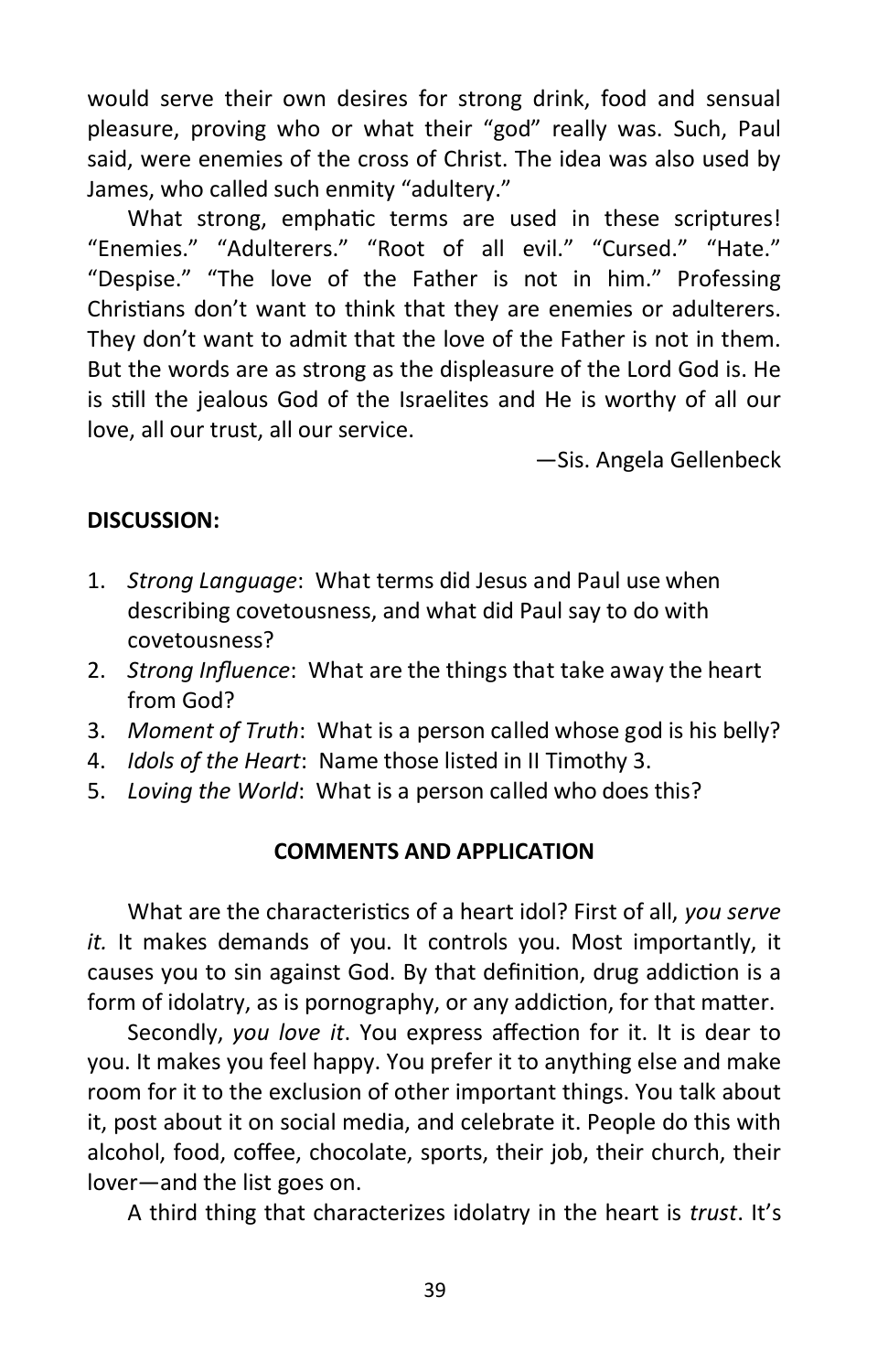what you depend on, lean on and put all your hopes upon; what you go to in distress, what comforts you, and what makes you feel secure, even sometimes to the point of feeling like it's what insures you of making it to heaven. Many people put other things or people in the place which should be reserved for God alone: a preacher, teacher or author; a "saint", crucifix, cross necklace, or other charm; a devotional book or blog they "follow"; their medication, retirement plan, or bank account; a doctor, political leader or celebrity.

The idol that is most treacherous; the one most disguised as something good; has to do with religion. We can come to trust in our own efforts, our own righteousness, our own set of beliefs. Because we go to "the right church" or because we follow all the right teachings, we think we are saved, or will go to heaven when we die.

God alone deserves this place in our lives. Although obedience and living right is required, it's by Jesus' blood applied to our hearts and by God's mercy and grace that we shall be saved. Let us love HIM, serve HIM, Trust HIM.

—Sis. Angela Gellenbeck

#### **REFLECTIONS**

Growing up, I had several neighbors who were Catholic. They would go to mass and perform the duties that were required of them. They recited the rosary, prayed to Mary and other saints and confessed to the priest. Yet, by their own admission, they had no true knowledge of God nor a true understanding that their worship was idolatrous.

Our house was a magnet for neighborhood children. It was the place to congregate and play and it created many opportunities for mother to give godly instruction and advice. Oftentimes when our friends would come over my mother would be sitting in her chair reading the Bible. This was a common practice to us children and we never thought much of it. Many years later one of our neighborhood friends told us that she had always wondered: "When is your mother ever going to finish reading that book? She's been reading it for years."

What she hadn't realized is that "book" was more than just a book. It was the heartbeat of my mother's life. It was the central theme of our family life, the guidebook that directed the decisions of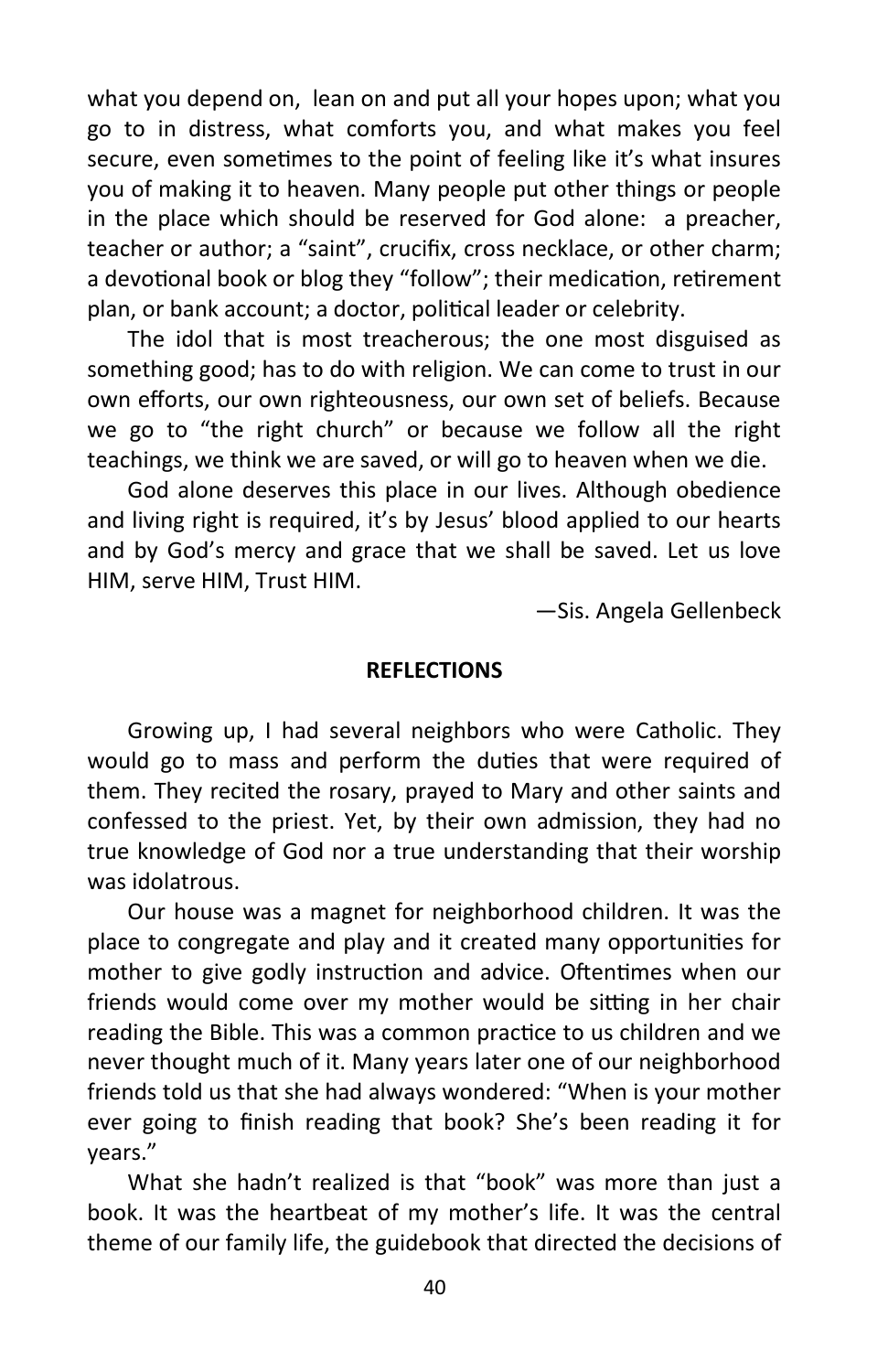our lives. It was priority.

That "book" opened our understanding of God and gave us a glimpse of His great love for us and what He required in our worship of Him. It's very simple: "Thou shalt have no other gods before me." No Pope, no priest, no person, no thing. He alone must sit on the throne of our hearts.

As was the case with my Catholic neighbor, idol worship can be the result of ignorance or lack of knowledge. But as was the case with my mother, the true worship of God was and always will be very deliberate. It is the choice we make to put God first and to keep him there. It is our deliberate choice to fend off anything and everything that would compete for our affection and attempt to dethrone God from the preeminent place in our hearts.

—Bro. Darrell Johnson

#### **FEBRUARY 26, 2017**

#### **IN LOWLINESS: WORSHIP MUST BE HUMBLE**

Psalm 95:6 O come, let us worship and bow down: let us kneel before the Lord our maker.

Psalm 99:5 Exalt ye the Lord our God, and worship at his footstool: for he is holy.

Leviticus 10:3 Then Moses said unto Aaron, This is it that the LORD spake, saying, I will be sanctified in them that come nigh me, and before all the people I will be glorified. And Aaron held his peace.

Isaiah 42:8 I am the Lord: that is my name: and my glory will I not give to another, neither my praise to graven images.

Luke 18:9 And he spake this parable unto certain which trusted in themselves that they were righteous, and despised others:

10 Two men went up into the temple to pray; the one a Pharisee, and the other a publican.

11 The Pharisee stood and prayed thus with himself, God, I thank thee, that I am not as other men are, extortioners, unjust, adulterers, or even as this publican.

12 I fast twice in the week, I give tithes of all that I possess.

13 And the publican, standing afar off, would not lift up so much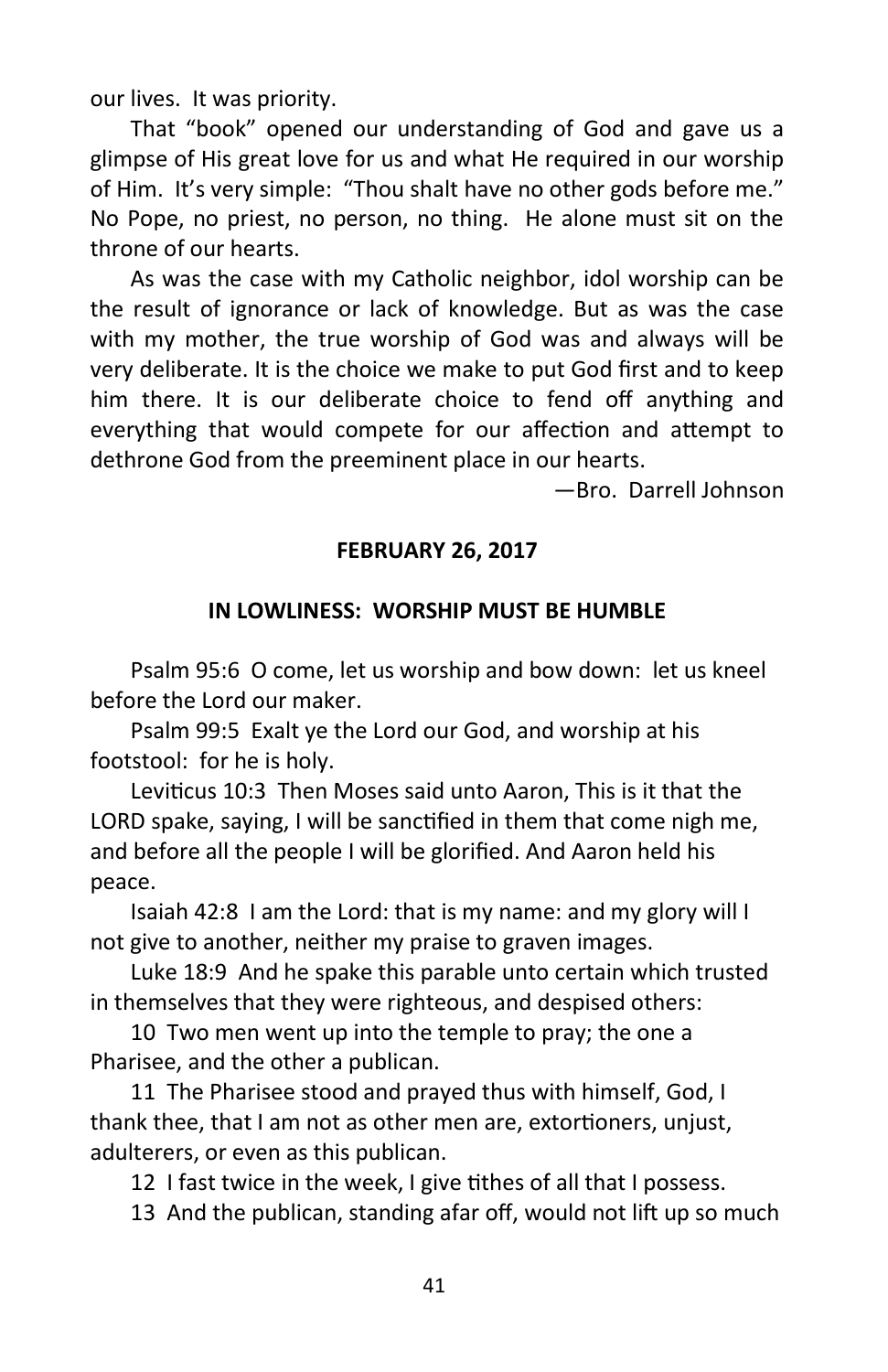as his eyes unto heaven, but smote upon his breast, saying, God be merciful to me a sinner.

14 I tell you, this man went down to his house justified rather than the other: for every one that exalteth himself shall be abased; and he that humbleth himself shall be exalted.

**MEMORY VERSE**: Though the LORD be high, yet hath he respect unto the lowly: but the proud he knoweth afar off. —Psalm 138:6

**CENTRAL THOUGHT**: The scriptures give us principles of the right attitudes of worship: bowing, kneeling, glorifying God alone, humbling ourselves, being aware of our needs and seeking His mercy, and having an attitude of reverence and godly fear.

# **WORD DEFINITIONS**

Psalm 95:6 "Kneel": to bless; adore with bended knees. It is the same word as "I will bless the Lord" in Psalm 16:7 and other passages.

Leviticus 10:3 "Sanctified": to be set apart or consecrated. We "sanctify" the Lord when we set Him up on high and apart from everyone and everything else and "consecrate" Him to have first place. "Glorified": from a root meaning *heavy*; weighty. In a good sense, this means honourable, abounding, rich.

Isaiah 42:8 "My glory": the honor due to Me (Jehovah).

Luke 18:14 "Justified": to show to be or declare righteous. "Exalteth": elevate; lift or raise up. "Abased": to make low; humiliate.

# **LESSON BACKGROUND**

Our lesson begins today with the call to worship; to bow down in humility because He is holy, and to kneel to bless and adore Him because He is worthy; to lift Him up as Lord in our hearts and in our lives. This is a psalm of David, as confirmed in Hebrews 4:7. The ninety-ninth is also supposed to be written by David.

The verse from Leviticus comes from the tragic story of Nadab and Abihu, Aaron's two sons, who offered strange fire upon the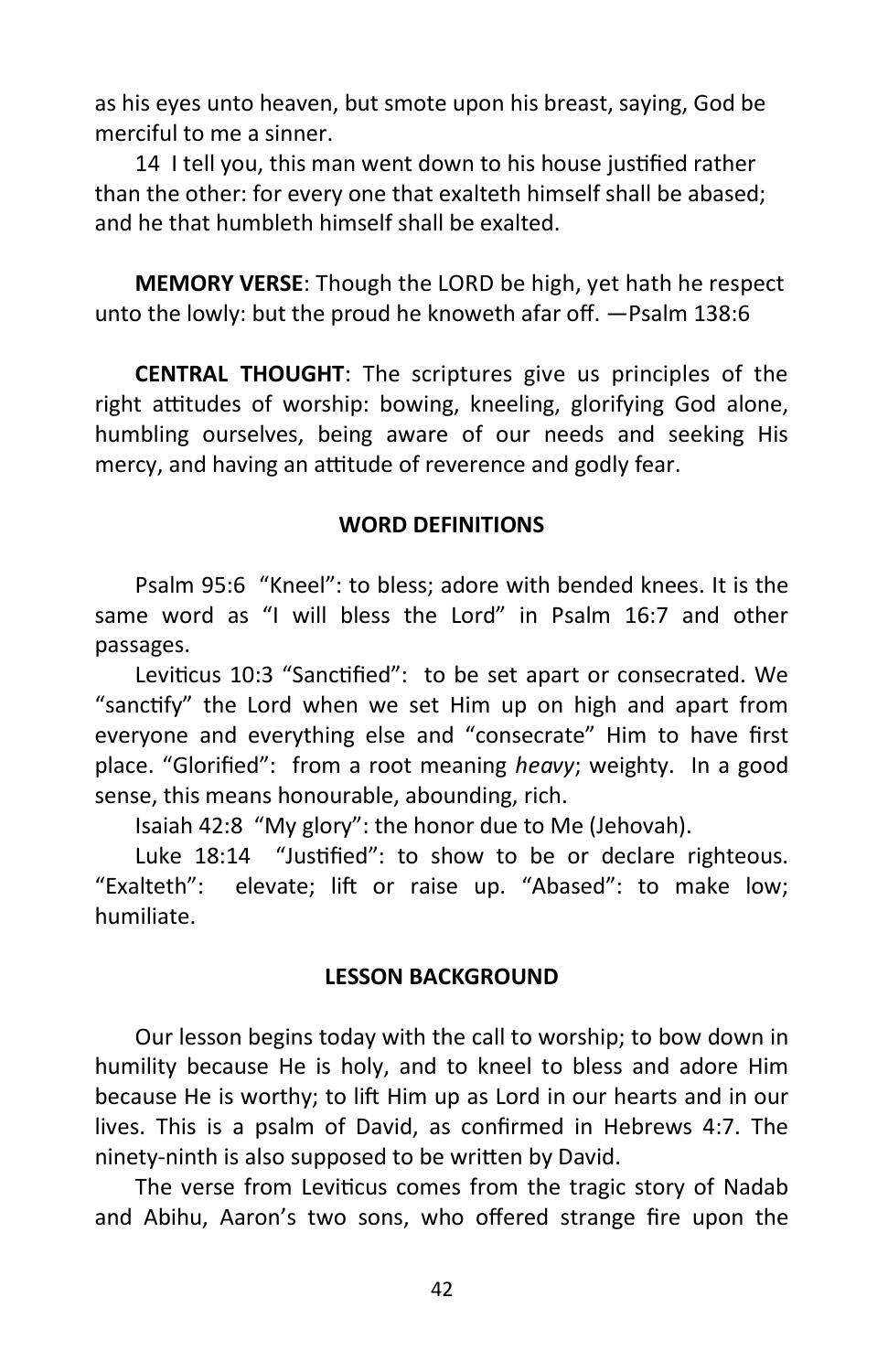golden altar and were immediately devoured by fire from the Lord. Some suppose they were under the influence of wine, or that they were lifted up in pride because of their office. However that may be, their offense was aggravated: they took common fire instead of fire from the altar; they went together into a place where only one was allowed; they offered it at a time which was not appropriate; and they were unauthorized to perform the incense service. They ventured carelessly and presumptuously into the place where only the high priest could go. Moses' stern command to Aaron forbade grief or bitterness because of their death, establishing a precedent for Israel that the worship of the most holy God was utterly sacred and must not be defiled by pride, presumption, carelessness, or any "human" element.

God, speaking through the prophet Isaiah, reiterates the concept of honor, reverence, and glory to be given only to God.

The story Jesus told about the two men praying in the temple shows us what God will bless and justify in worship. Only the heart that is humble and senses its need of God and His redemption will receive His approval.

—Sis. Angela Gellenbeck

# **DISCUSSION:**

- 1. *A Consuming Fire:* What brought about the swift judgment fire upon Nadab and Abihu?
- 2. *Of No Avail*: Can we hope for blessing and approval from God if we are arrogant and self righteous? (But I am doing everything right! Isn't that important?)
- 3. *Near or Afar Off*: Which treatment do we want from God, and how can we approach Him to gain His nearness?

# **COMMENTS AND APPLICATION**

Someone has said that pride is the chief vice which tempts the most righteous. If that is indeed true, then professors of holiness have a responsibility to guard against all arrogance or presumption, especially as we worship. Beware of looking down on others nearby who may have glaring spiritual needs. We may not be aware of our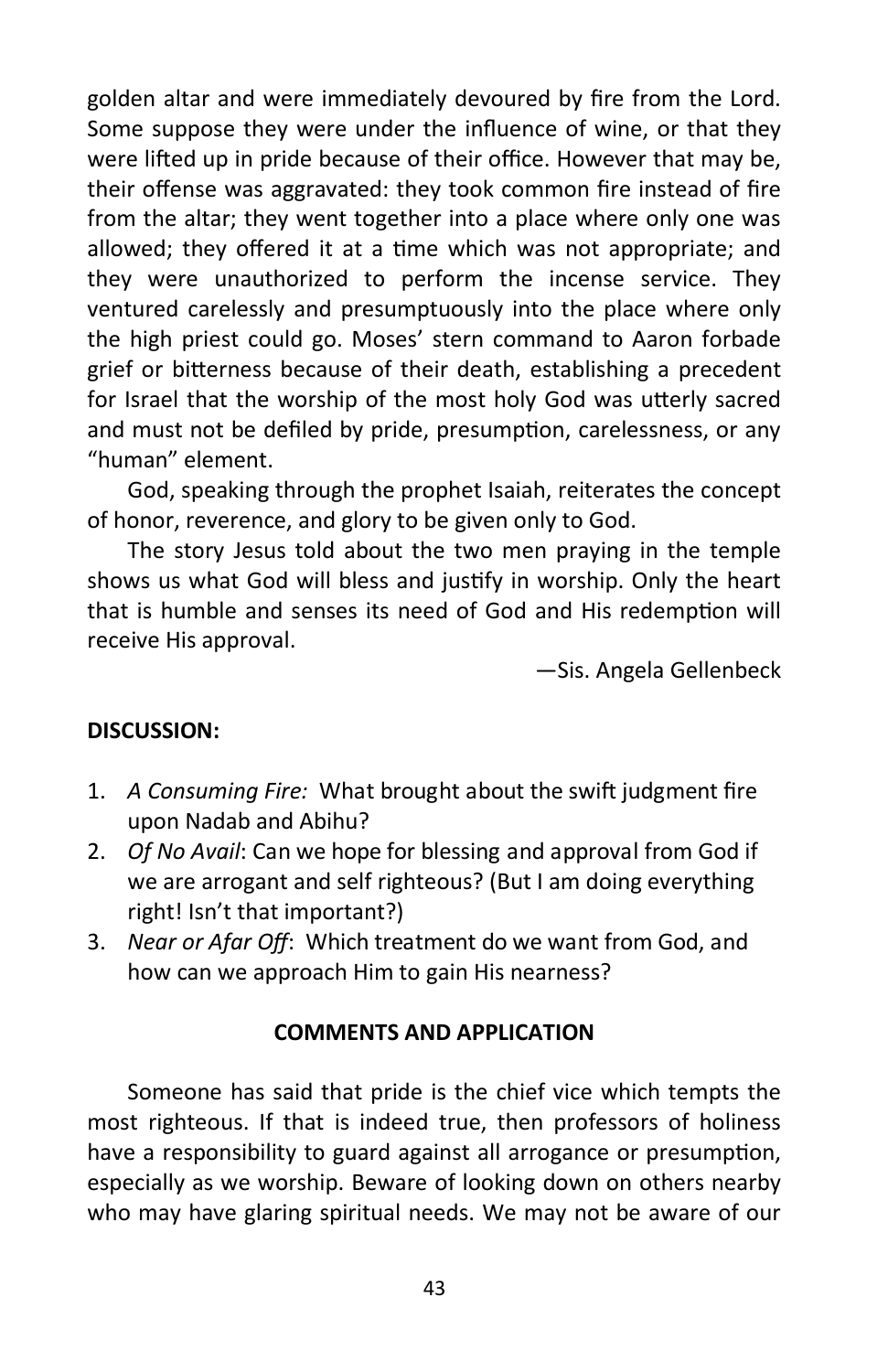own needs, which are just as glaring in God's eyes. We must ever resist the temptation to glory in our spiritual progress, to think that we have special privileges, or that we are beyond having boundaries or limitations. This is obviously what made Aaron's sons so reckless and headstrong.

Every aspect of a worship service must be bathed in humility and a strong sense of our need of God. "All is vain unless the Spirit of the Holy One comes down." Let there be no glory in man or man's abilities. A worship service is not a talent show. It is not a place to applaud one another or stroke egos. Although we show honor to the aged, seniority doesn't always designate who is used of the Lord to minister. We are all just empty vessels; we are all just brethren on the same level. And we're all here to bring glory to God.

Reverence toward God and a lowly estimation of ourselves in regard to our brother—these are vital ingredients in worship.

—Sis. Angela Gellenbeck

#### **REFLECTIONS**

In Matthew Henry's *Study Bible* it speaks concerning Psalm 138:6 of the "favor God bears to this humble people. He smiles upon them as well-pleased with them, and sooner or later, He will put honor upon them, while He knows the proud afar off; knows them, but disowns them." In Matthew 7:21-24 where it refers to the end of time, there were people who were saying, "Lord, Lord," as if surely He should know them. But He said, "I never knew you. Depart from me ye that work iniquity."

Our world has strayed so far from God with entertainment and noise, the Spirit of God has long departed. It reminds me of I Kings 18:21-38, when Elijah and the 450 false prophets of Baal had a showdown. The false prophets made so much noise and emotion they tore the place apart trying to get their god's attention. But Elijah quietly put things back together, humbly knelt down and prayed, and the real fire fell from heaven, convincing the people whose God was really God.

True worship to God honors Christ in the same humble way today. We have nothing to be ashamed of when we worship God in spirit and in truth. In "Humble Thyself to Walk With God" (# 298 in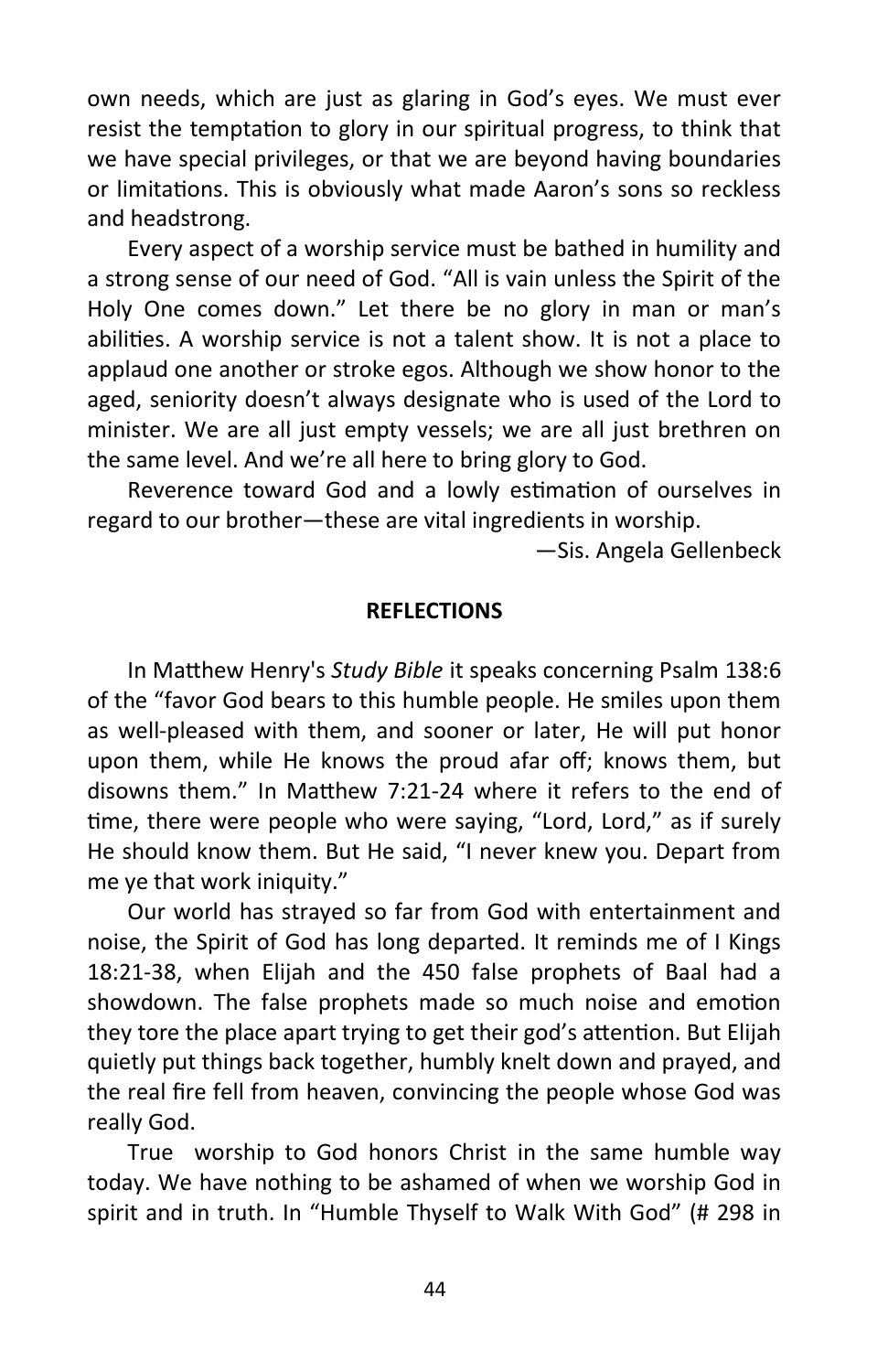the *Evening Light Songs*), the first verse reads,

"If thou wouldst have the dear Savior from heaven

Walk by thy side from the morn 'till the even,

There is a rule that each day you must follow;

Humble thyself to walk with God."

Let us not be ashamed by our humble way of worship to God, in kneeling before Him when we pray and lifting Him up in our singing with heartfelt praise. Our God loves to be honored.

—Bro. James Bell

# **MARCH 5, 2017**

# **IN SINCERITY AND TRUTH: WORSHIP MUST BE HONEST**

Joshua 24:14 Now therefore fear the Lord, and serve him in sincerity and in truth: and put away the gods which your fathers served on the other side of the flood, and in Egypt; and serve ye the Lord.

Psalm 51:6 Behold, thou desirest truth in the inward parts: and in the hidden part thou shalt make me to know wisdom.

Psalm 145:18 The Lord is nigh unto all them that call upon him, to all that call upon him in truth.

Proverbs 26:23 Burning lips and a wicked heart are like a potsherd covered with silver dross.

Matthew 15:8 This people draweth nigh unto me with their mouth, and honoureth me with their lips; but their heart is far from me.

9 But in vain they do worship me, teaching for doctrines the commandments of men.

John 4:23 But the hour cometh, and now is, when the true worshippers shall worship the Father in spirit and in truth: for the Father seeketh such to worship him.

24 God is a Spirit: and they that worship him must worship him in spirit and in truth.

**MEMORY VERSE**: My little children, let us not love in word, neither in tongue; but in deed and in truth. —I John 3:18

**CENTRAL THOUGHT**: The worship that is pleasing to the Lord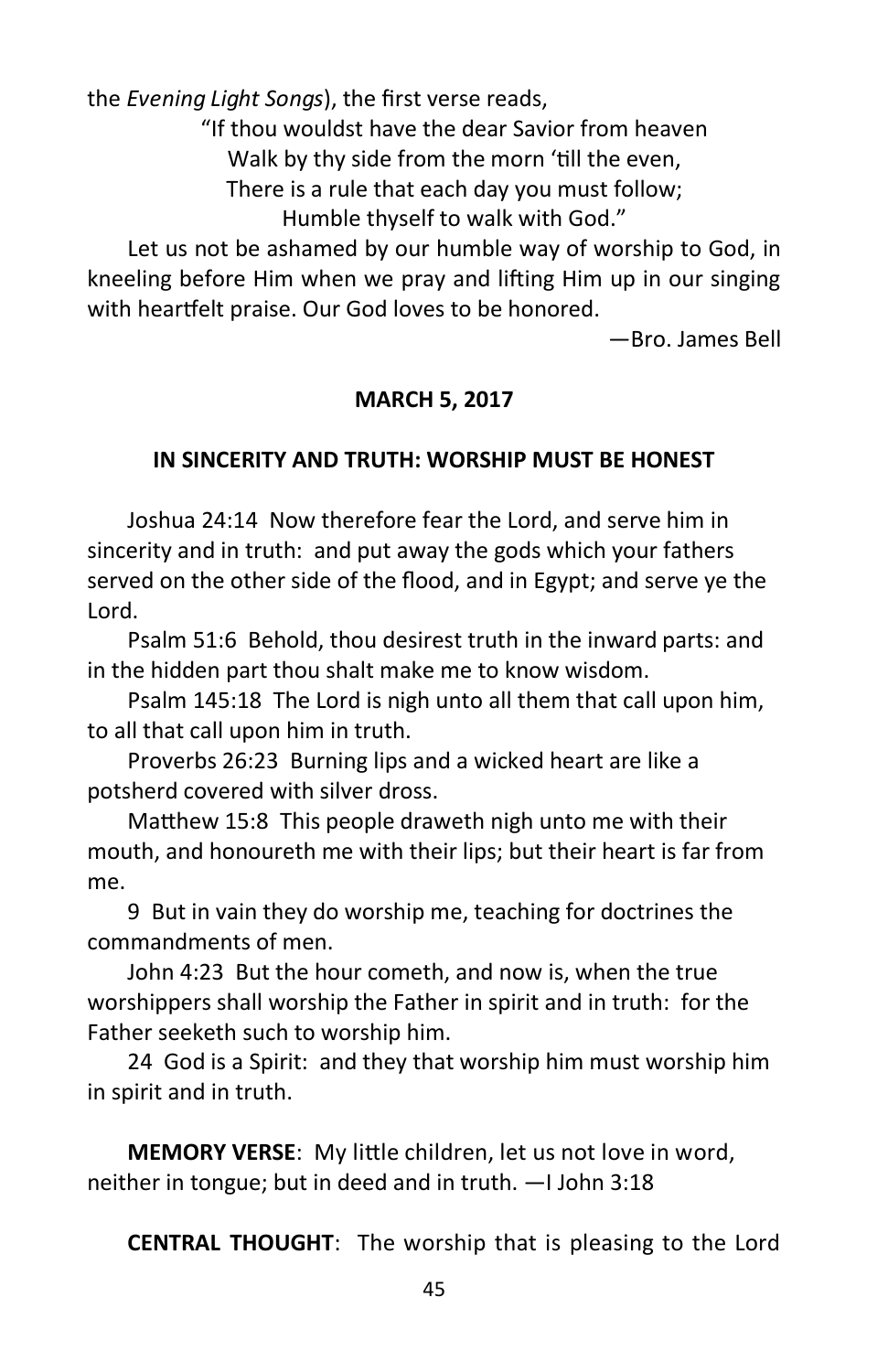and which brings Him near to the worshipper is that done in honesty and sincerity and in accordance with revealed truth. Vain worship is that which is done in word only, but not with the whole heart.

#### **WORD DEFINITIONS**

Joshua 24:14 "Sincerity": without defect; blameless; complete; with integrity; entirely in accord with truth and fact. "In truth": firmness; faithfulness; reliableness.

Proverbs 26:23 "Burning lips": The *American Standard Version*  reads, "Fervent lips and a wicked heart are like an earthen vessel overlaid with silver dross."

# **LESSON BACKGROUND**

Joshua was now one hundred and ten years old. Just before he died, he gathered Israel's leaders together and reminded them of what God had commanded them. He gave them these most important commands: serve the Lord in sincerity and truth and put away false gods. The people made a covenant that day which Joshua recorded, and set up a memorial of stone under the oak tree.

Did the people keep their covenant? As soon as Joshua's generation was gone, they "turned quickly out of the way". Their sordid record during the time of the judges proves just how terrible the curses God placed on their idolatry could be.

At last God raised up a leader who was after His own heart who united Israel once again under the worship of the true God. The land was filled with peace and prosperity. David, extolling the greatness of the Lord in Psalm 145, describes how such a mighty God is not far off but near to them who call upon Him in TRUTH! In the Psalm 52 confession of his great sin, he acknowledged that God desires truth in the secret, inward part of man.

In the passage from Proverbs, one can just "see" a piece of common pottery covered with cheap silver paint sitting next to a piece of genuine silver, polished to a bright sheen. It reminds me of a piano I once had, that I called "The Hypocrite." It was beautiful on the outside—gracefully curving Queen Anne legs and ornate music stand—but its sound made you shudder. Playing it was almost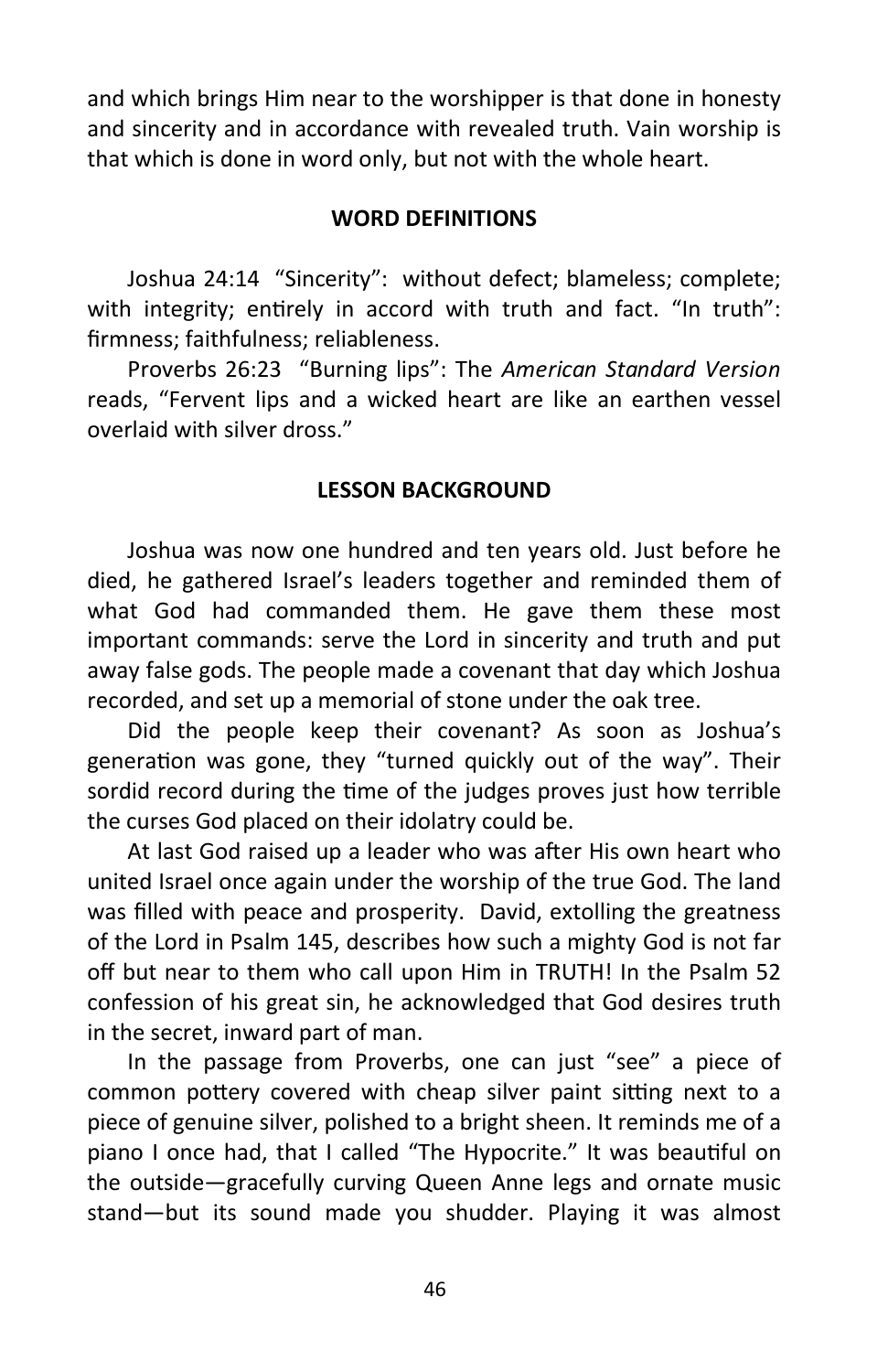painful to one who really loved good music. This is how I believe God feels when someone prays or praises with a deceitful, wicked heart.

Jesus pointedly told the Pharisees that's what they were doing. They had established a most awful tradition and taught it as God's law when it was actually breaking God's commandment! "Your worship is vain," He said, quoting from Isaiah 29:13, "Because you honor me with only your lips." What God wants is our heart—our whole heart.

Jesus, as He talked with the Samaritan woman at the well, shared that God was seeking for worshippers to worship Him in spirit—inwardly with their whole heart—and in truth—in accordance with Divinely revealed knowledge and truth.

When the apostle John talked to the early church about giving, which is a part of our worship, he said, "It's not with your heart unless your deeds match what your mouth says."

—Sis. Angela Gellenbeck

# **DISCUSSION:**

- 1. *Last Message*: How did Joshua tell the Israelites to serve the Lord?
- 2. *A God Who is Near*: What kind of worship brings us close to God?
- 3. *A Word Picture*: What is this passage portraying? (Proverbs 26:23)
- 4. *Look it Up*: What commandment were the Pharisees breaking by their tradition? What was at the heart of this wicked tradition?
- 5. *In Truth*: Is it enough to just be sincere? Are there requirements for true worship? What does God really desire in our inward parts?
- 6. *It's Just Words*: How are "fervent lips and a cold, wicked heart" explained in the passage in I John 3?

#### **COMMENTS AND APPLICATION**

We have seen in earlier lessons where the Israelites promised time and time again that they would worship the Lord, but then quickly backslid into idolatry and gross wickedness. God longed for a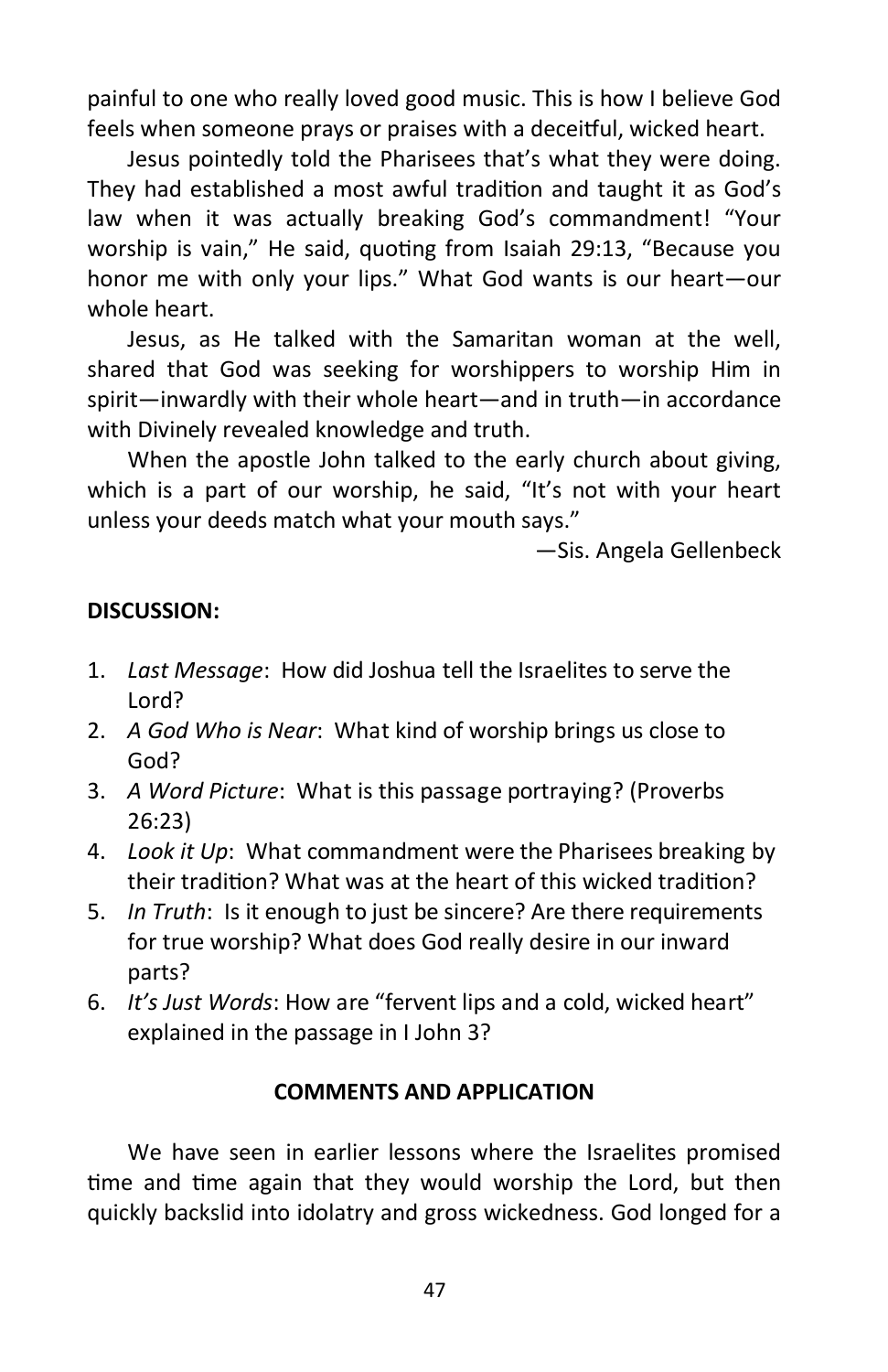people who would not just pay Him lip service, but have a daily life that blessed and praised and honored Him!

If I say "Praise the Lord" in the worship service and lift my hands in an "Amen, this song is true" gesture, do I carry it out at home? When the box of pins drops all over the rug or the toddler comes in out of the mud onto a freshly mopped floor, what comes out of my mouth? It's truly a sacrifice to offer up thanksgiving at a time like that, right?

It's easy to say, "I love you, Lord" when my loved ones are alive and safe, but what if I have said "Good bye" for the last time? Oh, it means so much when in my heart I cherish the Lord and draw near to Him as the tears are falling!

Turn the small acts of every day into worship. Seek Him for the ability and strength to do the littlest task. Praise Him out loud for every good gift. Thank Him in the middle of every difficulty. Obey every small whisper He gives you. Trust Him constantly in the heat of temptation to keep you from sinning against Him. And when it's time to meet together with His people for worship, yearn after HIs presence, sing with all your might, praise Him with your voice, and yield to His dealings with fervency of spirit.

—Sis. Angela Gellenbeck

#### **REFLECTIONS**

My Dad's voice yet echoes through the years with these remembered words of my youth: "Just be yourself, Julie. You don't have to try to be like anybody else, just be yourself."

We get good at hiding sometimes, though. Because we don't always want other people to see or know what is going on inside of us, we turn our lips up in a practiced smile and put on our metaphorical sunglasses. While we are not obligated to show the world every single thought and emotion inside of us, God is different. He yearns for such a close relationship with us that He wants us to keep it real with Him.

How do we, in a practical way then, stay real with God? Bro. Clifford Wilson once spoke these words: "Never be afraid to tell God anything. At all." It can be kind of intimidating or humbling, however, to tell a Holy God the ugliness of an attitude we are fighting,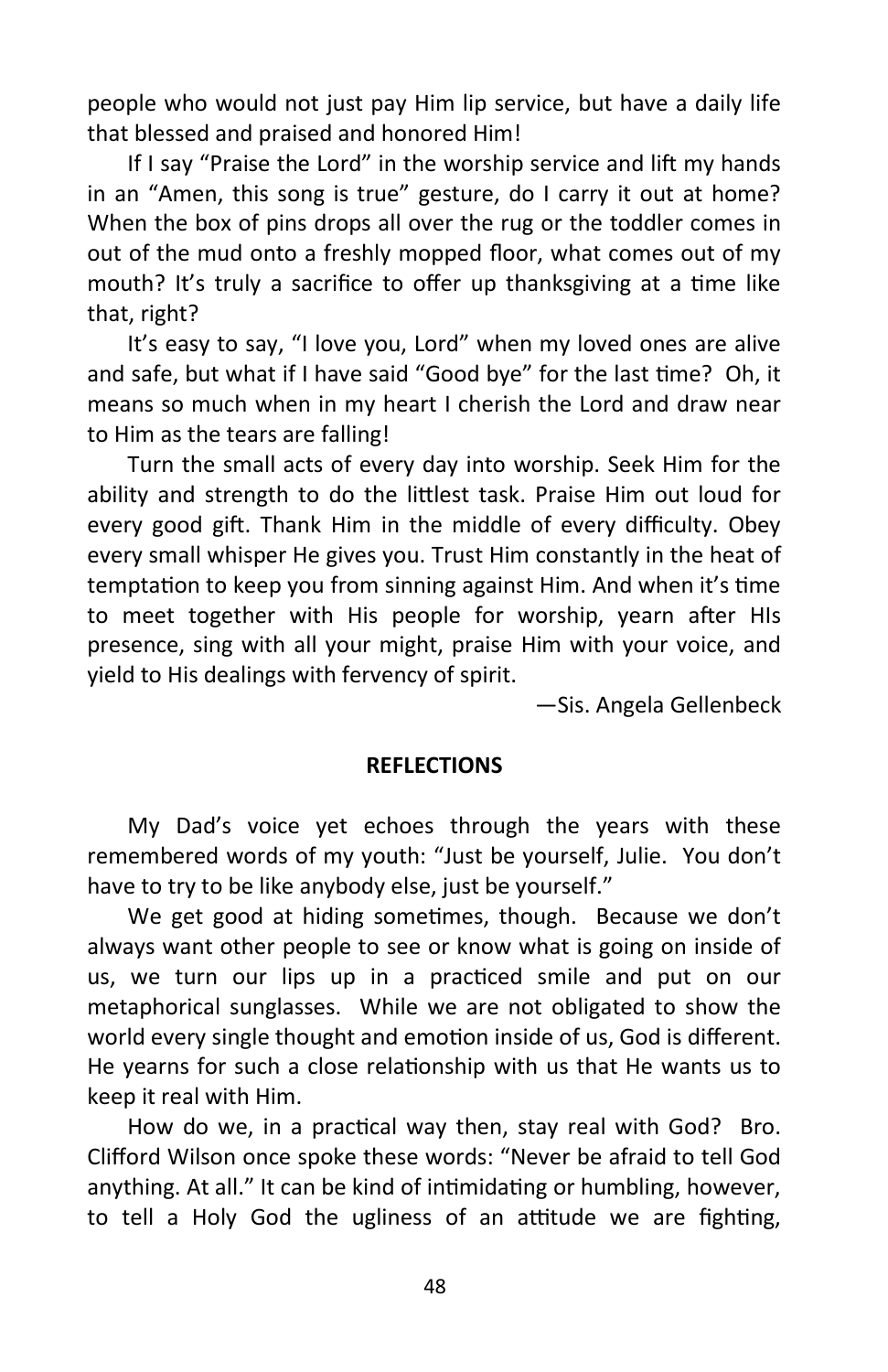confessing an uncomely temptation, or admitting we have utterly failed in some way. At times, it is easier to self-justify, ignore, brush over, or hide from these things, all the while maintaining our profession of faith.

The other morning, Satan seemed to rise right up with me to start the day and waged war against me. The more I thought about a certain situation the more disquieted I felt. I drove over to a lake where I walk often. As I walked, I began pouring out the "not so beautiful" emotions raging in my heart. Once again, God amazed me. Rather than feeling condemnation, I felt a peace and quietness flow over me and Satan had to leave. When Wednesday night came around, I didn't have to pay trite lip service or pray an uninspired prayer. Why? Because God had met me at the altar of honesty and my worship was given with genuine thankfulness.

—Sis. Julie Elwell

# **MARCH 12, 2017**

# **IN SPIRIT AND IN HOLINESS: WORSHIP MUST BE HEAVENLY AND HOLY**

John 4:24 God is a spirit: and they that worship him must worship him in spirit and in truth.

Acts 17:24 God that made the world and all things therein, seeing that he is Lord of heaven and earth, dwelleth not in temples made with hands;

25 Neither is worshipped with men's hands, as though he needed anything, seeing he giveth to all life, and breath, and all things;

I Corinthians 14:15 What is it then? I will pray with the spirit, and I will pray with the understanding also. I will sing with the spirit, and I will sing with understanding also.

Ephesians 5:18 And be not drunk with wine, wherein is excess; but be filled with the Spirit;

19 Speaking to yourselves in psalms and hymns and spiritual songs, singing and making melody in your heart to the Lord;

I Chronicles 16:29 Give unto the Lord the glory due unto his name: bring an offering, and come before him: worship the Lord in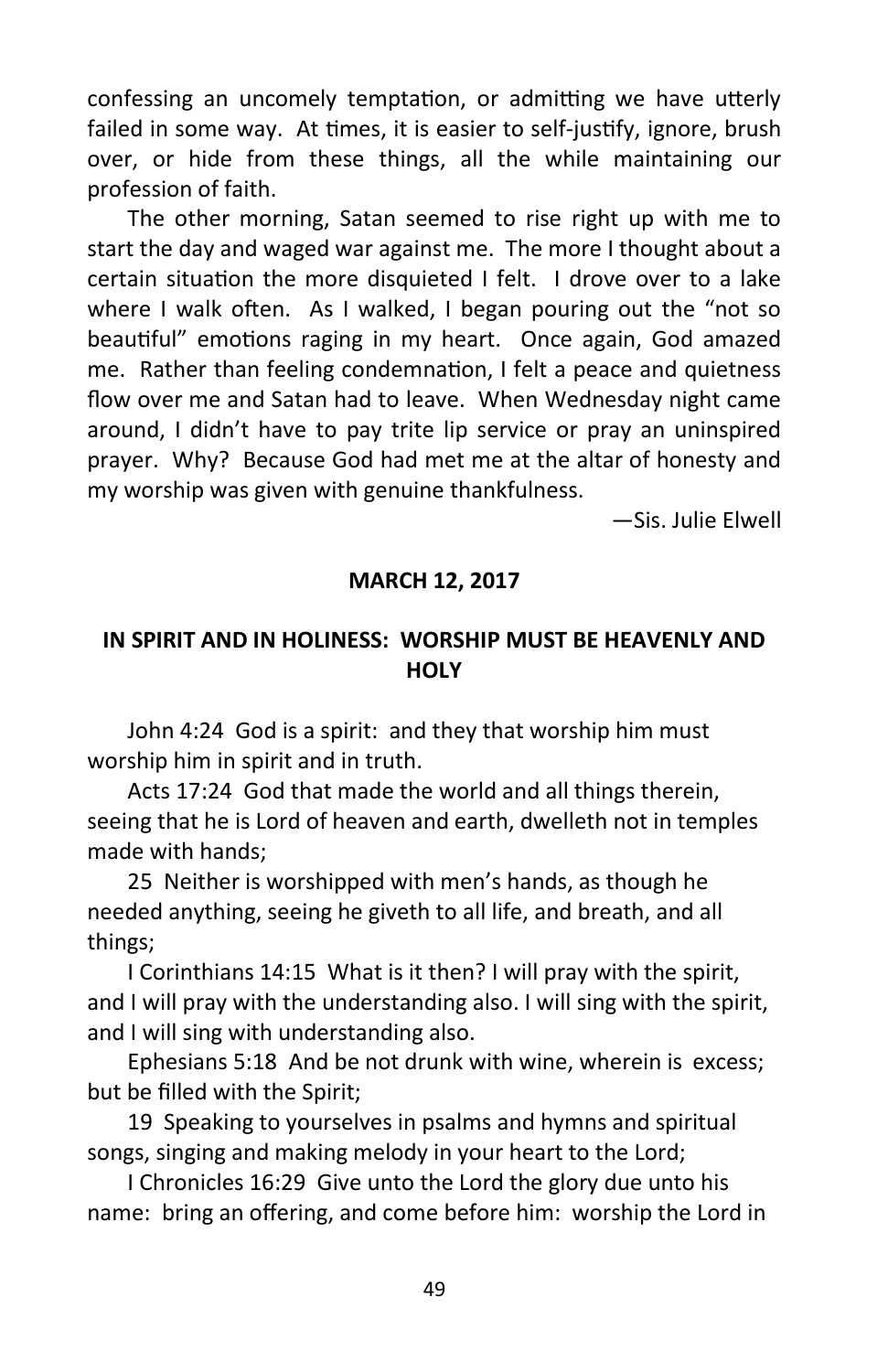the beauty of holiness.

Psalm 66:18 If I regard iniquity in my heart, the Lord will not hear me.

Psalm 119:7 I will praise thee with uprightness of heart, when I shall have learned thy righteous judgments.

Psalm 99:9 Exalt the Lord God, and worship at his holy hill; for the Lord our God is holy.

Ezekiel 43:12 This is the law of the house; Upon the top of the mountain the whole limit thereof round about shall be most holy. Behold, this is the law of the house.

**MEMORY VERSE:** Who shall not fear thee, O Lord, and glorify thy name? for thou only art holy: for all nations shall come and worship before thee; for thy judgments are made manifest. —Revelation 15:4

**CENTRAL THOUGHT:** The worship of God—praise, exalting, singing—Who is a spirit, must be with our spirit, or inner man, which is our connection to God. He is not worshipped with what we do or bring with our hands, nor is He limited to any building or geographical location. Additionally, because He is holy, we must worship Him in holiness and with pure lives.

#### **WORD DEFINITIONS**

John 4:24 "In spirit": "Inwardly in our minds and hearts, adoring his majesty, revering his power, humbled before his purity, confiding in his mercy, praising him for his benefits, loving him for his unspeakable love to us; being subject to his sway, obedient to his will, resigned under his dispensations, devoted to his glory, and aspiring after a closer union with Him, and a more full conformity to Him." —*Benson Commentary* 

Acts 17:25 "Worshipped with men's hands": to "serve"; to wait upon; to render religious service or homage. The heathen practice of bringing food and nourishment to their gods, and believing that it was consumed by them is referred to here.

Ephesians 5:19 "Psalms": A striking of musical strings; the phrase is used of one who has it in his heart to sing or recite a song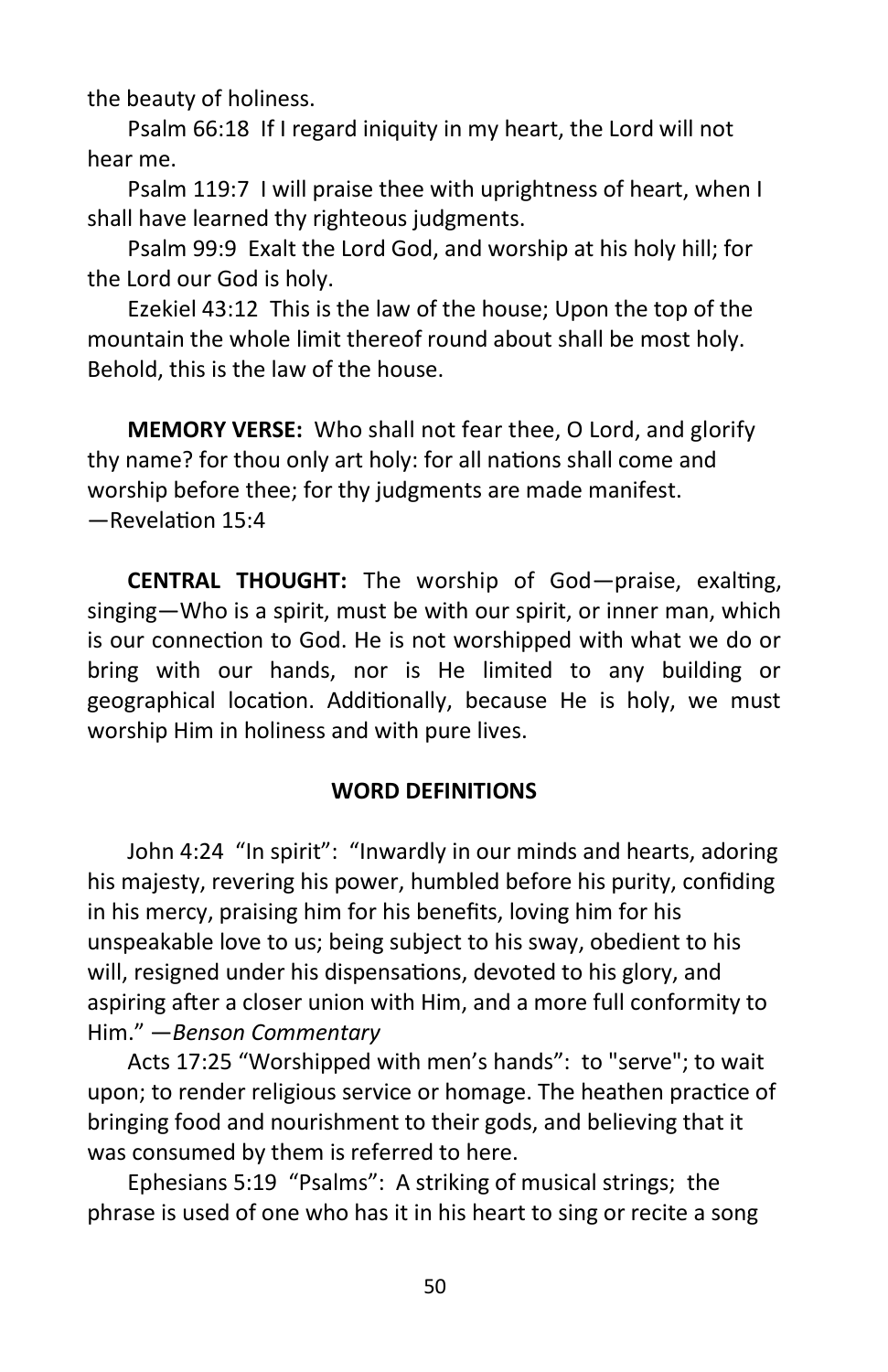of the sort. "Hymns": A song that gives honor, praise of thanksgiving to God. "Spiritual songs": songs that are divinely inspired, and so evocative of the Holy Spirit. "[Songs that are] indited [composed] by the Spirit of God, consist of spiritual matter, and are designed for spiritual edification; and are opposed to all profane, loose, and wanton songs."—*Gill's Exposition of the Entire Bible*

Psalm 66:18 "If I regard iniquity in my heart": look with favor or pleasure upon any sin whatsoever, especially idolatry, which is often expressed by the word *iniquity*. "...If I have not been willing to forsake all sin; if I have cherished a purpose of pollution or wrong." —*Barnes Notes on the Bible*

#### **LESSON BACKGROUND**

As was mentioned in earlier lessons, Jesus' message to the woman at the well, who was a Samaritan, settled some deep ancient confusion and pollution in the minds of Jews and Samaritans concerning the worship of Jehovah. Jesus brought light and truth upon the subject, elevating it to an entirely new level, and revealing that anyone in the world, anywhere in the world, is called to worship the Father with a sincere, pure and true motive of heart; not with lip service or literal rituals, but with His spirit. This could mean the native in the jungle, the prisoner in his cell, the island dweller, the tribesman on the Sahara, the businessman in his office, or the mother as she holds her baby. It could mean driving down the road, gathered with other saints in a chapel, or lying bedfast in the grips of paralysis. True worship takes place in the spirit—from our innermost being, directed to, enabled by, and united with the Holy Spirit of God.

Paul brought it out more clearly when he addressed the Athenians about the worship of the true God. Echoing a similar passage in Psalms 50:8-14, he explained that their practice of bringing food to the gods, or going through other rituals to "sustain" their gods was not beneficial or necessary for the true God, Who is self-sufficient, whole and complete.

In his epistles to the churches, Paul also taught the importance of spiritual worship, again emphasizing that true worship takes place in the inward part of man, the spirit; therefore worship must be on a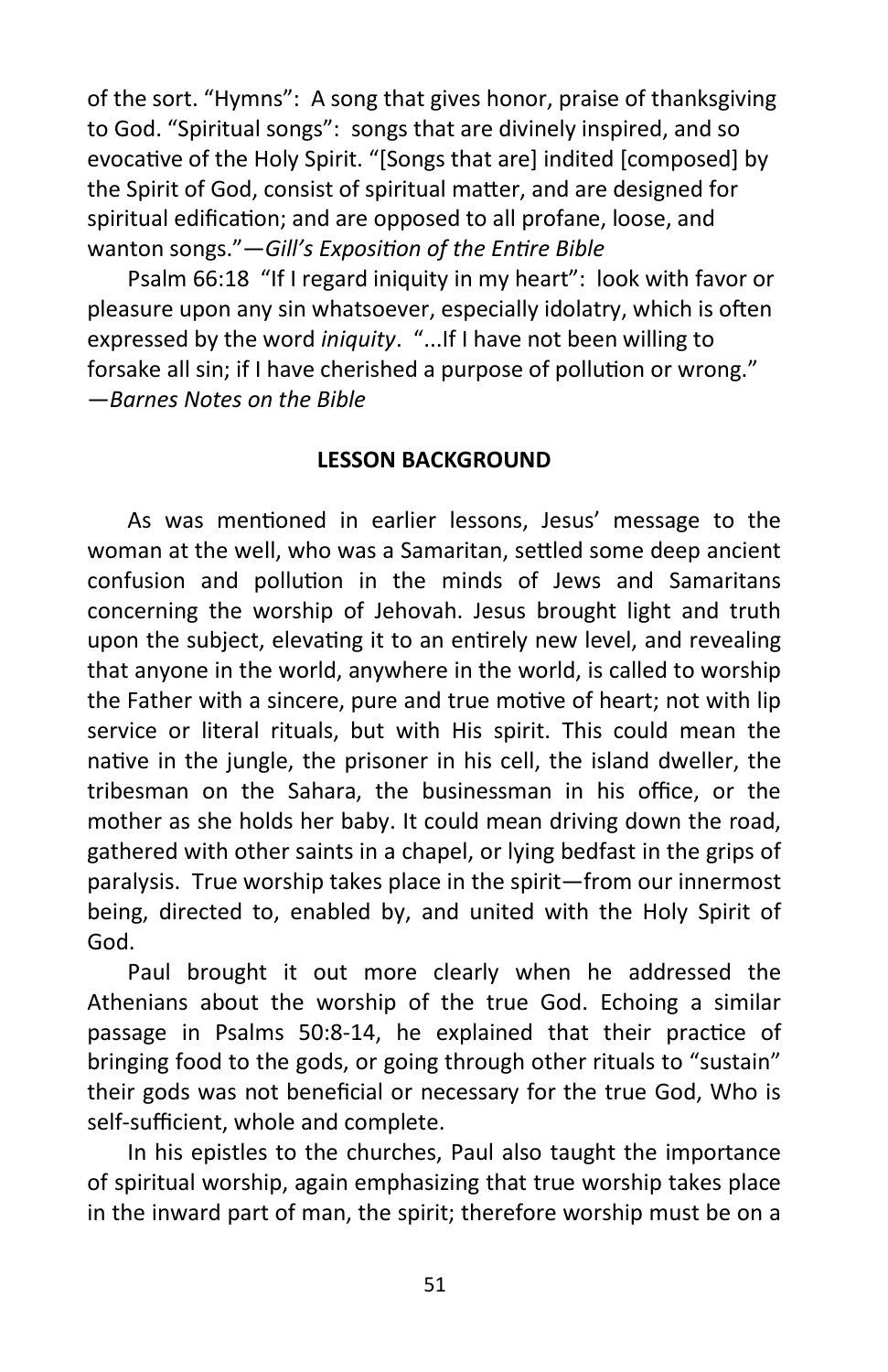spiritual, or heavenly level, not on a temporal or physical level. The songs and prayers must follow this pattern. Historical writings reveal that the early church refrained from using musical instruments in worship (as had the Jews who had returned from captivity, and were zealous to not return to the defiling elements of Canaanite idolatrous worship), in their desire to please the Lord with spiritual, not fleshly, worship.

The remaining scriptures in our lesson bring out the important truth, holiness unto the Lord, as being the "law" of His house, or the prescription for acceptable worship. His house today is His church, the body of believers, where He comes to dwell, individually in our hearts, and corporately in the assembly of saints.

—Sis. Angela Gellenbeck

# **DISCUSSION:**

- 1. *His Dwelling Place*: Where does God want to dwell, and where does He require men to worship?
- 2. *A Necessary Component:* God wants us to worship with our and be filled with His
- 3. *What to Bring:* What is always a vital part of worship?
- 4. *Two Opposites:* God won't hear the prayer of a heart that \_\_\_\_\_\_\_\_\_\_ \_\_\_\_\_\_\_\_\_\_\_\_, but is pleased when worshipped with \_\_\_\_\_\_\_\_\_\_\_\_\_\_ of \_\_\_\_\_\_\_\_\_\_\_\_\_ from someone who has

learned His righteous \_\_\_\_\_\_\_\_\_\_\_\_\_.

# **COMMENTS AND APPLICATION**

This is a concept that I see developing as we have studied this subject: God doesn't need my worship to make Him great or complete. Rather, worship is for my benefit*. I* need to recognize my need for Him and humble my heart before him in reverence and contrition. *I* need to acknowledge His gifts and blessing in thanksgiving and praise. *I* need to trust in Him implicitly to provide, lead, guide, and care for me.

The Bible speaks of divine jealousy. It's a jealous love for *me*—I suffer, I lack, I will go into destruction if I turn aside from Him, and He ardently wants what's best for me and what will bring me into eternal bliss and fellowship with Him, for which purpose He created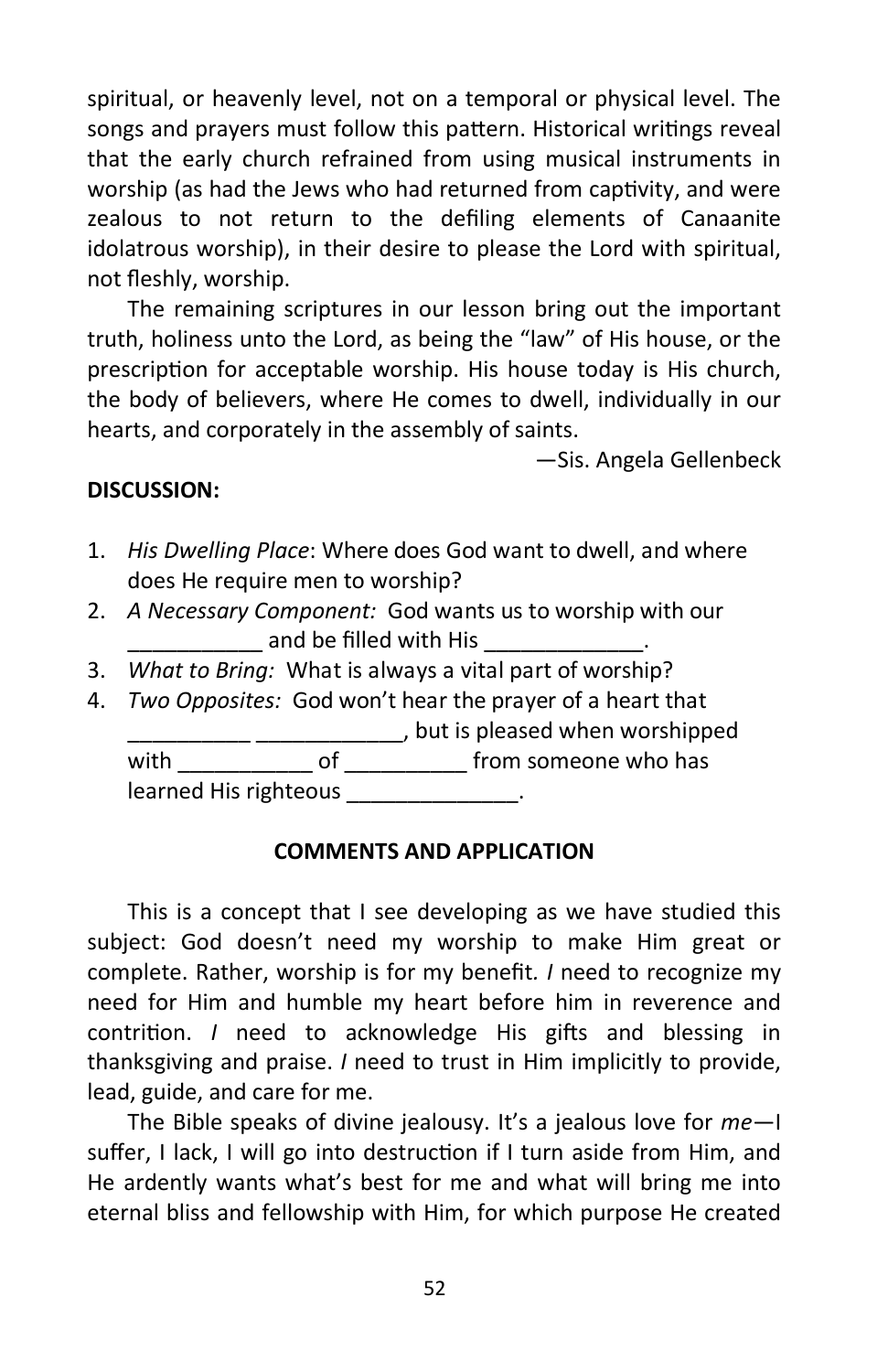me.

Two important aspects of this are brought out in this lesson. He created me with a spirit, through which He gives inspiration. Although I use my physical voice in praise, petition, and song, it must originate deep in my spirit or it is dead and empty. Likewise, if I offer worship while cherishing idolatry or any sin in my life, it is lifeless. The Old Testament Israelites attempted to worship God in this way. He called it a stench, an abhorrence, to his nostrils, and refused to attend to it, countenance it, or bless it in any way (Isaiah 1:10-20 and Amos 5:21-24).

When we have learned His righteous judgments through His Spirit Who makes them manifest—clearly known and revealed—to us, we can then understand how to worship God in spirit and in the beauty of His holiness.

—Sis. Angela Gellenbeck

#### **REFLECTIONS**

Colossians 2:23 speaks of "will worship." Will worship involves the will, the desires, the personal likings, or the whims of the worshiper. It is "self-devised" worship. The offerings of Nadab and Abihu, as recorded in Leviticus 10:1, were a form of will worship. Cain's sacrifice (Genesis 4:3-5) was also a form of will worship. He offered it according to his own personal liking, and it involved that which meant the most to him—the product of his own toil and the work of his own hands. Will worship can never produce a sacrifice acceptable to God.

There are many different forms of "will worship." Any selfmotivated style of worship wherein the worshiper seeks fulfillment of certain emotional, sensational, or intellectual cravings is will worship. Will worship can manifest itself in different ways, depending upon the temperament of the worshiper. Our temperament is our "inclination or mode of emotional response disposition." In will worship it is often the temperament that regulates the will and the will becomes the regulating factor of one's worship. Will worship can take place when the temperament of a person is such as to cause him or her to crave the achievement of certain sensations of ecstasy or to experience certain intellectual

53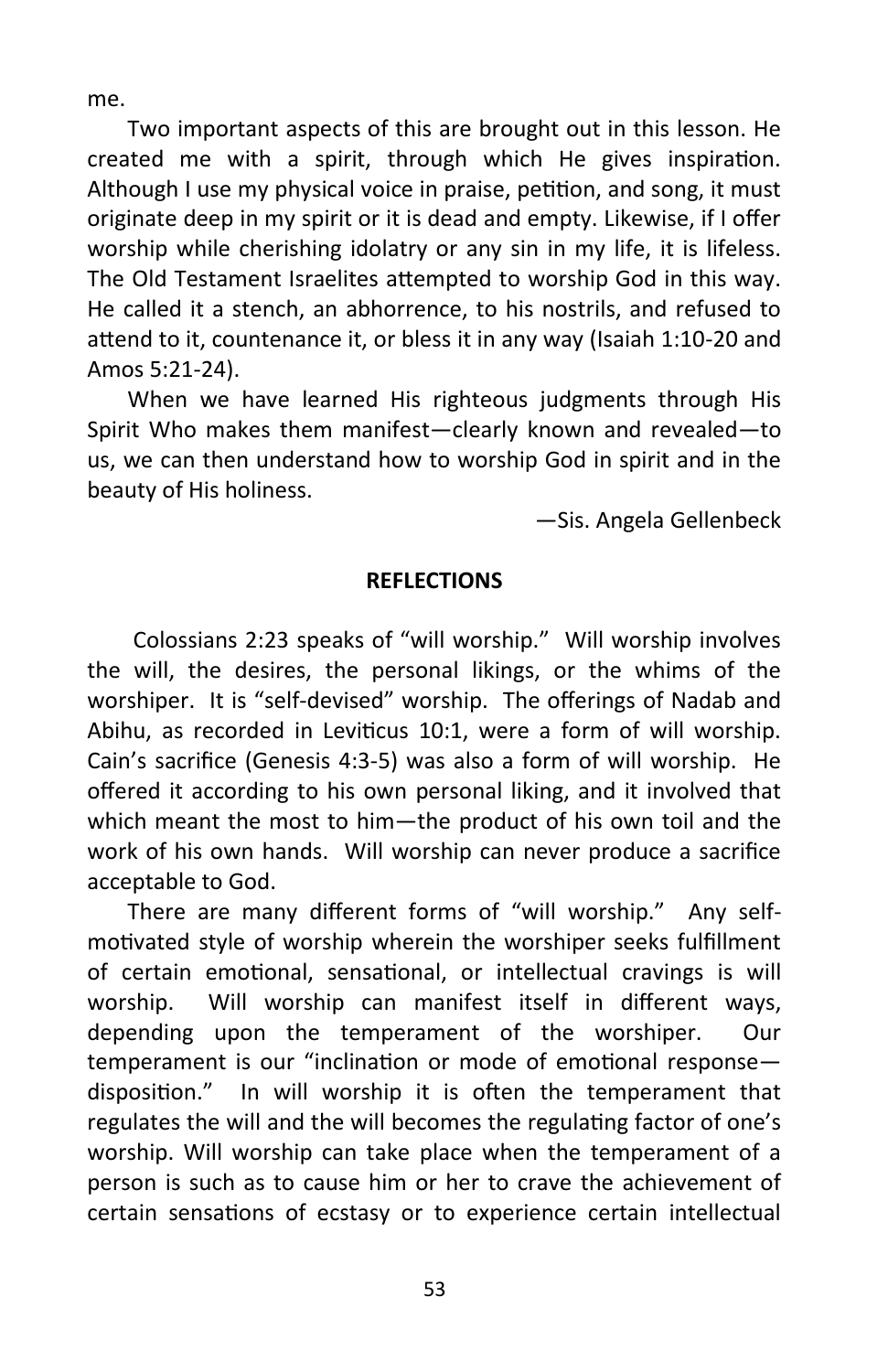delights. Listening to, producing, or participating in certain styles of music, listening to a demonstrative, piquant orator, etc., can achieve these sensations and delights. In Acts 12:21-22 we read of Herod giving an oration that so inspired the people that they "gave a shout, saying, It is the voice of a god, and not of a man." These kinds of motivations, however, come from the human element rather than the divine.

God cannot be worshiped on the basis of any kind of human temperament. Human temperament may, and does, become involved in worship when touched by the Spirit of God, but the essence of all true worship lays within the element of God's own Spirit and His truth. Humanity cannot worship God aright without the aid and moderation of His Spirit and the light of His truth. We must worship within the element of who God is, not who we are. Nothing but God Himself and the very essence of His own person can truly sate the cravings of the human heart.

—Bro. Harlan Sorrell

#### **MARCH 19, 2017**

#### **IN UNITY AND FORGIVENESS: WORSHIP MUST BE HARMONIOUS**

Isaiah 58:2 Yet they seek me daily, and delight to know my ways, as a nation that did righteousness, and forsook not the ordinance of their God: they ask of me the ordinances of justice; they take delight in approaching to God.

3 Wherefore have we fasted, say they, and thou seest not? wherefore have we afflicted our soul, and thou takest no knowledge? Behold, in the day of your fast ye find pleasure, and exact all your labours.

4 Behold, ye fast for strife and debate, and to smite with the fist of wickedness: ye shall not fast as ye do this day, to make your voice to be heard on high.

5 Is it such a fast that I have chosen? a day for a man to afflict his soul? is it to bow down his head as a bulrush, and to spread sackcloth and ashes under him? wilt thou call this a fast, and an acceptable day to the LORD?

6 Is not this the fast that I have chosen? to loose the bands of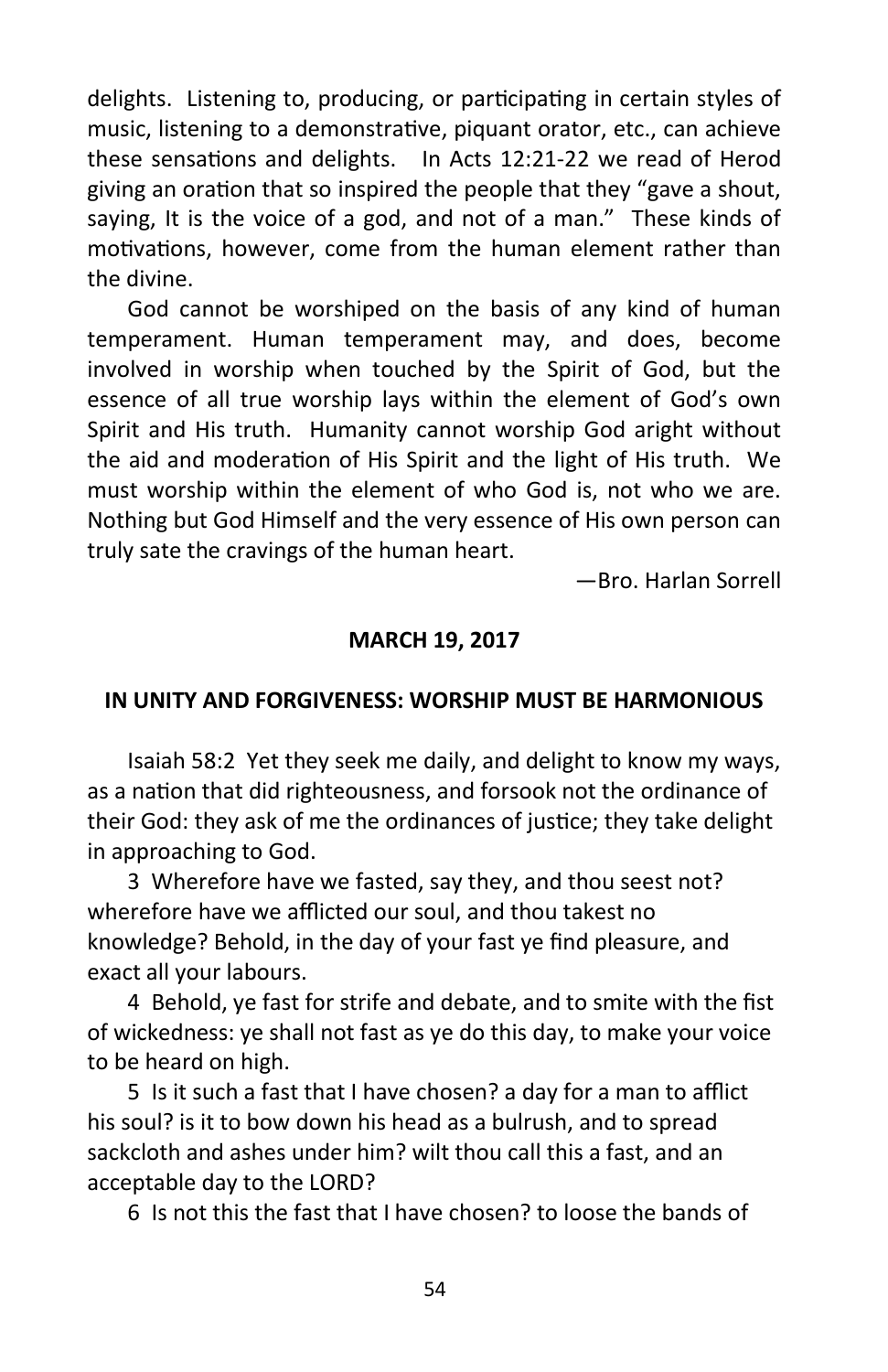wickedness, to undo the heavy burdens, and to let the oppressed go free, and that ye break every yoke?

Matthew 5:23 Therefore if thou bring thy gift to the altar, and there rememberest that thy brother hath ought against thee;

24 Leave there thy gift before the altar, and go thy way; first be reconciled to thy brother, and then come and offer thy gift.

Mark 11:25 And when ye stand praying, forgive, if ye have ought against any: that your Father also which is in heaven may forgive you your trespasses.

II Timothy 2:22 Flee also youthful lusts: but follow righteousness, faith, charity, peace, with them that call on the Lord out of a pure heart.

**MEMORY VERSE**: For God is not the author of confusion, but of peace, as in all churches of the saints. —I Corinthians 14:33

**CENTRAL THOUGHT:** God is worshipped, not only by us as individuals, but also in the assembly of saved, called out, and holy people. He desires right relationships between worshippers; forgiveness, unity, peace and harmony. If these things are not in order, God rejects the worship as hypocritical.

#### **WORD DEFINITIONS**

Isaiah 58:3 "In the day of your fast ye find pleasure and exact all your labours": 'In the day of your fasting you indulge your lusts, and draw near to all your idols.' *Syriac version*. Or, some give the meaning, "Ye carry on your business and oppress all your labourers."

6 "Let the oppressed go free": "Jerome renders it, 'Free those who are broken.' *The Septuagint* [says], 'Set at liberty those who are broken down.'" —*Barnes' Notes on the Bible*. "How can any nation pretend to fast or worship God at all, or dare to profess that they believe in the existence of such a Being, while they carry on the slave trade, and traffic in the souls, blood, and bodies, of men! O ye most flagitious of knaves, and worst of hypocrites, cast off at once the mask of religion; and deepen not your endless perdition by professing the faith of our Lord Jesus Christ, while ye continue in this traffic!"—*Adam Clarke*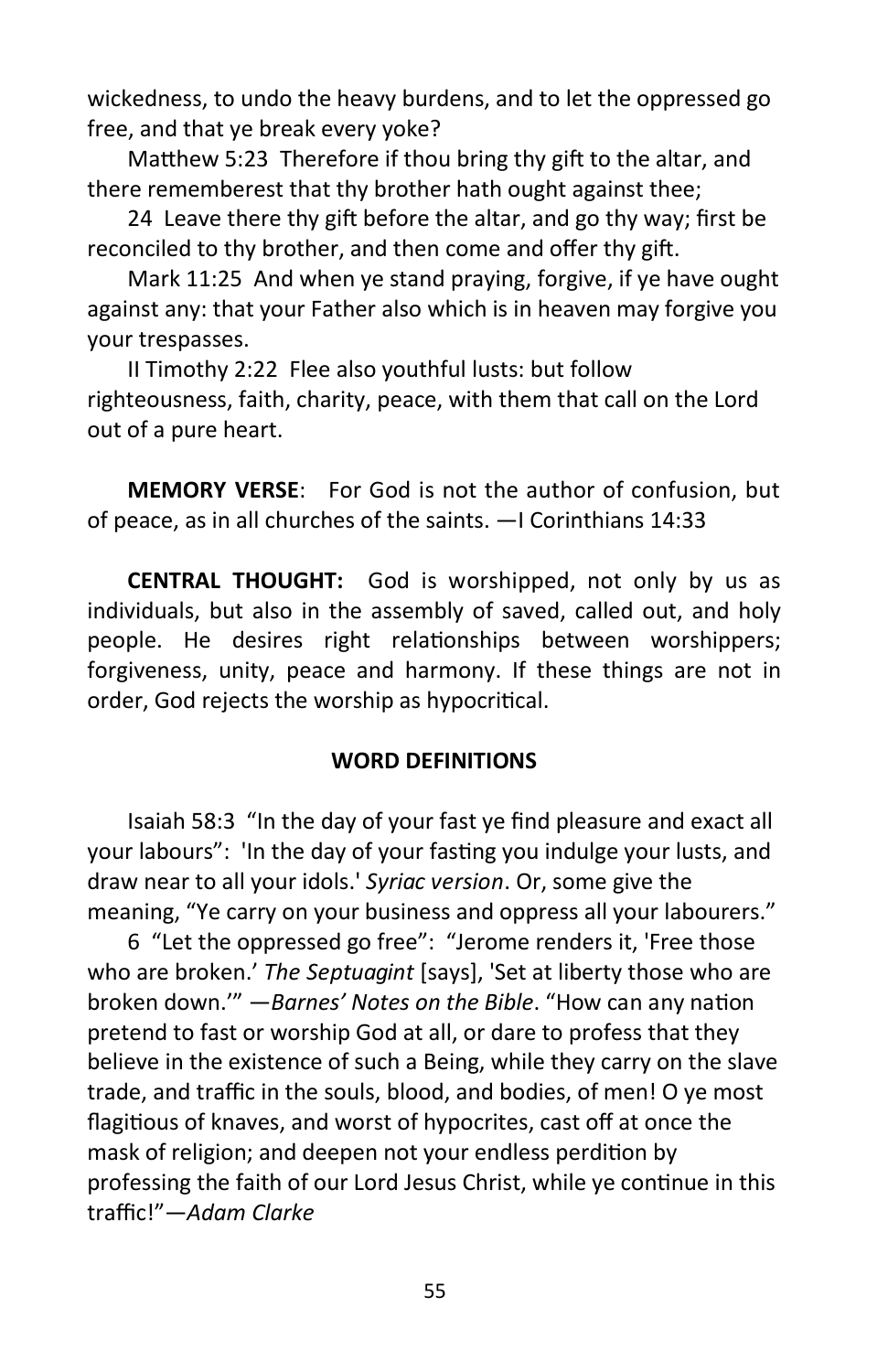Matthew 5:23 "Gift": a present, specifically a sacrifice. "Ought": a certain thing.

#### **LESSON BACKGROUND**

Some commentators feel the prophet Isaiah is speaking to the Jews who, in his time and again in the time of our Lord, were more zealous for externals than for inward holiness. Another thinks this refers to the Jews in captivity who were trying to gain God's favor and a release; and that hence, sacrifices are not mentioned, but only fasting and Sabbath observance, which they could keep though far away from the temple in Jerusalem. However it may be, the people seemed to think they could bring God under obligation to save them, and lay claim to His favor.

In the New Testament, Jesus again dealt with hypocritical religion that concerned itself with externals, while ignoring the sins of pride, arrogance, and condemnation of others. In the Sermon on the Mount, He gave many examples of how God's law was not just "letter only" but to be written upon the heart as a deeper guide for every attitude and action. He spoke much about being merciful and generous toward others and humble and meek in attitude. The verses in our lesson specifically deal with what's going on in our relationship with others and how it affects our worship, service and offering we are giving God.

Paul instructed the church at Corinth much about public worship assemblies. Our memory verse seems to be the "bottom line" of all his instruction about worship, prophecy, speaking other languages and the operation and manifestation of the gifts of the Spirit: God is the author of peace, and not confusion, within His church and in our individual hearts. Follow charity and peace, he taught Timothy, with those saints who are calling upon the Lord—worshipping—with pure hearts. In other passages, Paul deals with the order of things—man being in subjection to Christ, his wife being in subjection to him and wearing the symbolic covering of that subjection, her long hair—as being very much connected to acceptable public or private worship (praying or prophesying). Peter wrote concerning a man's behavior toward his wife, and how it had bearing upon the way his prayer (worship) to God was received.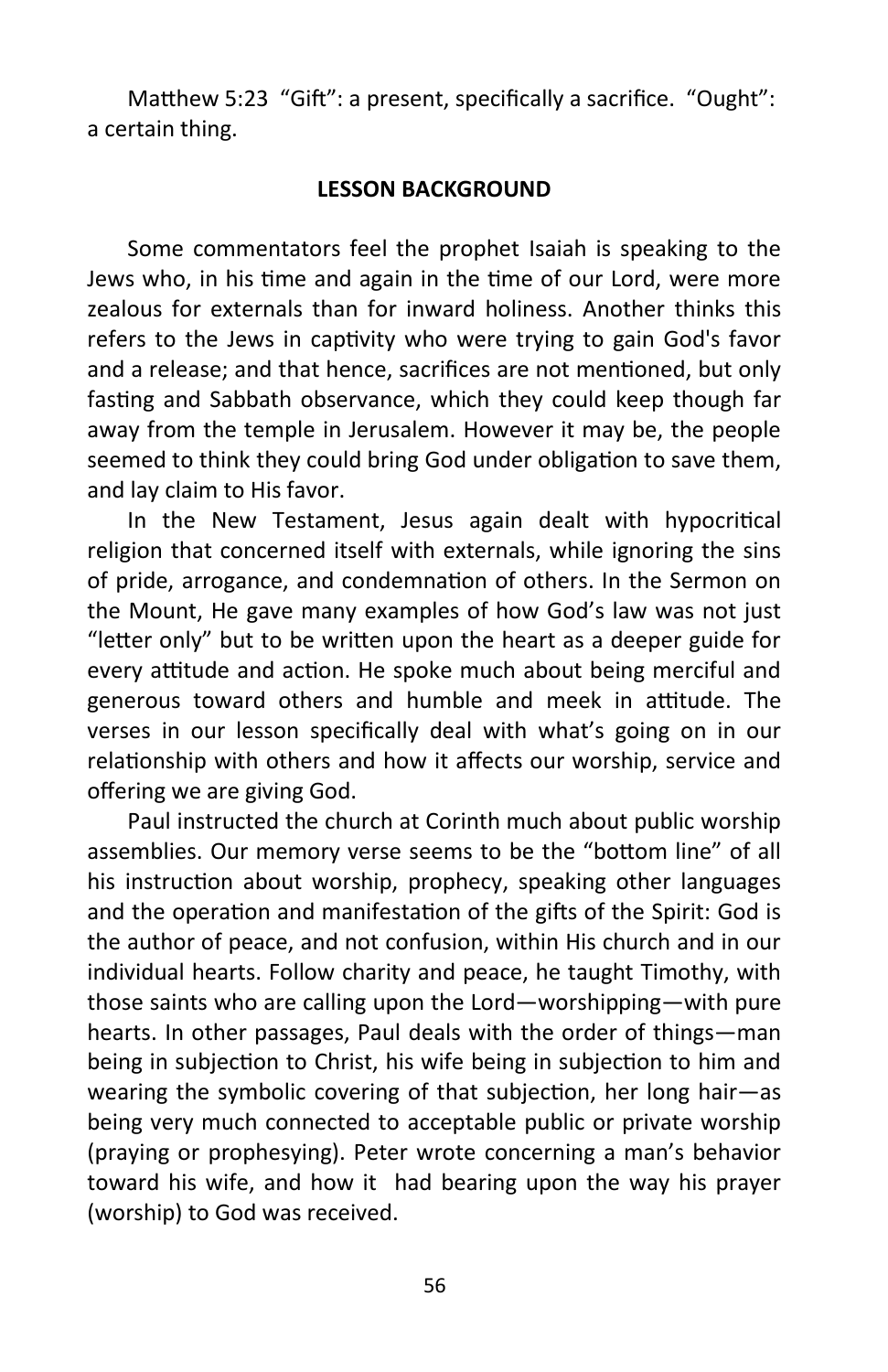In both the Old and New Testaments, the concept of human relationships affecting a person's worship to God is very clearly taught.

—Sis. Angela Gellenbeck

# **DISCUSSION:**

- 1. *Good Appearances:* Name the things the Jews were doing that made it seem like they wanted to truly worship God.
- 2. *At the Heart of Things:* What was the real reason revealed by God for their fast? Are there modern-day examples of this?
- 3. *True Fasting:* What are the characteristics of the fast the Lord has chosen?
- 4. *First Things First:* What must precede an offering to the Lord?
- 5. *When You Pray:* What must we also do if we are holding a grudge?

# **COMMENTS AND APPLICATION**

Pure religion clearly has two parts: worship to God and love for one's neighbor. This is repeated many times in Moses' law, called the "two greatest commandments" by Jesus Himself, and taught and practiced by the early church.

James pointed out the inconsistency of speaking evil to one another with the same tongue with which we worship and bless God. A man's religion is vain if he cannot not bridle his tongue.

John emphasized loving others as a proof that one is living in God's light and loving Him. We must not only say we love our brothers, but do the deeds of charity for their needs.

There was an instance in my younger years where I really failed of the grace of God and acted in impatience and haste, injuring someone. The loved ones of this person were very offended at me, and although I had tried to apologize, it was not received, and I faced the weekend—Sunday services—knowing that they had "ought" against me.

I knew what I had to do. Early Sunday morning I made another call. This time my heart was sincerely contrite, and in tears I humbled myself, acknowledged my failure and pled for forgiveness. I went to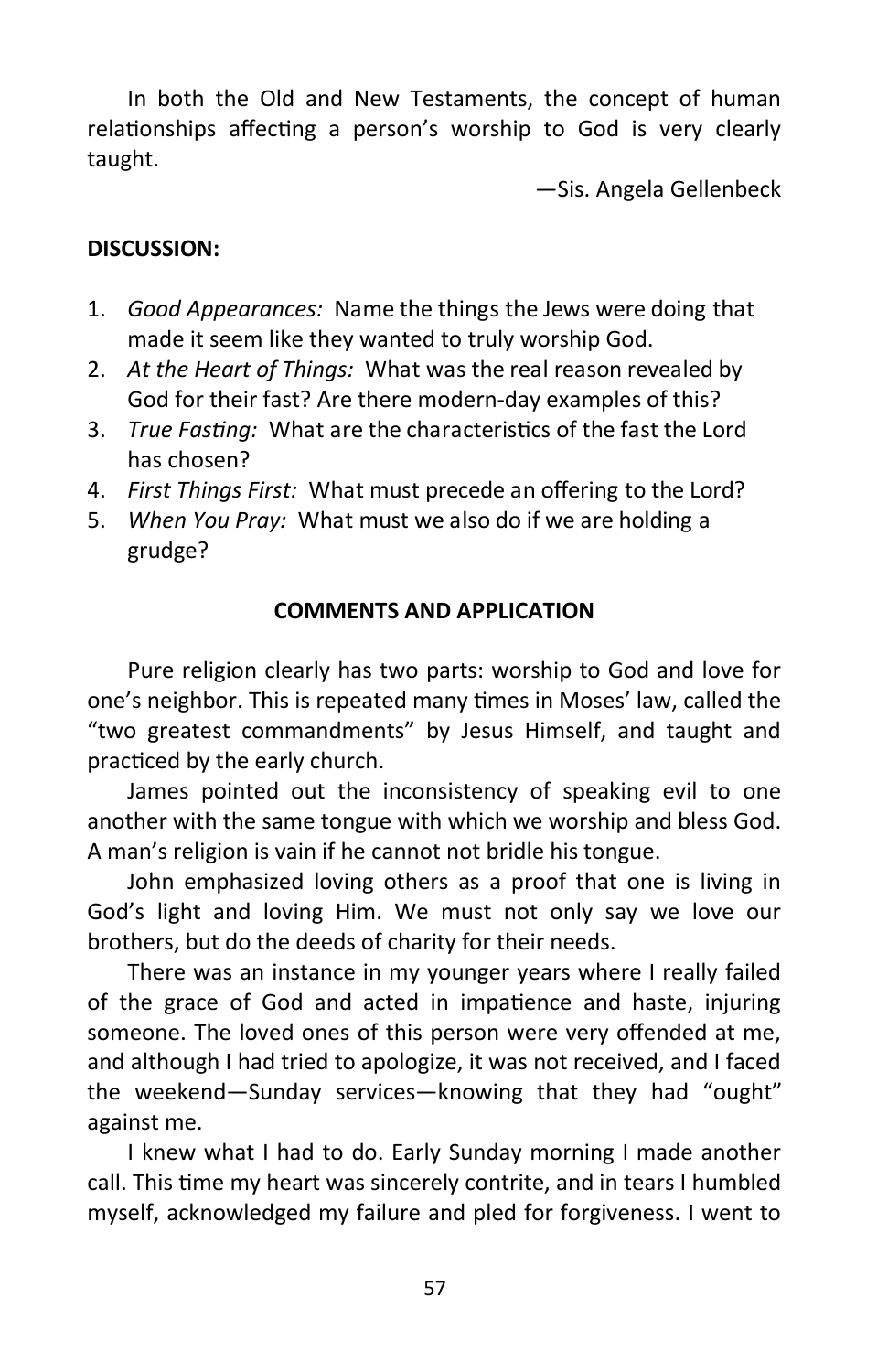service somewhat hopeful, but still not secure in the knowledge that they had forgiven me. How could I worship with this awful cloud between us? But oh, thank the Lord, when we met at the chapel, we fell in each other's arms, and tears were flowing from us both. What a clear heart I had then to sing, pray, and worship the Lord! That experience has influenced me all the rest of my life. The Lord personally applied the TRUTH of these Scriptures!

—Sis. Angela Gellenbeck

#### **REFLECTIONS**

The apostle John taught in I John 3:18, "My little children, let us not love in word, neither in tongue; but in deed and in truth." Again in I John 2:9, "He that saith he is in the light, and hateth his brother, is in darkness even until now. He that loveth his brother abideth in the light, and there is none occasion of stumbling in him." One might testify to know God yet will not speak to a brother or family member. This is not true worship, and John said this was impossible. Our earthly relationships are a reflection of what is in the heart. If I cannot love my brother, whom I can see, how can I love God, whom I cannot see?

Sad to say, this condition is prevalent in our world today, where because of hurts and offences, many people have closed their hearts and minds. There are family members who haven't spoken to certain family members for years. Jesus knows that hurts and offences are real and can be very severe. He also gives us space or time to get our bearings when they have occurred. Yet we still have a decision and a choice of what route we will take. If we choose to hold on to the hurt and make the offender suffer, closing our heart's door, we will pay a high price: it will cost us our hope of heaven and our children may also be lost because of our root of bitterness. If we make the choice to forgive, God will give the enabling power to do something we can't do on our own. He will also bring healing to our wounded spirit that will free us to continue becoming more and more like Him.

Our Savior hung on a cross nearly 2000 years ago, praying, "Father forgive them, for they know not what they do."

"For consider him that endured such contradiction of sinners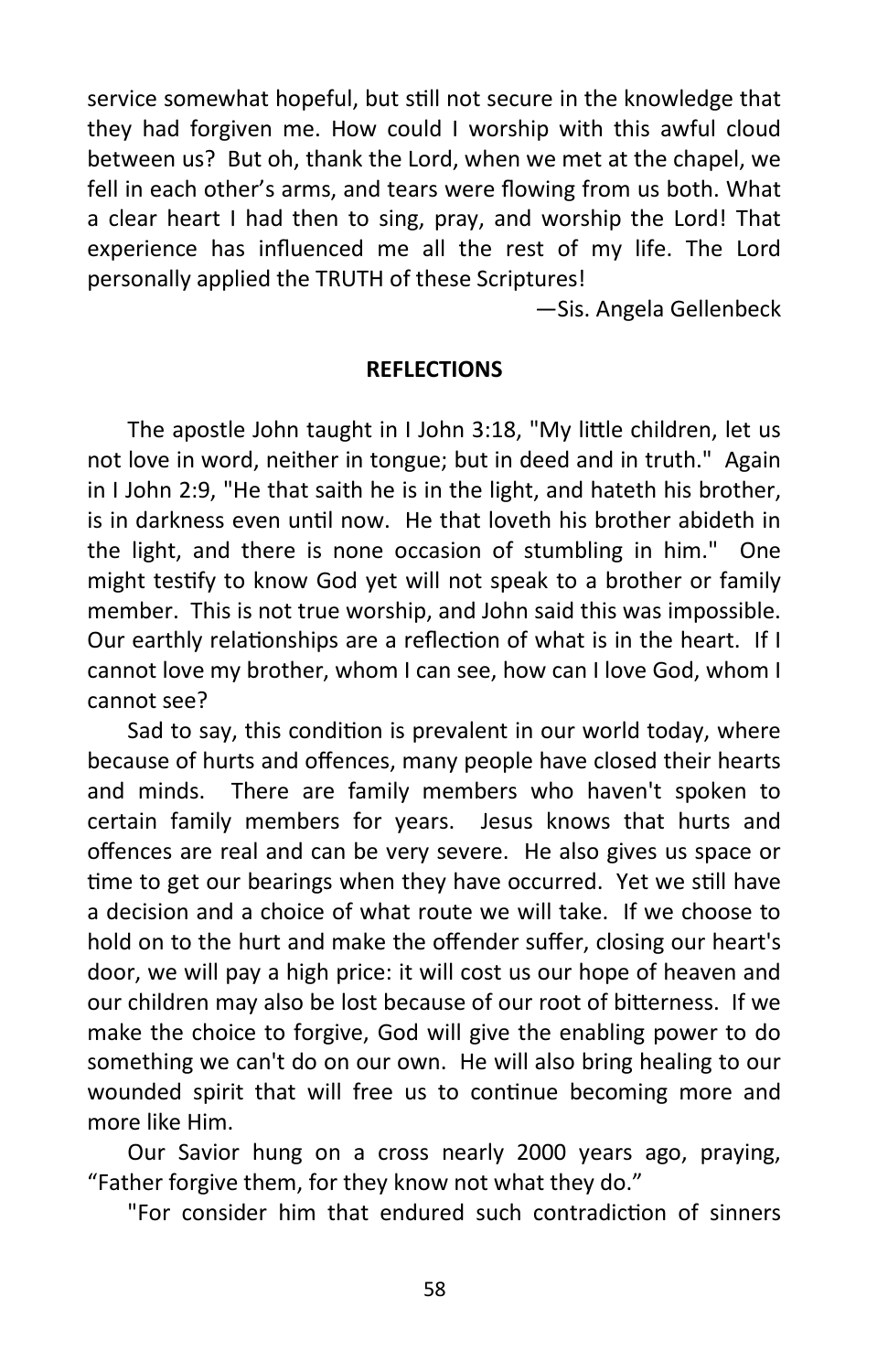against himself, lest ye be wearied and faint in your minds" (Hebrews 12:3).

—Bro. Bob Wilson

#### **MARCH 26, 2017**

#### **IN JOYFUL THANKSGIVING: WORSHIP MUST BE HAPPY**

Psalm 100:1 Make a joyful noise unto the LORD, all ye lands.

2 Serve the LORD with gladness: come before his presence with singing.

3 Know ye that the LORD he is God: it is he that hath made us, and not we ourselves; we are his people, and the sheep of his pasture.

4 Enter into his gates with thanksgiving, and into his courts with praise: be thankful unto him, and bless his name.

5 For the LORD is good; his mercy is everlasting; and his truth endureth to all generations.

Isaiah 35:10 And the ransomed of the LORD shall return, and come to Zion with songs and everlasting joy upon their heads: they shall obtain joy and gladness, and sorrow and sighing shall flee away.

Isaiah 56:7 Even them will I bring to my holy mountain, and make them joyful in my house of prayer: their burnt offerings and their sacrifices shall be accepted upon mine altar; for mine house shall be called an house of prayer for all people.

Hebrews 13:15 By him [Jesus] therefore let us offer the sacrifice of praise continually, that is, the fruit of our lips giving thanks to his name.

I Peter 1:8 Whom having not seen, ye love; in whom, though now ye see him not, yet believing, ye rejoice with joy unspeakable and full of glory."

**MEMORY VERSE:** Behold, bless ye the LORD, all ye servants of the LORD, which by night stand in the house of the LORD. Lift up your hands in the sanctuary, and bless the LORD. —Psalm 134:1-2

**CENTRAL THOUGHT:** The true worship of God is joyful. The sacrifices we offer now as saints of God are those of thanksgiving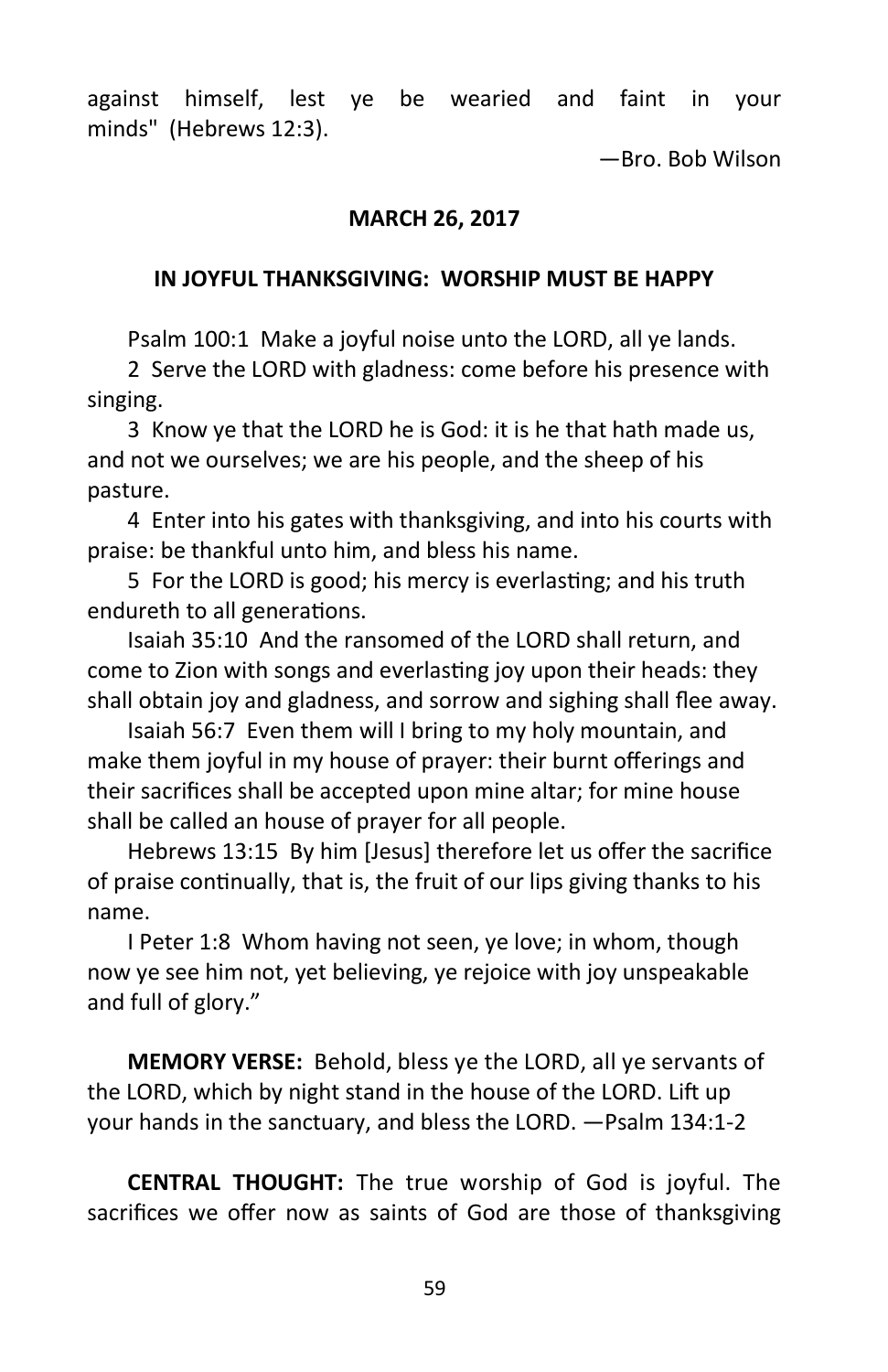and praise, which we should offer continually in our everyday life. When we come together in the sanctuary we should come to bless the Lord and rejoice with unspeakable joy and gladness.

#### **WORD DEFINITIONS**

Psalm 100:1 "Make a joyful noise": a sound of the highest praise; a loud noise; to shout, such as loyal subjects give when their king appears among them. "We should shout as exultingly as those do who triumph in war and as solemnly as those whose utterance is a Psalm. It is not always easy to unite enthusiasm with reverence, and it is a frequent fault to destroy one of these qualities while straining after the other. The perfection of singing is that which unites joy with gravity, exultation with humility, fervency with sobriety." —*Treasury of David*. "All ye lands": all the inhabitants of the earth.

2 "Gladness": delight, joy, pleasure, mirth.

4 "Thanksgiving": from a root meaning *to extend the hand*; acknowledgement, confession, praise, avowal, adoration. "Praise": general public hymns of adoration.

Hebrews 13:15 "Fruit of our lips": an expression taken from Hosea 14:2. What the lips produce; the words or confession of our lips being a sacrifice—of praise, instead of calves or bullocks or the grain offering.

I Peter 1:8 "Unspeakable": unable to fully describe or report; impossible to communicate (convey) adequately by words.

# **LESSON BACKGROUND**

Psalm 100 is the last one of seven Psalms specifically applied by the Jews to the times of the Messiah. Beginning at Psalm 93 we are commanded over and over to worship and exalt Him for His glorious reign and bountiful providence. There is a hint of the worldwide scope of His kingdom and the inclusion of the Gentiles. There are commands as to the manner of acceptable worship and how to approach and begin a time of collective worship.

God's people, ever falling prey to murmuring, had been given a warning in Deuteronomy 28:47. Because they didn't serve the Lord with gladness and joyfulness in return for the abundance of the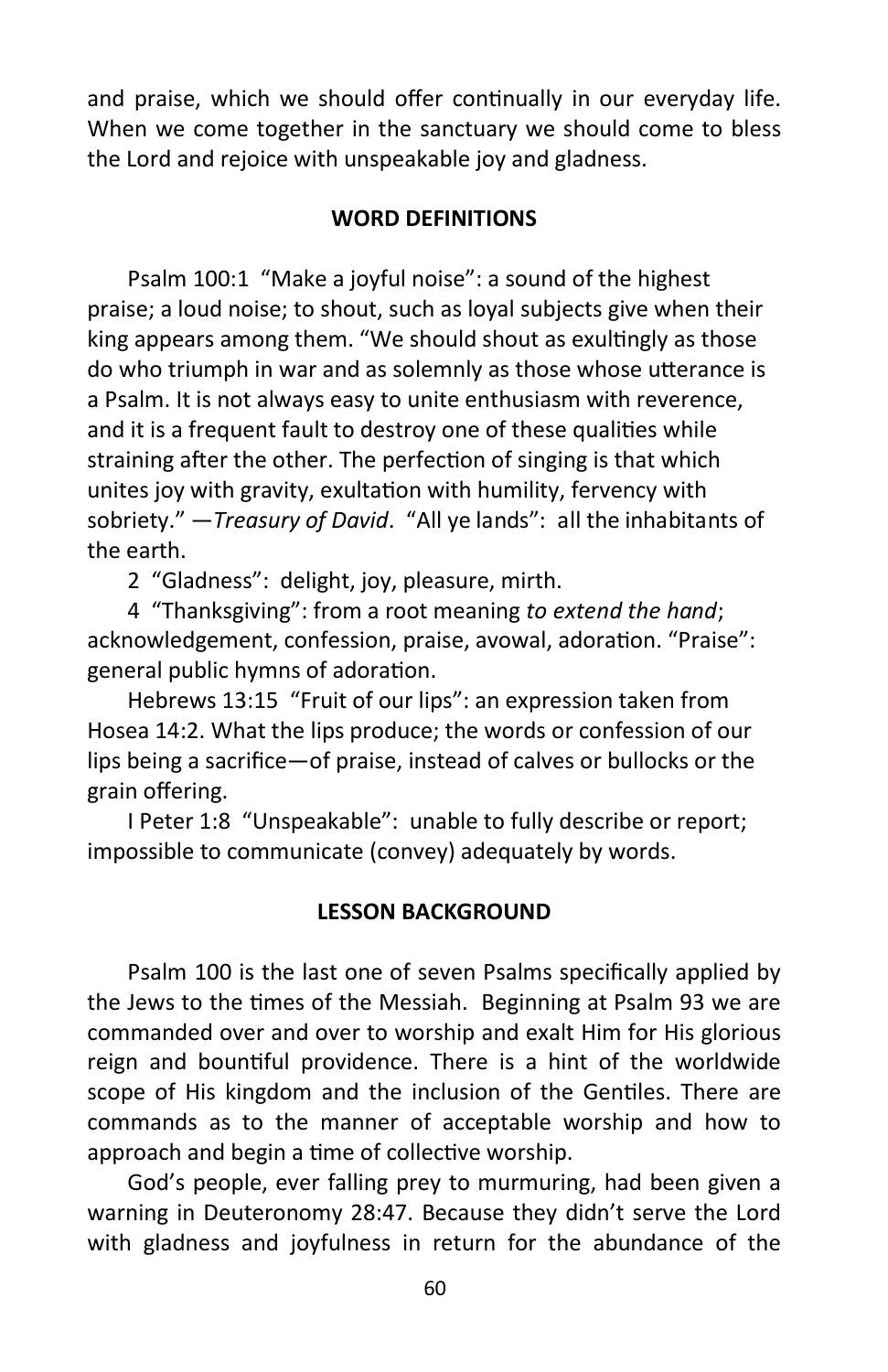things God had given them, they would be made to serve their enemies in hunger, nakedness and want. How crucial this quality of joy was to the worship of God and to their daily lives!

God yearned for their joyful worship and looked forward into the years for it when they would return from their captivity and serve Him once again. The prophet Isaiah's vision encompasses more than that, however. Far into the future he looked, envisioning the true worship from hearts made free from sin's captivity and rejoicing in the wonders of the kingdom of His dear Son! It was a completion of His love poured out upon us. He delights in and rejoices over us. He sings love songs of His care and deliverance to us. And we reciprocate with all of our hearts to Him in songs of praise and thanksgiving, and toward others in acts of service and mutual devotion. Surely this was His intent and His design: worshipping, for which we were created, not only blesses Him but blesses us and our fellow man, drawing us into close, affectionate fellowship and communion! "Oh, that men would praise the Lord for His goodness, and for His wonderful works to the children of men!" —Psalm 107:8 —Sis. Angela Gellenbeck

# **DISCUSSION:**

- 1. *With Gladness:* How important was this particular quality in God's sight?
- 2. *Approach:* How are we to enter His presence?
- 3. *Return:* How would the captives return to Jerusalem, both in the historical example and in spiritual fulfillment?
- 4. *In His House:* His house would be a house of prayer for all people. What would God do for them there?
- 5. *The Sacrifice of Praise:* By Whom and through Whom can we offer this to God? Explain.
- 6. *With Joy Unspeakable:* Our rejoicing in Jesus is always related to or connected to what action on our part?

# **COMMENTS AND APPLICATION**

In earlier lessons we studied the way idolatry gets started in the hearts of people—they become unthankful and begin to murmur.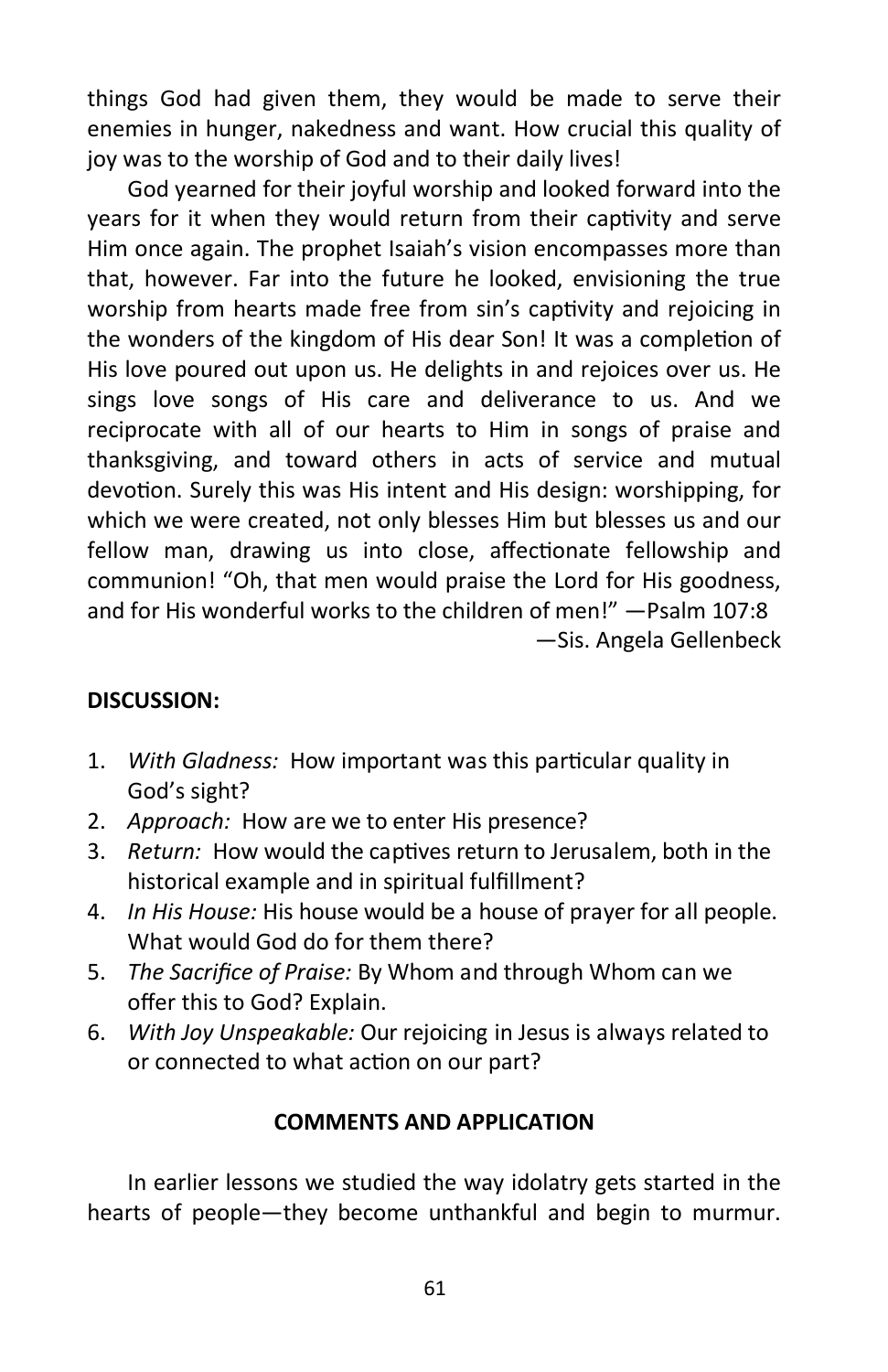Expressing praise and worship to God from our hearts, not just as we gather collectively but individually all through the day, is the way to keep our hearts and lives clear of murmuring and idolatry. Someone said that praise is conscious admiration and thanks for who God is and what He does. We can practice that as we go throughout the day. Every good gift (and there are so many!); every instance of Divine help or deliverance; every remembrance of His holiness, His wisdom, His power, His love, His care, His provision, His justice, His protection—these are all reasons to admire and praise Him every moment! Do you need His help? Ask Him. Did He help you? Thank Him. And on and on throughout the events of the day.

Living in worship individually prepares us then for a gathering of worship. It is the way to "live in the Spirit." Then we can be "in the Spirit" on the Lord's day. Are we commanded to worship the Lord in praise and thanksgiving? Yes, over 250 times in the Scripture. Is that just a suggestion, then, or a mandate? It is commanded. But it's something more than just a rule. It's a *relationship*. I praise Him because He is my LIFE. Together, we praise the Lord in song and in prayer. And where praise is, God dwells. He inhabits the praises of His people. As saints of old have praised the Lord, He has filled the house, sent ambushments to their enemies, and broken down prison walls and doors.

I have been humbled and challenged by this study. It has enriched my prayer life; actually, it is transforming my daily life to live in worship and praise moment by moment. My prayer is that you will be transformed, liberated, and blessed, as you too learn to live in true worship.

—Sis. Angela Gellenbeck

#### **REFLECTIONS**

How often has a thankful heart routed depression and despair? How often has the glad tidings of God's love given hope to the weary soul and lifted the heavy heart? Sometimes the noise of battle is the joyful noise of singing the praises of God. It may be out of tune or off key to the natural ear but to the ear of our Creator our heart's song can be in perfect harmony to His will.

So many times the Lord gives a song in the midst of a fierce battle and as we begin to sing and to praise, the Lord sets an ambush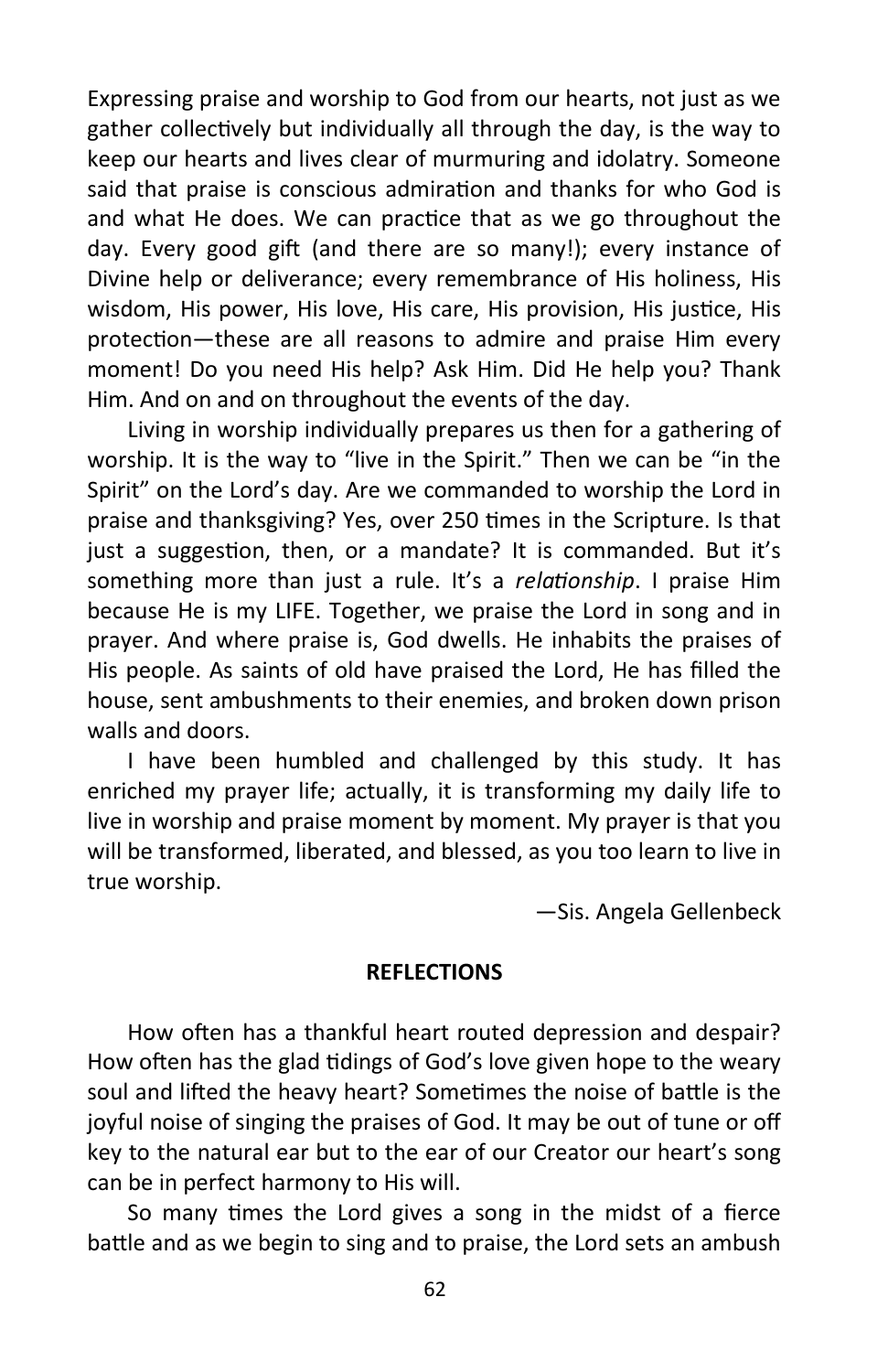against the enemy and soundly defeats him. Praise is our offering to the Lord. It is our sacrifice to him and an essential part of our worship, whether individually or corporately. The weapons of praise are simple but highly effective and are necessary to every Christian's arsenal. David's weapon of choice when facing Goliath was five smooth stones and a simple sling. An unsophisticated and seemingly inadequate weapon but one that he knew well.

Our five smooth stones: joy, gladness, thanksgiving, singing and praise—we all have access to them and we all have experience with them. They have the power to turn the tide of the battle, to lift the spirit, to rejuvenate the armies of God and to restore the confidence of the saints.

When we gather for worship let us remember that Satan will attempt to meet us there, to depress, discourage and distract us. But there is great power in praise! Our weapons may seem to be simple and unsophisticated but they are powerful and have a dual purpose, to glorify God and to utterly defeat Satan. Let us use them without reserve. Let us be assured that we can sing and praise our way to victory without ever raising our sword. Praise God!

—Bro. Darrell Johnson